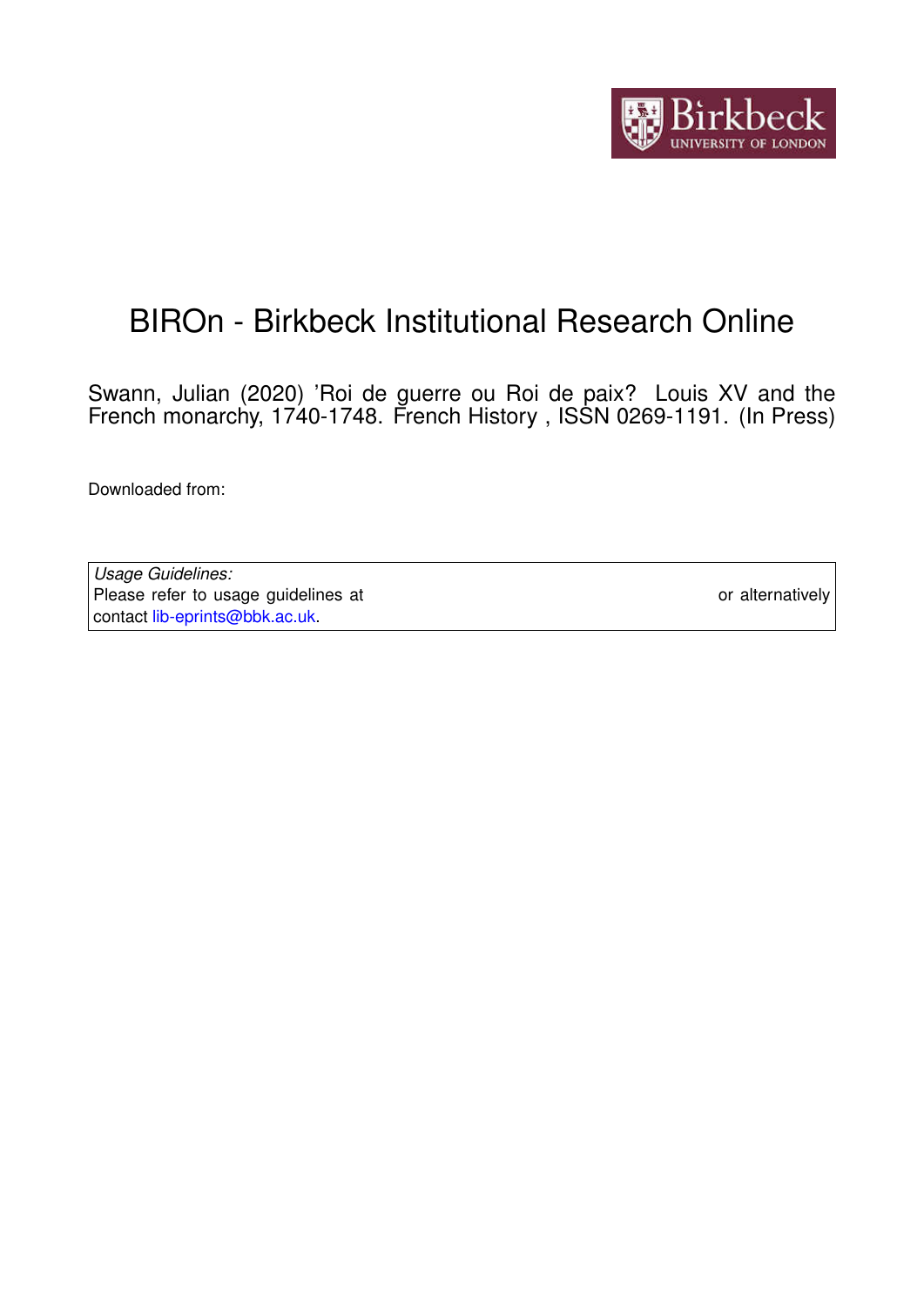# *'Roi de guerre ou Roi de paix***? Louis XV and the French monarchy, 1740-1748**

**Abstract:** This article examines debate about the nature of the French monarchy during the early years of Louis XV's personal rule. It argues that the king, his ministers and advisers as well as the wider French public were torn between traditional models of monarchy based upon the concept of a 'roi de guerre' and the diplomatic and human consequences of military conflict that had caused many to urge a more restrained, pacific projection of French power. In 1748, Louis XV offered a peace which reflected that desire to avoid a repetition of his predecessor's errors, but France lacked the strength needed to impose a Pax Francia. The subsequent separation between the Bourbon dynasty and active military service did much to undermine the monarchy in the eyes of an increasingly patriotic public opinion.

Orphaned in infancy, Louis XV became king of France in 1715 at the age of five and reigned until his death in 1774. During his early years, government was in the hands of his uncle, Philippe duc d'Orléans, and briefly, following his death, the duc de Bourbon, before the king's mentor, cardinal de Fleury, seized the reins of power acting as first minister from  $1726$  to $1743$ .<sup>1</sup> It was not until the ninety-year old cardinal finally expired that Louis XV announced his intention to imitate his predecessor by ruling as his own first minister. Few monarchs have been the subject of more historical controversy. For those inspired by Pierre Gaxotte, perhaps most eloquently

<sup>1</sup> D. H. Leclercq, *Histoire de la Régence pendant la minorité de Louis XV* 3 vols (Paris, 1922); A. Dupilet, *La Régence absolue: Philippe d'Orléans et la polysynodie, 1715-1718 suivi d'un dictionnaire de la polysynodie* (Seyssel, 2011); and J.H. Shennan, *Philippe, duke of Orléans: regent of France, 1715-1723* (London, 1979). P. Campbell, *Power and politics in old regime France, 1720-1745* (London, 1996), is the essential introduction to the ministries of Bourbon and Fleury.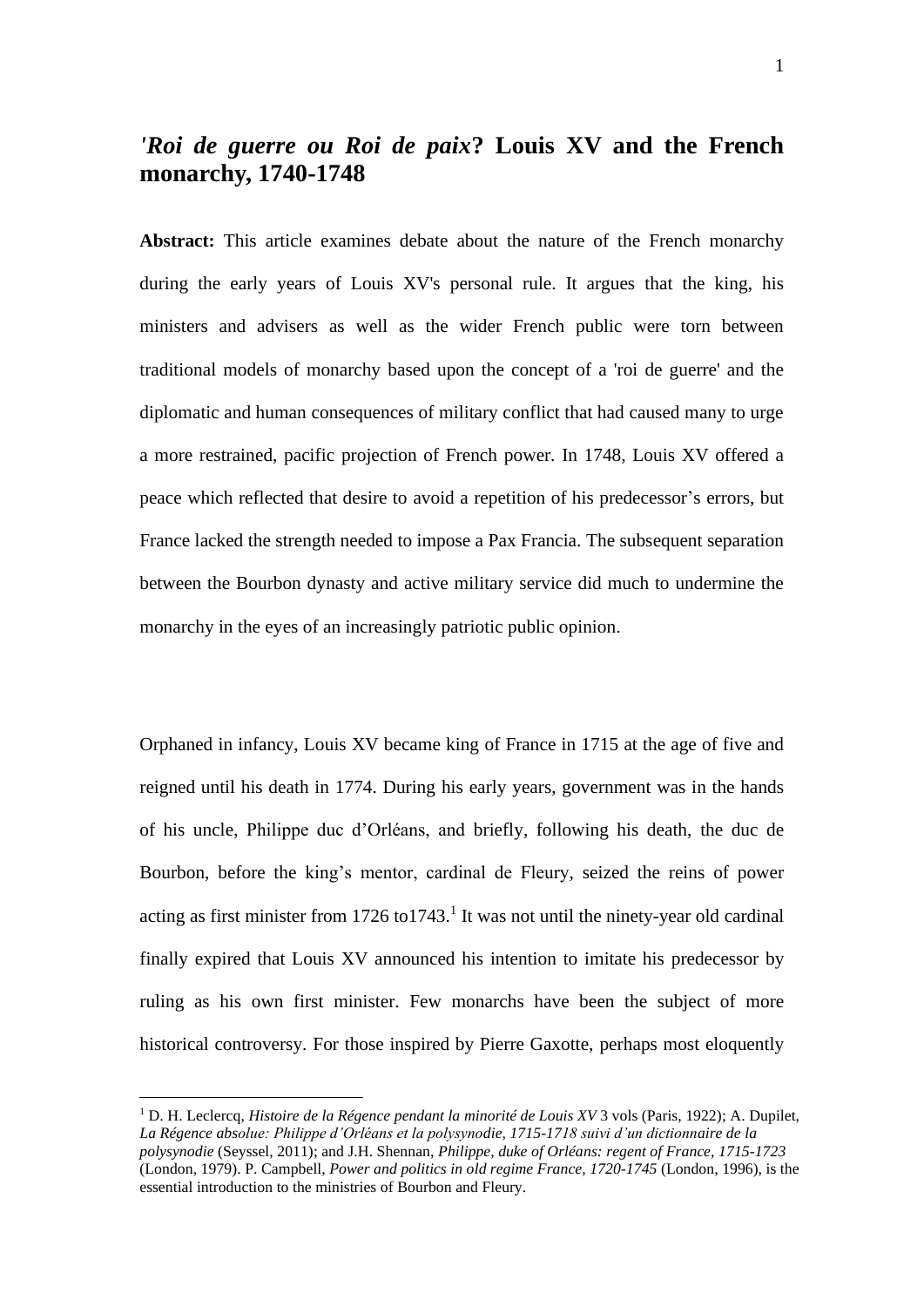Michel Antoine, the king was a capable monarch, conscious later in his life of the need for reform, who, if he had lived just a few years longer, might have prevented the Revolution.<sup>2</sup> Others, perhaps the majority, have described his reign as an unmitigated disaster. Louis XV is presented as intelligent, but deeply psychologically flawed, with a personality marked by melancholy, morbidity and fatalism summed up by the apocryphal phrase 'après moi le deluge'.<sup>3</sup> Aware that the monarchy needed reform, he was allegedly too wrapped up in his own pleasures to do anything about it, leaving government to his ministers and even his mistress, the marquise de Pompadour. During his reign French prestige drained away, and after entering into an alliance with the traditional enemy, the House of Austria, in 1756, France was humiliated in Germany by Frederick II, most famously at Rossbach in November 1757, and lost its empire in North America and nascent possessions in India to the triumphant British forces. 4

Rather than confront his enemies in battle, the king spent the war in his various palaces dotted around Paris, where he indulged his lifelong passion for the hunt, causing exasperated Parisians to complain that he preferred to make 'War on Stags'.<sup>5</sup> Perhaps even more damagingly, the public believed not only that he left government to a woman (Pompadour), but also that when not hunting the king was ensconced in the aptly named *Parc aux Cerfs*, a private house where he lodged a

<sup>2</sup> P. Gaxotte, *Le siècle de Louis XV* (Paris, 1933). M. Antoine, *Louis XV* (Paris, 1989), presents a passionate, if not always convincing, defence of the king and his actions. B. Hours, *Louis XV: un portrait* (Toulouse, 2009) and *Louis XV et sa cour. Le roi, l'étiquette et le courtesan* (Paris, 2002) offer another more positive interpretation of his reign.

<sup>3</sup> Henri Carré, *Le règne de Louis XV, 1715-1774* (Paris, 1909), 219 for whom the king had 'jamais gouverné'; É. Glasson, *Le parlement de Paris son rôle politique depuis le règne de Charles VII jusqu'à la révolution* 2 vols (Paris, 1901), ii. 71, and G. Peabody Gooch, *Louis XV. The monarchy in decline* (London, 1956).

<sup>4</sup> D. A. Baugh, *The Global Seven Years War 1754-1763: Britain and France in a Great Power Contest* (Harlow, 2011), and F. A. Szabo, *The Seven Years War in Europe, 1756-1763* (Harlow, 2008); also R. Waddington, *La Guerre de sept ans: Histoire diplomatique et militaire* 5 vols (Paris, 1899-1914).

<sup>&</sup>lt;sup>5</sup> Antoine, *Louis XV*, 600. The king's obsession with hunting had attracted disapproval as early as 1728, T. E. Kaiser, 'Louis le *Bien-Aimé* and the rhetoric of the royal body', in Sara E. Melzer and Kathryn Norberg eds, *From the royal to the republican body: Incorporating the political in seventeenth- and eighteenth-century France* (London, 1998), 142.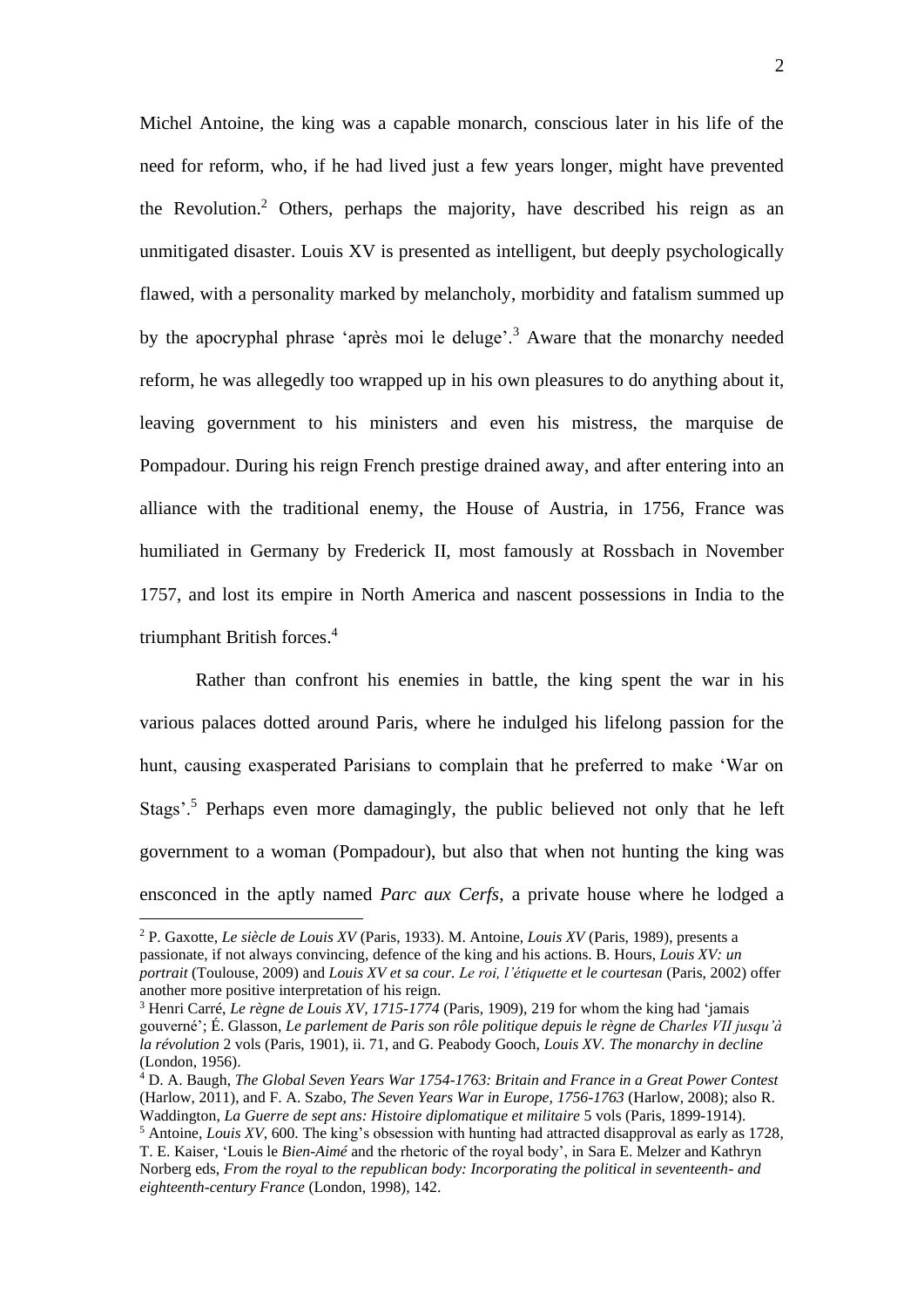string of teenage mistresses. The *Parc aux Cerfs* seemed to offer tangible proof that the court was corrupt and sexually deviant and the moral failings of the king have prompted a series of distinguished scholars to write of the desacralisation of the monarchy.<sup>6</sup> In a doubly adulterous relationship with Pompadour, while pursuing the inmates of the *Parc aux Cerfs*, Louis XV was unable to fulfil the religious ceremonies expected of 'le roi très chrétien'. Although Marie-Antoinette would be the principal victim, it was Louis XV's scandalous behaviour that had first set quills scribbling the sexually explicit libels that have inspired some to write of nothing less than the pornographic origins of the French Revolution.<sup>7</sup> Taken as a whole the historiographical verdict on the king seems pretty damning, and while they might disagree about almost everything else military, diplomatic, political and cultural historians all point to the reign of Louis XV as one of the prime causes of 1789.

Without seeking to whitewash the reputation of Louis XV, it is clear that there is more than a hint of teleology lurking beneath these various interpretations and that his reign is ripe for re-evaluation. What follows is no more than a tentative first step in that process, and it will concentrate upon the neglected early years of his rule, from the late 1730s to the Peace of Aix-la-Chapelle in 1748, looking in particular at the relationship between the king and the concepts of war and peace. By shifting our perspective away from more familiar ground we are confronted by a very different

<sup>6</sup> R. Chartier, *The cultural origins of the French revolution* (London, 1991), 92-135; J. W. Merrick, *The desacralisation of the French monarchy in the eighteenth century* (Baton Rouge, 1990); and D. K. Van Kley, *The Damiens affair and the unravelling of the ancien régime, 1750-1770* (Princeton, 1984), 226- 65, and 'The religious origins of the French Revolution', in T. E. Kaiser and D. K. Van Kley eds, *From deficit to deluge. The origins of the French revolution* (Stanford, 2011), 104-38. For an important recent addition to the debate, see R. G. Asch, *Sacral kingship. Between disenchantment and reenchantment: the French and English monarchies, 1587-1688* (Oxford, 2014).

<sup>7</sup> R. Darnton, *The forbidden best-sellers of pre-revolutionary France* (London, 1996); L. Hunt, *The invention of pornography: obscenity and the invention of modernity* (New York, 1993); and S. Maza, 'The diamond Necklace affair revisited (1785-1786): the case of the missing queen', in L. Hunt ed., *Eroticism and the body politic* (London, 1991), 63-89. S. Burrows, *Blackmail, scandal and Revolution: London's French libellistes, 1758-1792* (Manchester, 2006) offers a compelling critique of these works.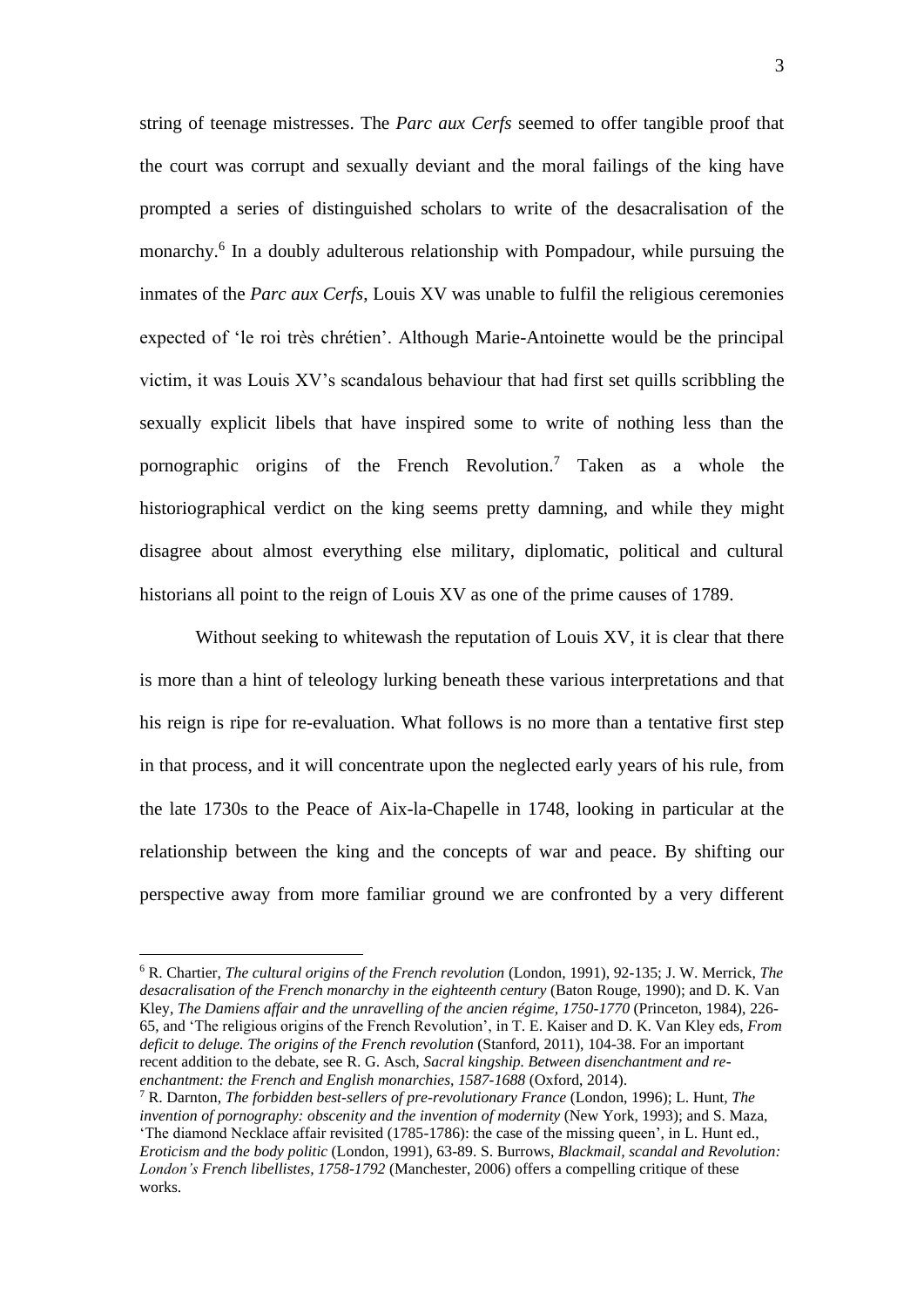political and cultural context, one that was defined by the legacy of Louis XIV, who left a daunting combination of financial and religious problems as well as a very powerful model of personal monarchy.<sup>8</sup> On his deathbed, he had famously confessed 'to having loved war too much', although we should not forget that nearly all early modern (and many later) rulers were subject to intense pressure to fulfil a martial role that was intrinsic to both the aura of monarchy and notions of masculinity in aristocratic society. That military theme provides the focus for an investigation of the personality of Louis XV as well as a broader discussion of attempts to refashion the monarchy in the first half of the eighteenth century.

As Louis XIV prepared to meet his maker, it was understandable that he should question his own actions that had provoked prolonged and bloody conflicts. While his personality undoubtedly contributed to events, he was, in many ways, doing no more than fulfil the expectations of his subjects and those of the nobility in particular. As Joël Cornette has so ably demonstrated, monarchs were under pressure to conform to the ideal of a 'roi de guerre'.<sup>9</sup> Henri IV had established the Bourbon dynasty at sword point, and both Louis XIII and Louis XIV had spent years campaigning with the royal armies. Exercising personal military command was a defining feature of royal sovereignty, and Henri IV, or foreign rulers such as Gustavus Adolphus, provided heroic models to which others sought to aspire. In a society with fresh memories of the horrors of civil war, the prospect of a monarch wielding a monopoly of legitimate force to protect his subjects from internal or external threats was an alluring one that struck a patriotic chord with broad swathes of the population.

<sup>8</sup> G. Rowlands, *The dynastic state and the army under Louis XIV. Royal service and private interest, 1661-1701* (Cambridge, 2002) and *The financial decline of a Great Power. War, influence, and money in Louis XIV's France* (Oxford, 2012); J. C. Rule and B. S. Trotter, *A world of paper, Louis XIV, Colbert de Torcy, and the rise of the information state* (Montreal, 2014); and T. Sarmant and M. Stoll, *Régner et gouverner. Louis XIV et ses ministres* (Paris, 2010).

<sup>9</sup> J. Cornette, *Le roi de guerre. Essai sur la souveraineté dans la France du Grand Siècle* (Paris, 1993).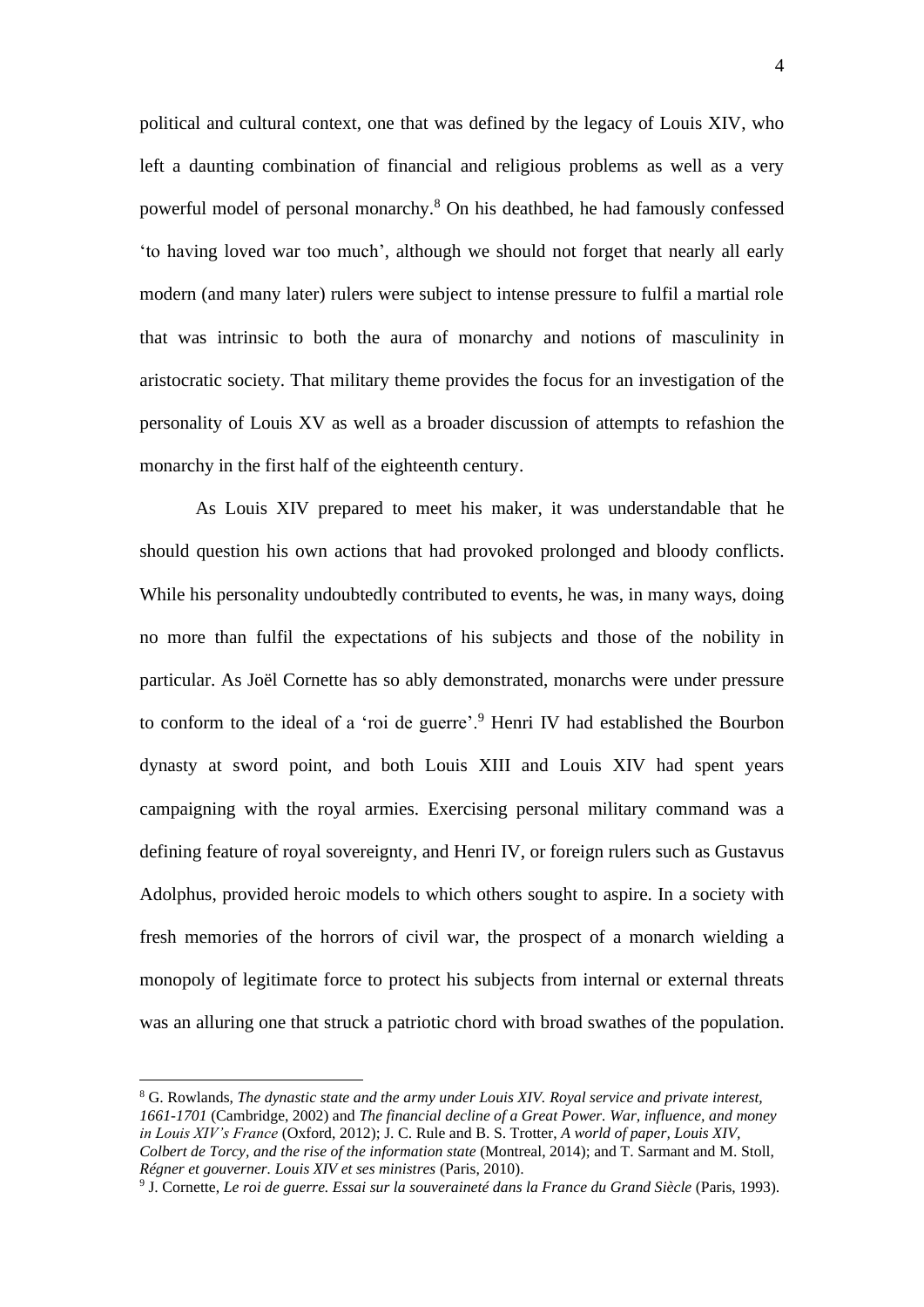For Cornette, 'the image of a warrior king formed part of a series of stereotypes underpinning the collective belief in a monarchy with four duties: paternal, righter of wrongs, protector and victor. On this matter, all the witnesses agree: every appearance of the king during a military campaign thrilled the crowds massed along his route'.<sup>10</sup>

Yet such was the cost of Louis XIV's later conflicts that some came to question the ideological underpinnings of a 'roi de guerre'. The persecution of the Huguenots, the policy of *réunions* and atrocities such as 'the rape' of the Palatinate,<sup>11</sup> combined with the 'years of sorrow' after 1689, <sup>12</sup> had led to intense criticism of the king and his style of government from polemicists writing both inside and outside of the kingdom. Central to their critique was the belief that the king had pursued a bellicose and unethical policy that had ruined his people and so shocked his neighbours that they had formed powerful coalitions to oppose him. Rather than appearing as just and triumphant, the king was increasingly depicted as a tyrant, while war itself was denounced as a cruel plague destroying lives and ruining livelihoods. In the damning words of the anonymous author of the celebrated pamphlet, *Les soupirs de la France esclave*, the king's pursuit of *gloire* had led him to 'wage unjust wars that have made the French name odious throughout Europe, convincing [all] that France aspires to universal monarchy, and that she does so through lies, treachery and violence'.<sup>13</sup>

<sup>10</sup> Ibid., 336*.*

<sup>11</sup> Notably Gottfried Wilhelm Leibnitz, *Mars Christianissimus, Autore Germano Gallo-Graeco, ou Apologie des armes du roy très-chrestien contre les chrestiens* (Cologne, 1684). For these attacks, P. Burke, *The fabrication of Louis XIV* (London, 1992), 135-49; L. Rothkrug, *Opposition to Louis XIV. The political and social origins of the French Enlightenment* (1965); and D. Tricoire, 'Attacking the monarchy's sacrality in late seventeenth-century France: the underground literature against Louis XIV, Jansenism and the dauphin's court faction', *Fr Hist*, 31 (2017), 152-73.

<sup>12</sup> M. Lachiver, *Les années de misère: la famine au temps du Grand Roi: 1680-1720* (Paris, 1991), and W.G Monahan, *Year of sorrows. The great famine of 1709 in Lyon* (Colombus, 1993).

<sup>13</sup> *Les soupirs de la France esclave qui aspire après la liberté* (Amsterdam, 1689), 22. Long attributed to Pierre Jurieu, it is now accepted that his authorship is unlikely. A. McKenna, '*Les Soupirs de la France esclave*: le problème de l'attribution', in P. Bonnet ed., *Littérature de contestation: Pamphlets et polémiques du règne de Louis XIV aux lumières* (Paris, 2011), 229-44, and Tricoire, 'Attacking the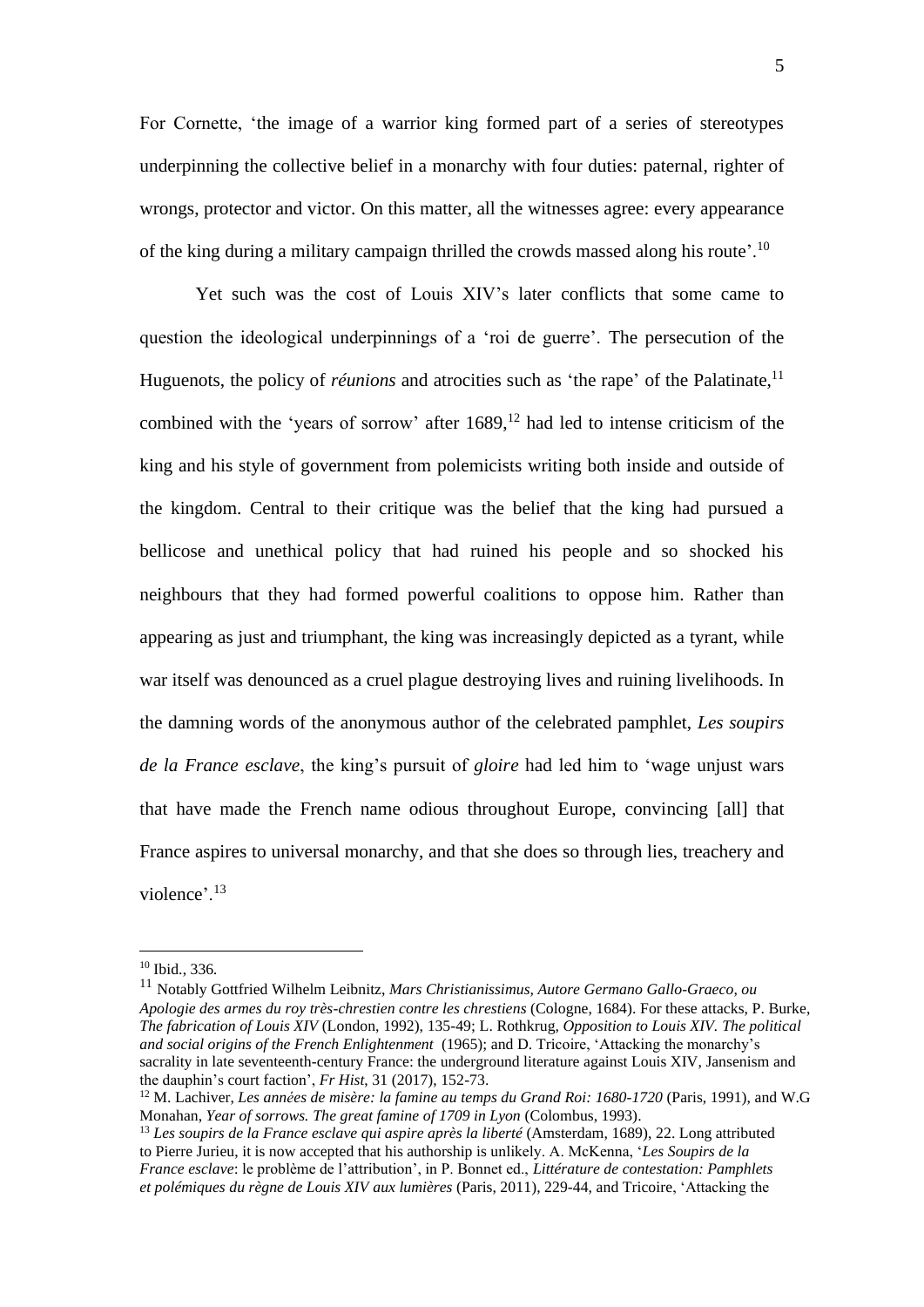Cornette notes the emergence of an Enlightened critique of war more generally, but he does not pursue the later development of the concept of a 'roi de guerre' or consider the possibility of an alternative ideal of a 'roi de paix' in any detail.<sup>14</sup> As his work is primarily a study of the seventeenth century that is perfectly understandable. However, his focus on Louis XIV in particular leads him to conclude that the reign marked a watershed. After 1693, the king no longer engaged in active campaigning while the size of the competing armies expanded massively, which leads Cornette to assume that the model of a 'roi de guerre' lost its allure. With Louis XIV ensconced in Versailles, 'the "brain" of war was increasingly associated with the king hidden in his cabinet, deciding strategies and actions', while 'aristocratic heroism, the logic of gift and reciprocation… so many models of the knightly order serving their monarch and their own *gloire* was no longer completely in season'. 15

If some contemporaries were genuinely surprised by the king's decision to retreat from active military life, his relatively advanced age and periodic bouts of illhealth provided a respectable excuse for his decision. More importantly, 1693 did not, as Cornette assumes, mark a radical break in the association between the Bourbon dynasty and the battlefield, as that would only become apparent during the Seven Years War. <sup>16</sup> After 1693, the Bourbon princes of both the legitimate and the illegitimate lines were constantly at the front. Louis XV's father, the duc de Bourgogne, for example, together with the duc de Vendôme, fought against the armies of Marlborough and Eugène at the battle of Oudenarde in July 1708,

monarchy's sacrality', 154-5, 162-73, suggest that it emerged within the French court, from either the circles around Fénelon or Monseigneur (the dauphin) respectively.

<sup>14</sup> Cornette, *Roi de guerre*, 377-96.

<sup>15</sup> Ibid., 375.

<sup>&</sup>lt;sup>16</sup> Members of the extended royal family, including the prince de Condé and the comte de Clermont, continued to lead armies in the field.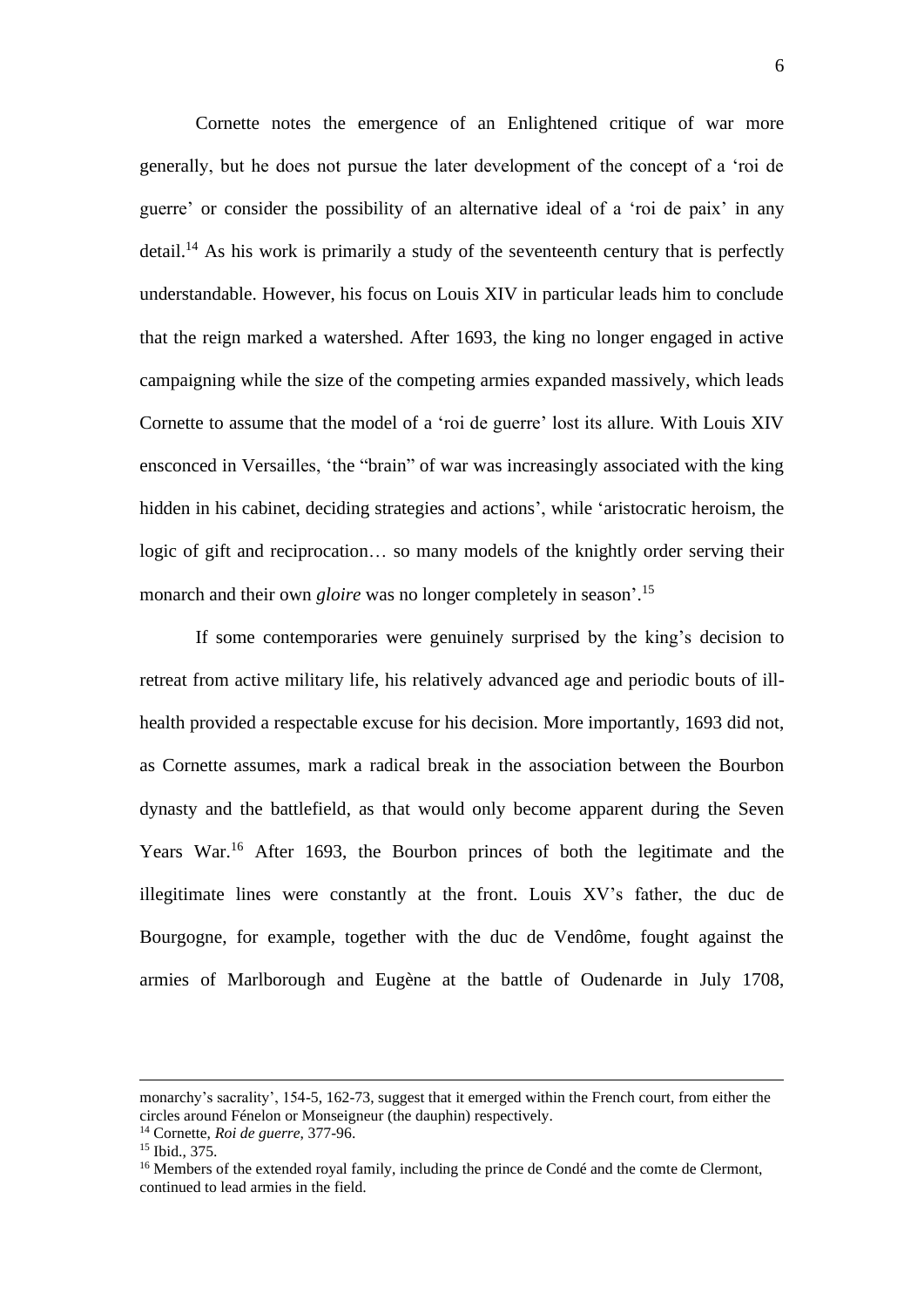contributing through their squabbling to a memorable French defeat.<sup>17</sup> The junior Orléans branch followed a similar pattern with the future regent matching his father's feats at Cassel by winning his laurels at the battles of Steinkerque, Turin and Almanza.<sup>18</sup>

It is true that the accession of the child king Louis XV coincided with a comparatively peaceful interlude on the European diplomatic scene, resulting from the exhaustion of the major states and the willingness of both British and French statesmen to seek an entente. However as Louis XV entered adulthood in the 1730s, the old expectations that he would follow his forefathers by leading French armies weighed heavily. The decades of the 1730s and 1740s saw two major conflicts, the Wars of the Polish and the Austrian Successions. Louis XV's response to both war and peace tells us much about his attitude to kingship and sheds light on his personality in ways that help us to go beyond some of the standard tropes that are fixated on his alleged later shortcomings and the origins of the Revolution. It also offers an opportunity to reflect upon both elite and popular attitudes to monarchy and the problems it faced when seeking to refashion its image in a less military guise.

#### **II**

When the War of the Polish Succession (1733-38) broke out in 1733, the twenty-three year old king showed no enthusiasm to lead the French forces that were sent to assist the dynastic claims of his father-in-law, Stanislas Leszcinska.<sup>19</sup> That was a relatively

<sup>17</sup> Duc de Saint-Simon, *Mémoires,* ed. A. Boislisle, 43 vols (Paris, 1879-1928), x. 185-89, 205-33, 236- 7, 333-5.

<sup>18</sup> Shennan, *Orléans*, 12-13.

<sup>19</sup> B.H. Blackwell, *The War of the Polish Succession* (Oxford, 1901); Pierre Muret, *La prépondérance anglaise, 1715-1763* (Paris, 1937); A. M. Wilson, *French foreign policy during the administration of cardinal Fleury, 1726-1743: A study in diplomacy and commercial development* (Harvard, 1936), 240- 64; and J. Lukowski, *Liberty's folly: the Polish-Lithuanian Commonwealth in the eighteenth century, 1697-1795* (London, 1991), 157-64.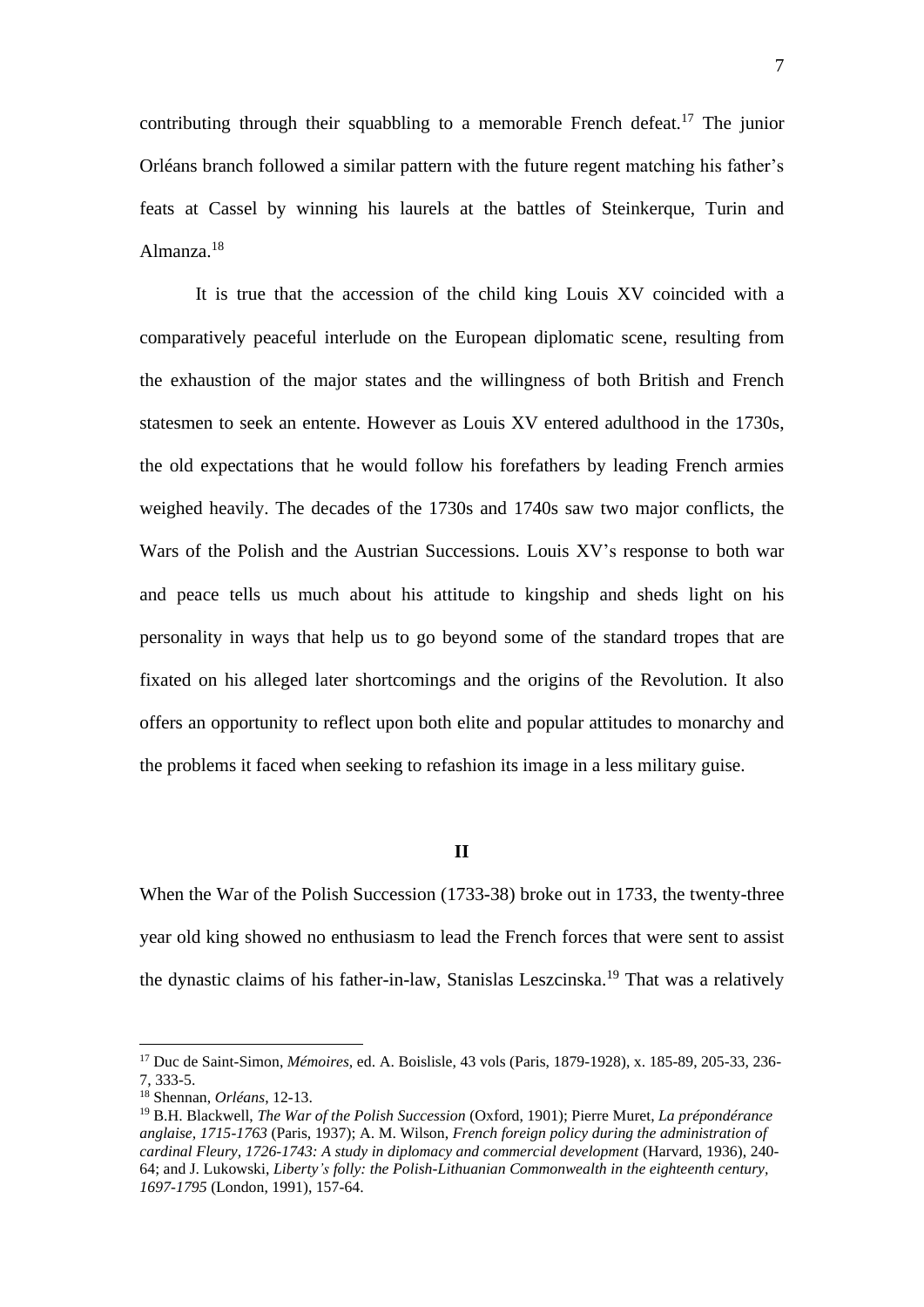short and distant conflict, fought primarily in Central Europe and Italy, and the king's absence from the battlefield did not surprise his subjects unduly. The War of the Austrian Succession (1740-48) was of a totally different order as it offered a priceless opportunity to attack France's traditional rivals at a moment of critical weakness. As its name implies, the war was focused, in part, upon the series of conflicts provoked by the death in October 1740 of the Habsburg emperor, Charles VI.<sup>20</sup> With no male heir, the emperor had long sought to ensure that his daughter, Maria Theresa, would inherit his possessions on the basis of the so-called Pragmatic Sanction. Most of the major European powers, including France, had been coerced or cajoled into pledging their support, but with the emperor dead his daughter's hopes appeared to hang by a thread. Frederick II of Prussia was the first European ruler to break ranks, invading the Habsburg province of Silesia in December 1740 beginning a conflict that was to dominate central European politics until 1763. France too sought to take advantage of Austrian weakness, backing the candidature of the ultimately successful Bavarian candidate, Charles VII, for the Imperial throne. From July 1741, fighting first by proxy and ultimately in a declared war, the French sought to uphold the emperor's authority, and, after his death in 1745, to press Spanish Bourbon claims in Italy. In a further dimension to a global conflict, France and Great Britain clashed both in Europe and in their colonial theatres of South-East Asia, the Caribbean and North America.

Yet, as the war clouds gathered, Louis XV showed no immediate personal desire to imitate the martial exploits of Frederick II, who had led Prussian troops into battle. Instead, he adopted a posture of detached insouciance, declaring 'that he did

<sup>20</sup> M. Anderson, *The War of the Austrian Succession, 1740-1748* (London, 1995); R. Browning, *The War of the Austrian Succession* (New York, 1993); and, more recently, F. El Hage, *La Guerre de Succession d'Autriche (1741-1748): Louis XV et le déclin de la France* (Paris, 2017).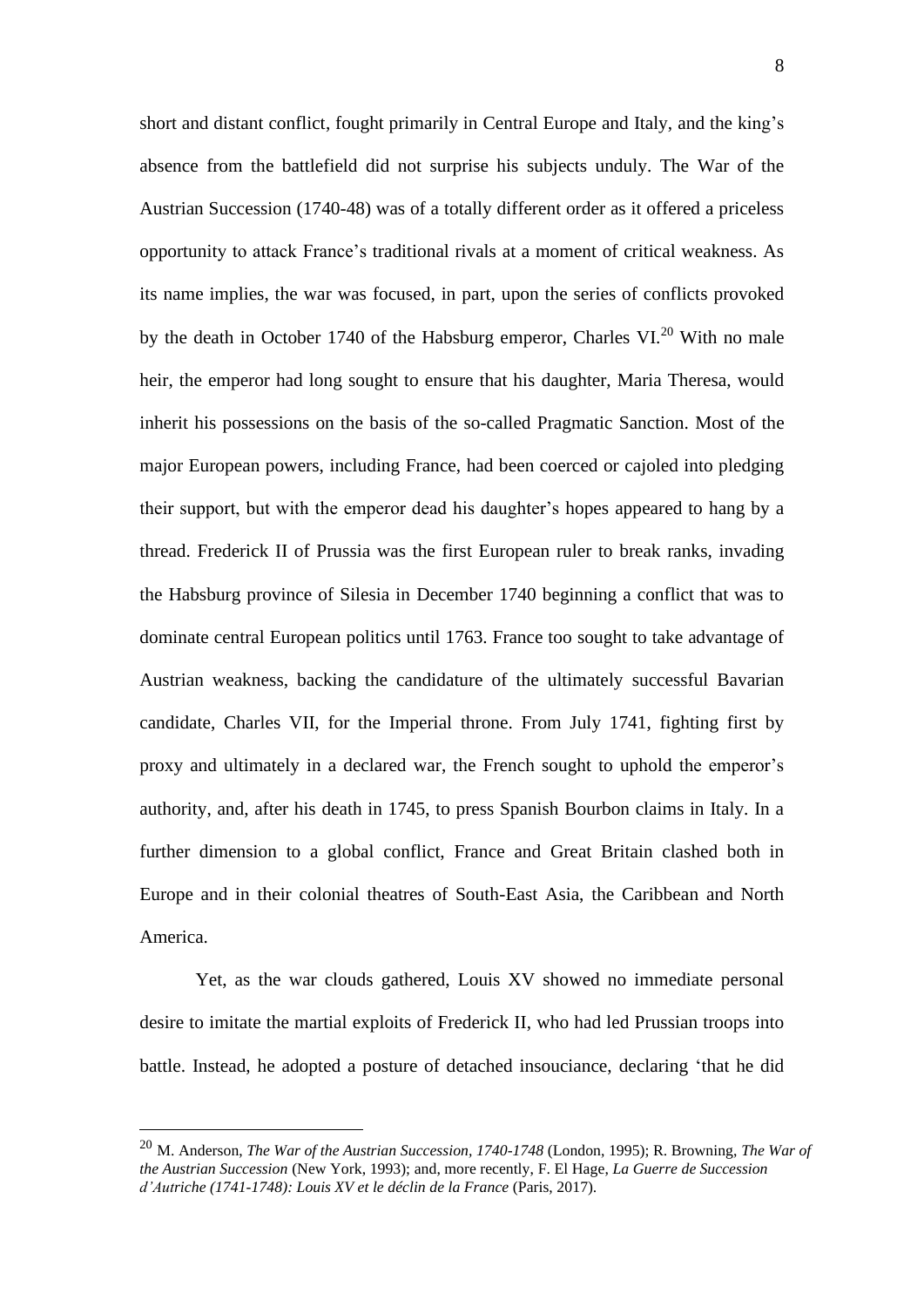not wish to meddle in anything, that he would keep his hands in his pockets (they were his own words), unless they elect a protestant [as Holy Roman Emperor]'.<sup>21</sup> Even once French forces had been sent in support of his Bavarian ally, the king remained personally aloof. Part of the explanation for his reluctance to join his armies was the result of convention. War had not been officially declared against either Great Britain or Austria.<sup>22</sup> Such diplomatic niceties were, however, a convenient fig leaf because these events coincided with a tumultuous period in Louis XV's private life. In the course of 1739, the king had switched his affections from his mistress, comtesse Louise Julie de Mailly-Nesle, to her sister, Pauline-Félicité de Mailly-Nesle, marquise de Vintimille. As the diplomatic and military crisis in the Empire unfolded, he engaged in a hectic round of pleasurable activities that included his regular hunting trips, supper parties with his inner circle and excursions to his favourite château at Choisy as well as the fulfilment of formal court and governmental duties.<sup>23</sup> That new passion was brought to a tragic end in September 1741 when Vintimille died shortly after giving birth to a child, who, while never officially recognised, was almost certainly the king's son.<sup>24</sup> The grieving monarch briefly sought solace with Mailly, although her return to favour proved short-lived and she was rapidly supplanted in the royal affections by yet another ambitious sibling, Marie-Anne de Mailly-Nesle, marquise de La Tournelle, the future duchesse de Châteauroux.

Such an emotionally intense period in Louis XV's personal life, combined with his morally dubious devotion to the Mailly-Nesle, stood in stark contrast to the expectations of his subjects. Events in the Empire and the clash of Prussian and

<sup>21</sup> Charles-Philippe d'Albert, duc de Luynes, *Mémoires du duc de Luynes sur la cour de Louis XV, (1735-1758)*, 17 vols (Paris, 1860-65), iii. 266.

 $^{22}$  France declared war on Great Britain and Austria on 15 March and 26 April 1744 respectively.

<sup>23</sup> E.J.F. Barbier, *Chronique de la régence et du règne de Louis XV, 1718-1763,* 8 vols (Paris, 1857-8), iii. 264-326, and Luynes, *Mémoires*, iii. 265-82.

<sup>&</sup>lt;sup>24</sup> Charles de Vintimille, marquis du Luc, known as the 'demi-Louis' due to his resemblance to the king.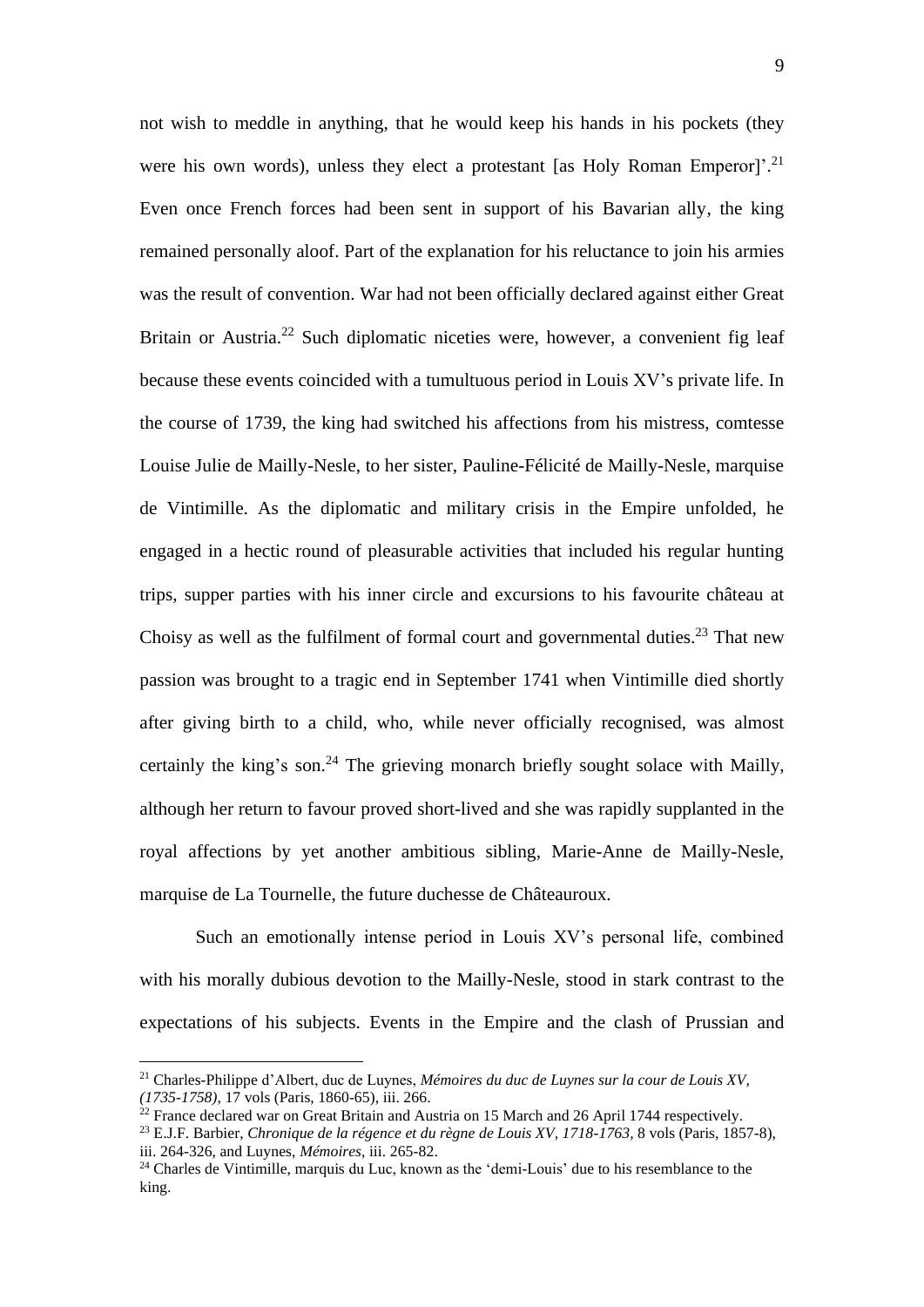Habsburg forces were the topic of heated discussion in the streets and cafés.<sup>25</sup> As Tabetha Ewing describes matters, Parisians had 'an overwhelming, seemingly atavistic, interest in the pursuit of glory'.<sup>26</sup> By failing to assuage that thirst for a 'roi de guerre', Louis XV left himself increasingly vulnerable and he was mercilessly lampooned for his infidelities with the Nesle sisters and criticised for his inactivity. Popular grumbling was detectable in the songs and placards recorded by police spies and references to the king's dissipation included the complaint 'that he doesn't take to heart his own *gloire* or that of his subjects"<sup>27</sup> In a fine example of the genre, one anonymous wag had written:

Throughout history We read that our kings Searched for glory By many exploits. Louis, full of valour, Conquered three sisters And will, through his triumph Be placed amongst the victorious In history.<sup>28</sup>

Mockery of a king who made his conquests in the boudoir, was rumoured to have a weakness for the bottle and who was only interested in fighting stags was indicative of a public perception that he was not fulfilling his expected role. A Bourbon was nothing if not a warrior, and the exploits of Frederick II or George II of Great Britain

<sup>25</sup> T. Ewing, *Rumor, diplomacy and war in Enlightenment Paris* (Oxford, 2014), 1-67.

<sup>26</sup> Ibid., 67.

<sup>27</sup> 'Chronique du règne de Louis XV, 1742-3, suite', *Revue Rétrospective*, 4-5 (1834-5), 265-6.

<sup>28</sup> É. Raunié, *Chansonnier historique du XVIIIe siècle*, 10 vols (Paris, 1879-84), vii. 16-17.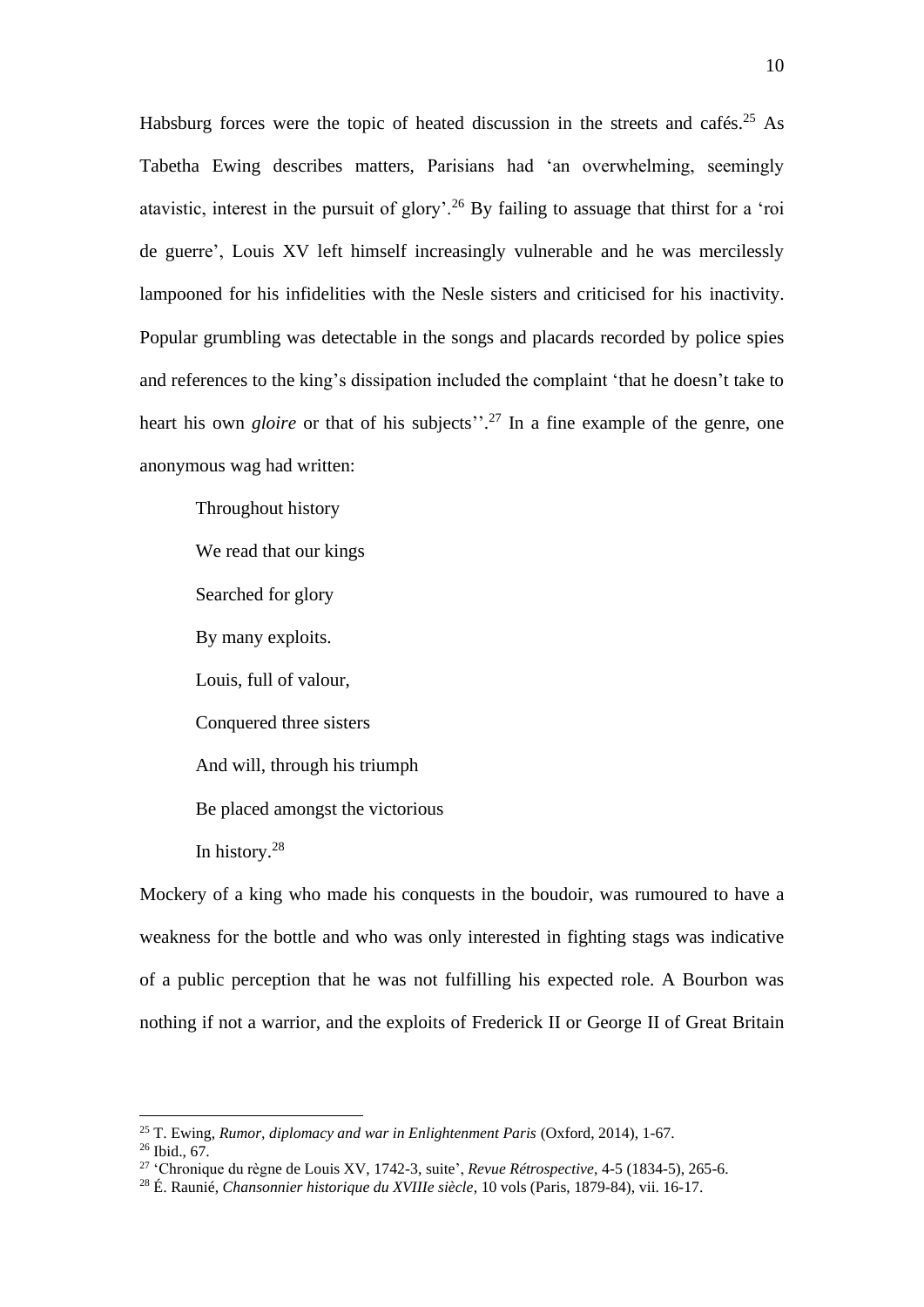meant that his subjects could not understand why Louis XV should seek to dodge his own baptism of fire.

That sense of frustration was evident within the royal family. As the campaign of 1742 in Bohemia and the Empire took shape, the princes of the blood were forbidden from joining the French armies.<sup>29</sup> In a gesture reminiscent of his grandfather, who had defied Louis XIV in order to fight the Ottoman forces besieging Vienna, the prince de Conti ignored his sovereign and slipped away from court to join the army in Bavaria. Faced with public insubordination, the king was obliged to order his arrest, prompting the prince's family to stage a series of carefully choreographed appeals on his behalf, which culminated in his seven year old son imploring his sovereign to 'forgive my papa'.<sup>30</sup> For Conti, his brief disgrace was anything but dishonourable, while for the king it could only reflect unfavourably upon his own inaction. Once Conti had been pardoned, it was impossible to restrain the other princes of the blood who were all quick to follow his lead by flocking to join the royal armies. The atmosphere of the time was captured succinctly in a comic scene involving the king's young daughter, Adélaïde. As courtiers discussed the gallantry of Conti, the duc de Chartres and their peers, the ten-year old girl sought to follow in their wake and was caught out of bounds. When questioned she announced 'that she wanted to put herself at the head of papa king's army', adding that her father had pardoned the prince de Conti and would surely not deny her the same grace.<sup>31</sup> Most were no doubt content to smile at the antics of the latter-day Jeanne d'Arc, but it is not difficult to imagine how the war affected life at court or impacted upon attitudes towards Louis XV.

<sup>29</sup> Luynes, *Mémoires*, iv. 120.

<sup>30</sup> Ibid, 227-8, 230-1, 239, and Barbier, *Chronique*, iii. 388. The disgrace of the princes fits a broader pattern discussed in J. Swann, *Exile, imprisonment, or death. The politics of disgrace in Bourbon France, 1610-1789* (Oxford, 2017), 53-6.

<sup>31</sup> Luynes, *Mémoires*, v. 98-100.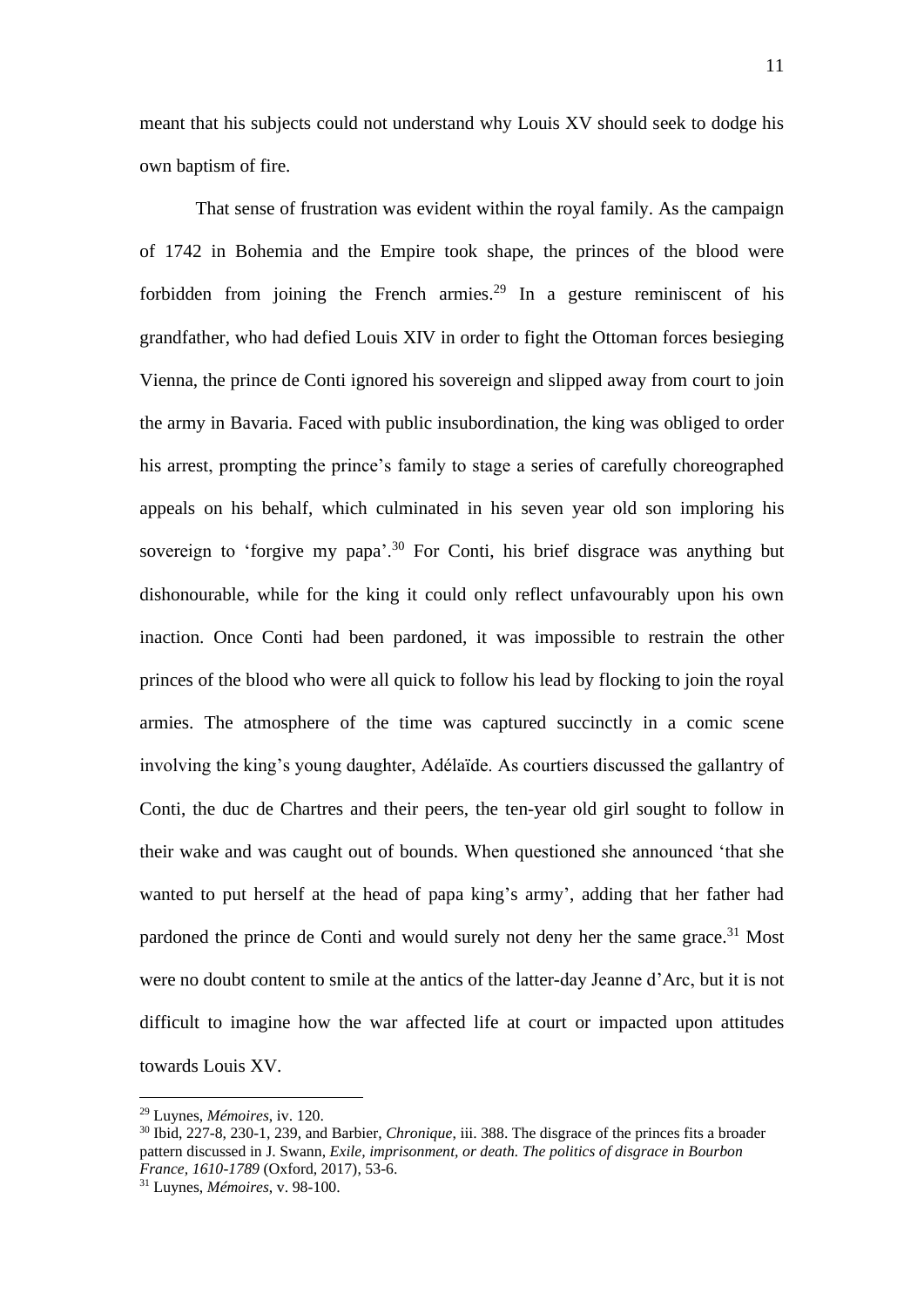Throughout the early years of the conflict, the king remained a spectator of the events that held his court and the wider French public transfixed, leaving command of his armies to others, while shunning the opportunity to project himself as a 'roi du cabinet' by directing affairs from behind the council table. Instead he had appeared preoccupied with his personal life centred around his intimate inner circle, enjoying the pleasures and subsequent anguish of his relationship with Vintimille and her sisters. The exercise of power was left to Fleury, to whom Louis XV displayed almost filial devotion, and his perceived subordination was another common trope for the authors of the satire circulating in the capital who mocked him as 'un mineur de trente ans'.<sup>32</sup> That period of tutelage finally ended on 29 January 1743 with the cardinal's death, and it was swiftly followed by the king's announcement that he would henceforth rule without a first minister.

There is no doubt that his decision was heavily influenced by the model of Louis XIV, although interestingly contemporaries had been speculating for months about whether Fleury would replaced by a new 'first minister' with candidates including cardinal Tencin, maréchal de Noailles and maréchal de Belle-Isle as well as the former *garde des sceaux*, Germain-Louis Chauvelin, who was currently languishing in exile.<sup>33</sup> By rejecting that option, the king assumed the mantle of personal rule at a critical juncture in the war as he had been 'betrayed' by his Prussian ally in July 1742 and had recently seen French forces forced to abandon Prague. By the following spring Franco-Bavarian armies in the Empire were in danger of disintegrating. Increasingly concerned about the threat of invasion, Louis XV once again drew upon the inspiration of his ancestors. In a letter of 24 July 1743, he informed his trusted confidant, the maréchal de Noailles, that 'I have a burning desire

<sup>32</sup> Barbier, *Chronique*, iii. 367, and Raunié, *Chansonnier*, vi. 1-22.

<sup>33</sup> 'Chronique du règne de Louis XV, 1742-3, suite', 444-5, 446, 449; Barbier, *Chronique*, iii. 376-7, 414, 418-19.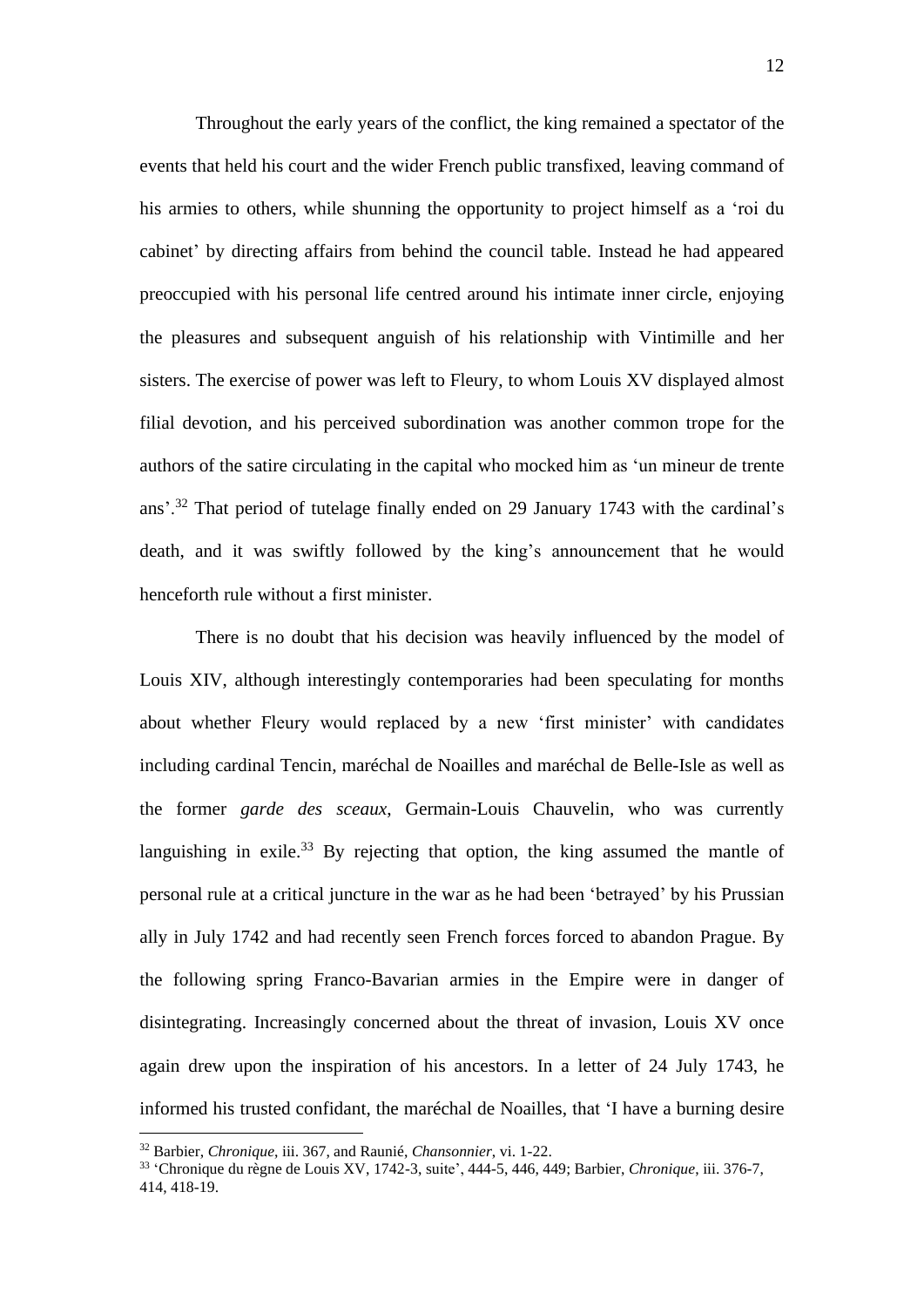to know myself a *métier* that my forefathers practiced so skilfully'.<sup>34</sup> The *maréchal* replied in effusive terms:

Your resolution, Sire, to go to war had become indispensable on every level. It is the only way to save your state which is in danger, one cannot hide it from you. Your Majesty's personal honour is in play; a king is never grander than at the head of his armies; that is where his subjects love to see him… above all when it is for the defence of his state and its frontiers.<sup>35</sup>

To drive home his point, he added a dose of peer group pressure, noting that: 'European sovereigns have all gone to war; Your Majesty would be the first and only of his line to have never appeared at the head of his armies'. Having recently been defeated at Dettingen by an army commanded by George II, Noailles knew what he was talking about and his long letter sought to stiffen his sovereign's martial resolve.

#### **III**

When the king finally declared his intention to go on campaign in 1744 the public sense of relief was almost palpable.<sup>36</sup> Once he reached the front in May, he revealed a popular touch that produced an immediate positive response. He abandoned his habitually chaotic lifestyle, showing discipline, rising at 4 am to accompany his army on horseback as it marched; he appeared at ease with the officers, taking time to reconnoitre the dispositions of his forces, to visit the wounded and even to test the

<sup>34</sup> Louis XV to Noailles, 24 July 1743, in *Correspondance de Louis XV et du maréchal de Noailles, publié par ordre de son excellence le maréchal comte Randon, ministre de la guerre, d'après les manuscrits du dépôt de la guerre,* ed. C. Rousset, 2 vols (Paris, 1865), i. 172-4. The king informed another of his confidants, maréchal de Broglie, 'all that I could wish for is to be at the head of my brave soldiers', Antoine, *Louis XV*, 364.

<sup>35</sup> Noailles to Louis XV, 6 August 1743, in Rousset, *Correspondance*, i. 181-2.

<sup>36</sup> A. Farge, *Subversive words. Public opinion in eighteenth-century France* (University Park, PA, 1994), 102-5 notes the volatility of the public mood and a sense of both excitement and anxiety.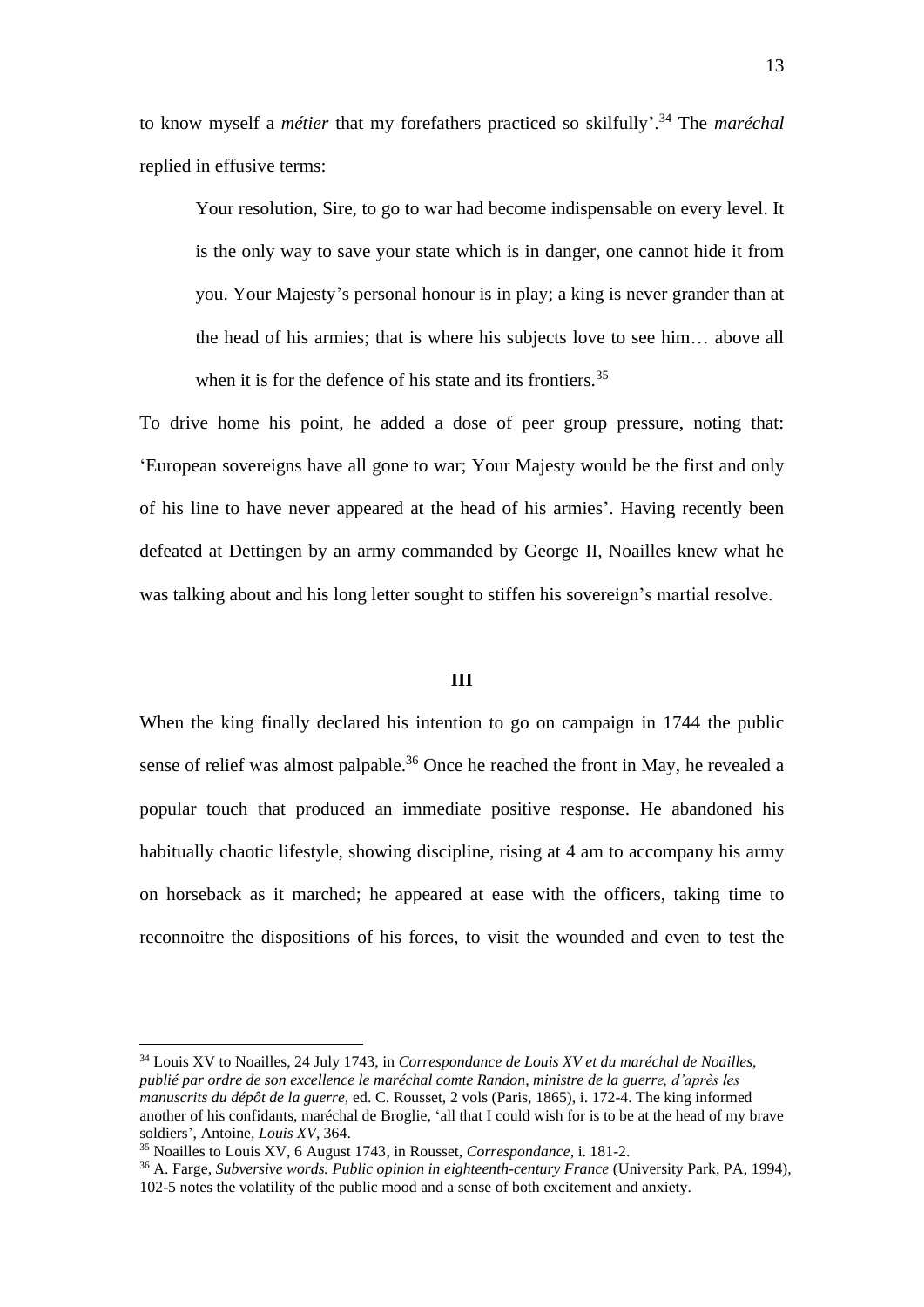bread rations of the ordinary soldiers.<sup>37</sup> When quick successes at Ypres and Menin followed, it sent official and unofficial bards into overdrive. The authors of the many panegyrics that celebrated these feats were quick to highlight the martial traditions of the ruling House, invoking the shades of Henri IV, Louis XIII and Louis XIV and delivering lines such as 'the Bourbons, are they all born heroes' or 'Bourbon blood only boils at war, in combat'.<sup>38</sup>

While Louis XV was naturally the focus of these texts, they provided an opportunity for praise of the extended royal family and the exploits of, among others, the comte de Clermont and the prince de Conti, who were both serving with distinction.<sup>39</sup> Even the king's well known obsession with hunting was put to good effect, and, in *Louis XV: un poeme,* the author conjured up the goddess Diana to allay any fears that it was a sign of dissipation, declaring:

Hunting is worthy of great kings,

it toughens their bodies and steels their courage,

of war it is a faithful image.

The bard seasoned these rhymes with lines such as:

I have seen the successor, the Bourbon heir

Who for the happiness of France

The formidable Mars has sworn

To forge for Louis, the mind and the heart.<sup>40</sup>

<sup>37</sup> Barbier, *Chronique,* iii. 513, and M. Fogel, *Les cérémonies de l'information dans la France du XVIe au milieu du XVIIIe siècle* (Paris, 1989), 351.

<sup>38</sup> *Chanson nouvelle sur la convalescence de sa majesté Louis XV* (1745), 1, and *Campagne de Louis XV* (1745), 4.

<sup>39</sup> *Louis le Bien-Aÿme, poëme* (1744).

<sup>40</sup> Claude Godard d'Aucourt, *Louis XV. Poëme* (Lyon, 1744), 3-4.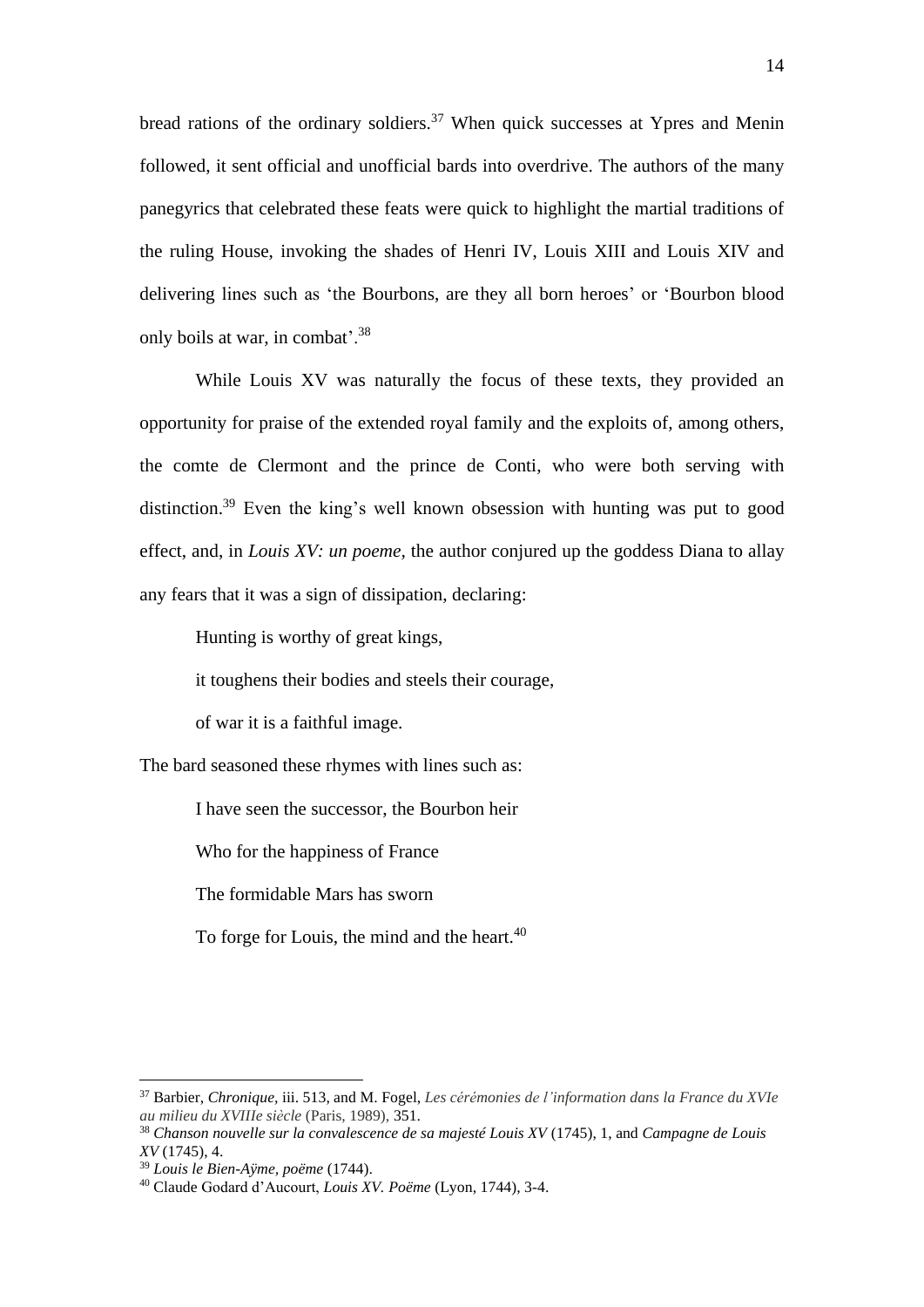These formal paeans were accompanied by ditties such as the *Chanson d'un joyeux Grivois* which improvised upon the air of a popular drinking song, 'verse, verse du vin', to offer the refrain:

Menin then has surrendered, More than one in its turn will fall, See how Louis goes forward, He will take anything he wishes; Fill, fill, come on, you drunkard, fill me up; Let us toast our brave king.<sup>41</sup>

Others such as the *Chanson nouvelle sur les conquêtes de Sa Majesté Louis XV* made much of the royal presence that meant 'one soldier was worth twenty', but whatever the style or quality of these printed ephemera they all rejoiced in the exploits of the new *roi de guerre*. Indeed, it was while he was on this first full campaign, that Louis XV was stricken by a sudden illness at Metz where for a few days he hovered between life and death.<sup>42</sup> France experienced a collective crisis which demonstrated the centrality of the sovereign within a profoundly personal, absolute monarchy as the military and political system was temporarily paralysed.<sup>43</sup> News of the king's recovery triggered national rejoicing, earning the grateful king the title of Louis le Bien-Aimé.

Admittedly the drama of Metz had involved his excruciatingly embarrassing separation from the duchesse de Châteauroux in order to be permitted access to what were expected to be the last rites of the church. Once recovered, the king took his

<sup>41</sup> *Chanson d'un joyeux Grivois, à l'endroit de la prise de Menin, par notre Bon Général le Roy Louis XV* (1744), 1.

<sup>42</sup> Hours, *Louis XV un portrait*, 37-70.

<sup>&</sup>lt;sup>43</sup> Notably, the failure of the maréchal de Noailles to strike against the vulnerable Austrian forces as they made the hazardous crossing back over the Rhine, El Hage, *Guerre de Succession*, 117-18, and Anderson, *Austrian Succession*, 134.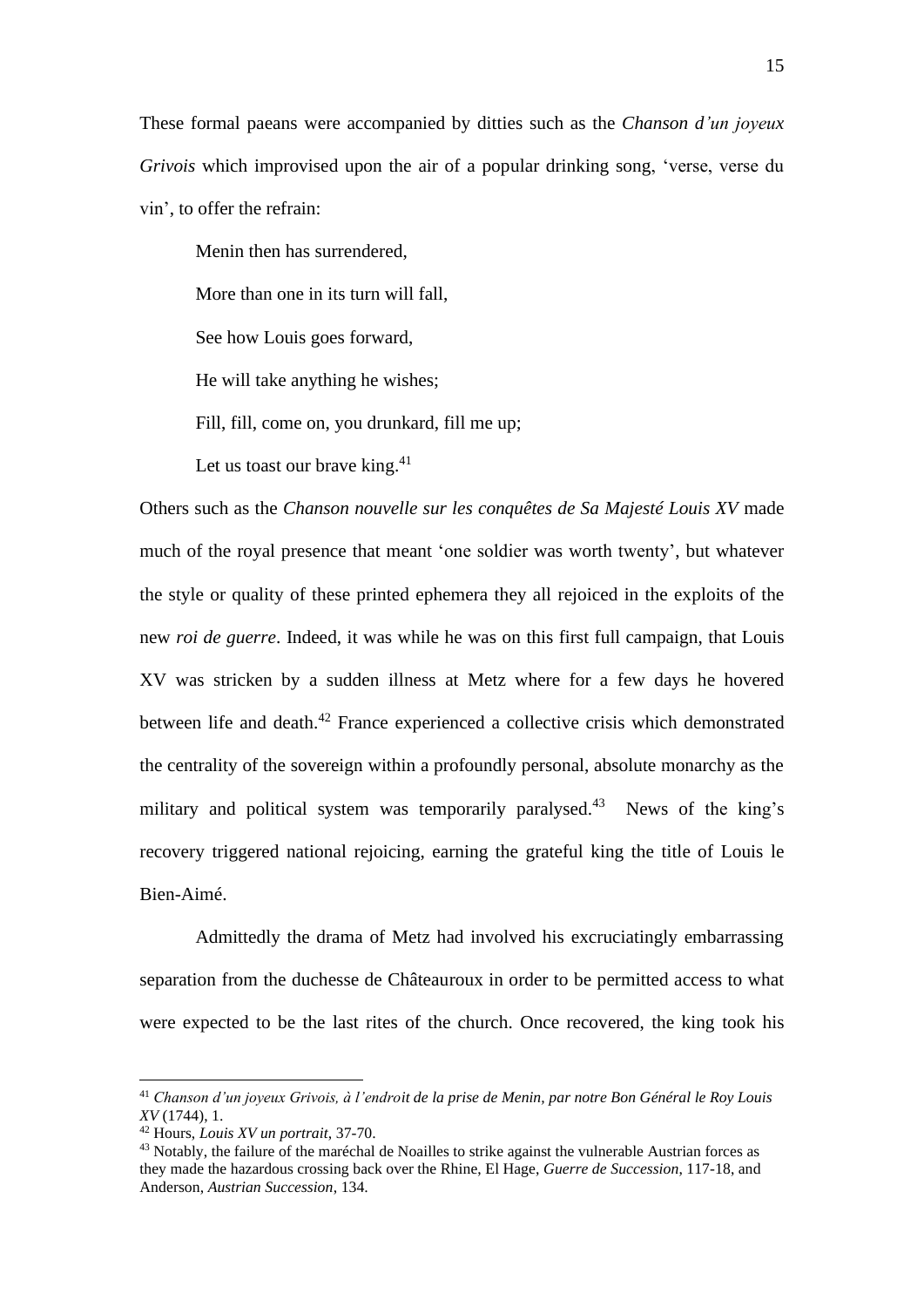revenge, banishing those he held responsible, including his grand almoner, archbishop Fitz-James, and recalling his mistress only days before she was stricken by what proved to be a fatal illness. Public opinion, fickle as ever, was quick to condemn the monarch for succumbing to the charms of 'his whore', giving a foretaste of the opprobrium later directed at the marquise de Pompadour.<sup>44</sup> Louis XV was well aware that he was the target of such abuse, but, whatever his inner feelings, he refused to be swayed by it and simply regretted that those he loved should be shown such disrespect.<sup>45</sup> Much ink has been spilt charting the allegedly deleterious effects of these criticisms as evidence for the desacralisation of the monarchy. Such conclusions are misleading as they are almost invariably written from the standpoint of 1789, with historians attributing grave consequences to public perceptions of royal sexuality.<sup>46</sup> Yet there was nothing new or even particularly outrageous about Louis XV's conduct compared to that monarchical paragon and notorious sexual predator, Henri IV. Louis XIV had regularly taken his mistresses on campaign and he had suffered similar ribald abuse in his heyday without the monarchy suffering permanent damage. $47$ Throughout the 1740s and beyond, attitudes to Louis XV waxed and waned and those Parisian market women who deplored the brief resurrection of Châteauroux in December 1744 were no doubt whistling another tune six months later when their sovereign achieved one of his greatest triumphs.

<sup>44</sup> Cited in Ewing, *Rumor*, 153-5.

<sup>&</sup>lt;sup>45</sup> The king was consistent in his attitude relative to the Nesle sisters as well as the marquise de Pompadour and the comtesse du Barry.

<sup>46</sup> For a compelling critique, W. Doyle, 'Desacralising Desacralisation', in his *France and the age of Revolution. Regimes old and new from Louis XIV to Napoleon Bonaparte* (London, 2013), 103-11. <sup>47</sup> C. Adams, '*Belle comme le jour*: beauty, power and the king's mistress', *Fr Hist*, 29 (2015), 161-81, at 169-70.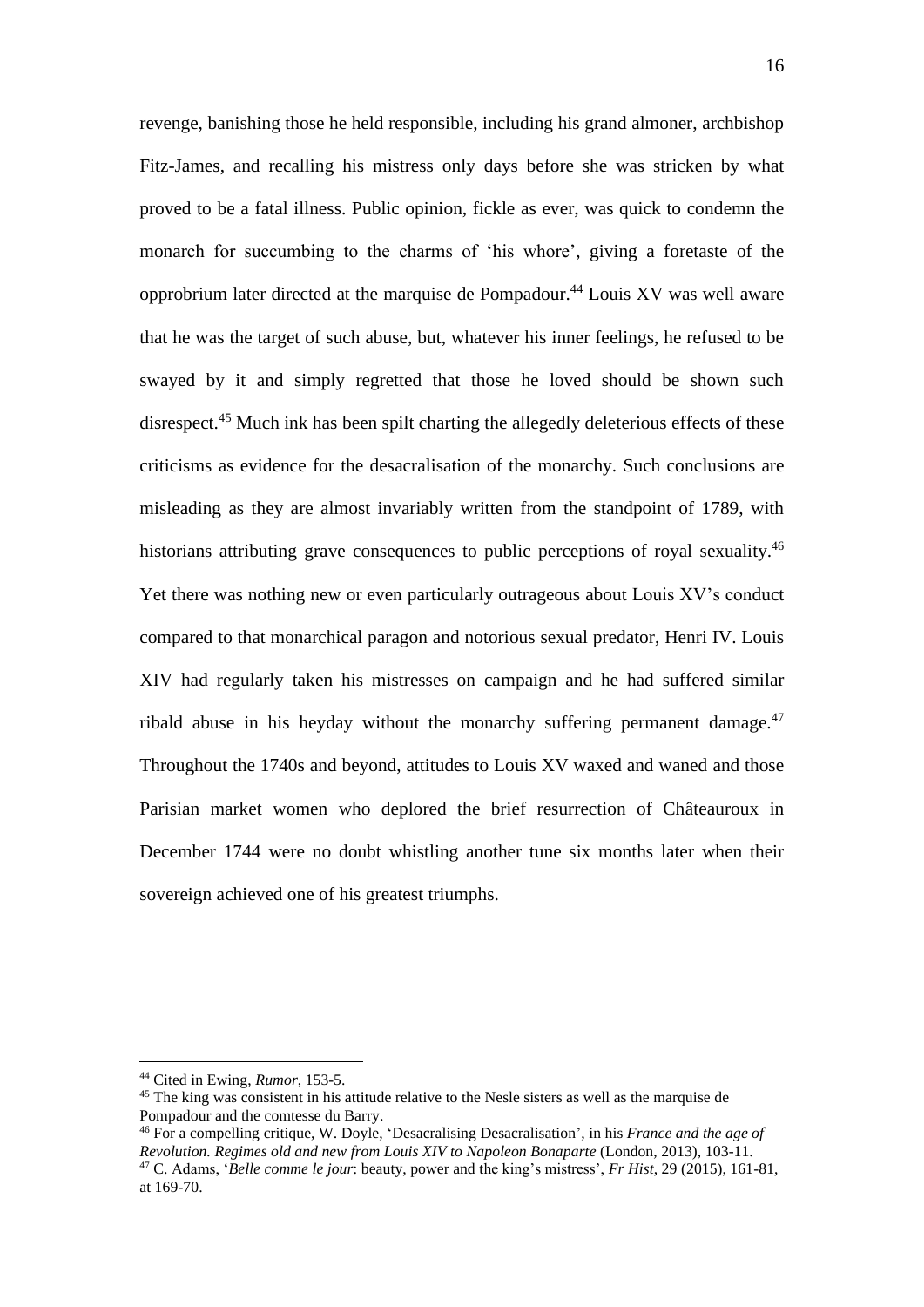In May 1745, Louis XV stood, together with his son, within range of enemy fire at the great French victory over the English at the battle of Fontenoy.<sup>48</sup> Displaying genuine *sang-froid* and much good sense, the king helped through his presence to shore up morale in a fluctuating struggle. More importantly perhaps, he gave unwavering support to his general, the maréchal de Saxe, the victor of Fontenoy, whose Saxon origins and great abilities attracted fierce criticism from his many envious rivals.<sup>49</sup> It would be difficult to exaggerate the popularity of Louis XV in the late spring of 1745, and Voltaire famously composed a poem about the battle which went through several editions and contains the lines:

And you, when your king in field with crimson dyed,

Sees death fly round on every side…

His son, his worthy son, walks by his side

You, great through his valour, happy through his care

Can you, my countrymen, to praise forbear?

Behold your monarch deathless glory gain,

Where Fontenoy extends her spacious plain.<sup>50</sup>

Piling flattery on in spades, Voltaire declared his epic to be 'a faithful portrait of the most glorious day since the battle of Bouvines', and in his later panegyric of Louis XV, published in 1748, he made much of the fact that Louis XV was the first French king present at a victory over the English since Saint Louis.<sup>51</sup>

<sup>48</sup> J.-P. Bois, *Fontenoy 1745, Louis XV, l'arbitre de l'Europe* (Paris, 2012), and E. de Saint-Denis, 'Fontenoy: une bataille, un homme, un dialogue (XVIIIe siècle)', *Histoire, Économie et Société*, 4 (1985), 479-95.

<sup>&</sup>lt;sup>49</sup> His firm support of Saxe contrasts with his failure to show the same consistency during the Seven Years War.

<sup>50</sup> Voltaire, *La Bataille de Fontenoy*, *poëme* (Paris, 1745), 3.

<sup>51</sup> Voltaire, *La Bataille de Fontenoy*, *neuvi*ème *édition, avec le plan de la bataille, l'épitre dédicatoire au Roy, le discours préliminaire, des notes et autres pi*èces (Lyon, 1745), and Voltaire, *Panégyrique de Louis XV* (Paris, 1748), 16.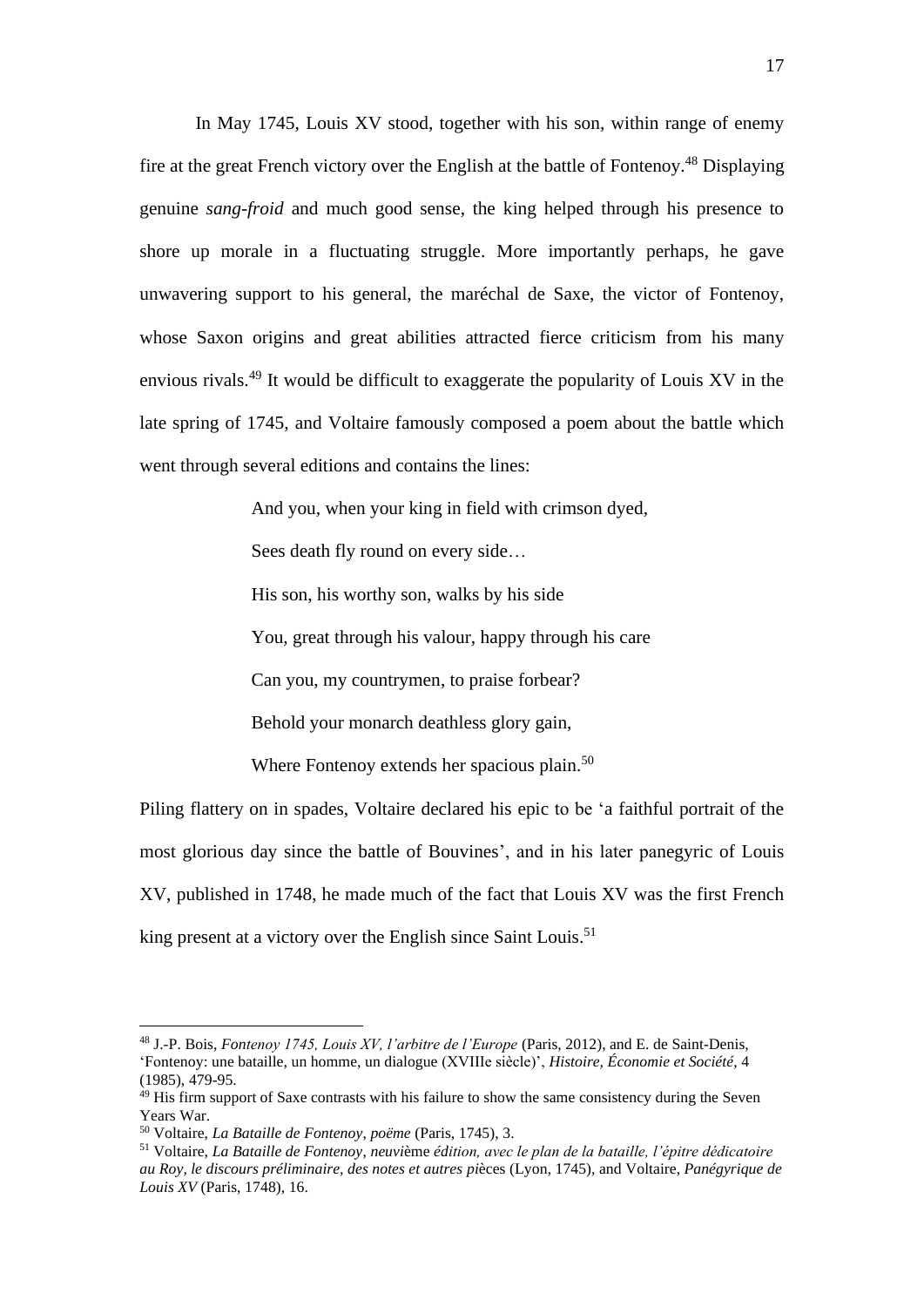Voltaire, as historiographer royal, could be forgiven his hyperbole, but it should not disguise the fact that he had captured a public mood. In the mid-1740s, Louis XV had more than exceeded the expectations of a warrior king; he was a martial hero, seemingly epitomising the much-vaunted valour of the Bourbon race. Personally, I would suggest that it was these qualities that took precedence when defining the masculinity of a French king. He had to be seen as taking the lead, and through his own valour encouraging that of his nobility by living up to what were perceived to be the charismatic, heroic traditions of his Bourbon forebears. In a private letter to a favoured courtier, the comte de Coigny, written only days after Fontenoy, the king revealed his own sensitivity to these issues. He wrote: 'I can only have praise for those who fought before my eyes, I hope they have not been disappointed by me, or more son, who did not appear to be afraid'.<sup>52</sup> A few months later, as the campaign developed, he returned to the theme, confiding in Coigny that he hoped that 'everyone will be pleased with what we have done'.<sup>53</sup>

He had no need to worry. In September 1745, the king was welcomed back to Paris where he received an ecstatic reception, providing further proof of the popular affection that had so touched him after his recovery at Metz.<sup>54</sup> For several days both the elites and ordinary citizens of the capital were provided with an opportunity to fete the king and the royal family. On the evening of 9 September, for example, Louis XV, the queen, the dauphin and the dauphine and mesdames de France strolled in the Tuileries, prompting the lawyer Barbier to note that 'all day long the courtyards and garden were overflowing with people of every condition, it would be impossible to

<sup>52</sup> Broglie, duc de, 'Lettres de Louis XV au comte de Coigny', *Revue d'Histoire Diplomatique*, 1 (1887), 512-24, at 520, Louis XV to Coigny, 19 May 1745.

<sup>53</sup> Broglie, 'Lettres de Louis XV', 522, Louis XV to Coigny, 17 August 1745.

<sup>&</sup>lt;sup>54</sup> The king made clear his pleasure in a letter to Coigny, Broglie, 'Lettres de Louis XV', 519, Louis XV to Coigny, 4 October 1744.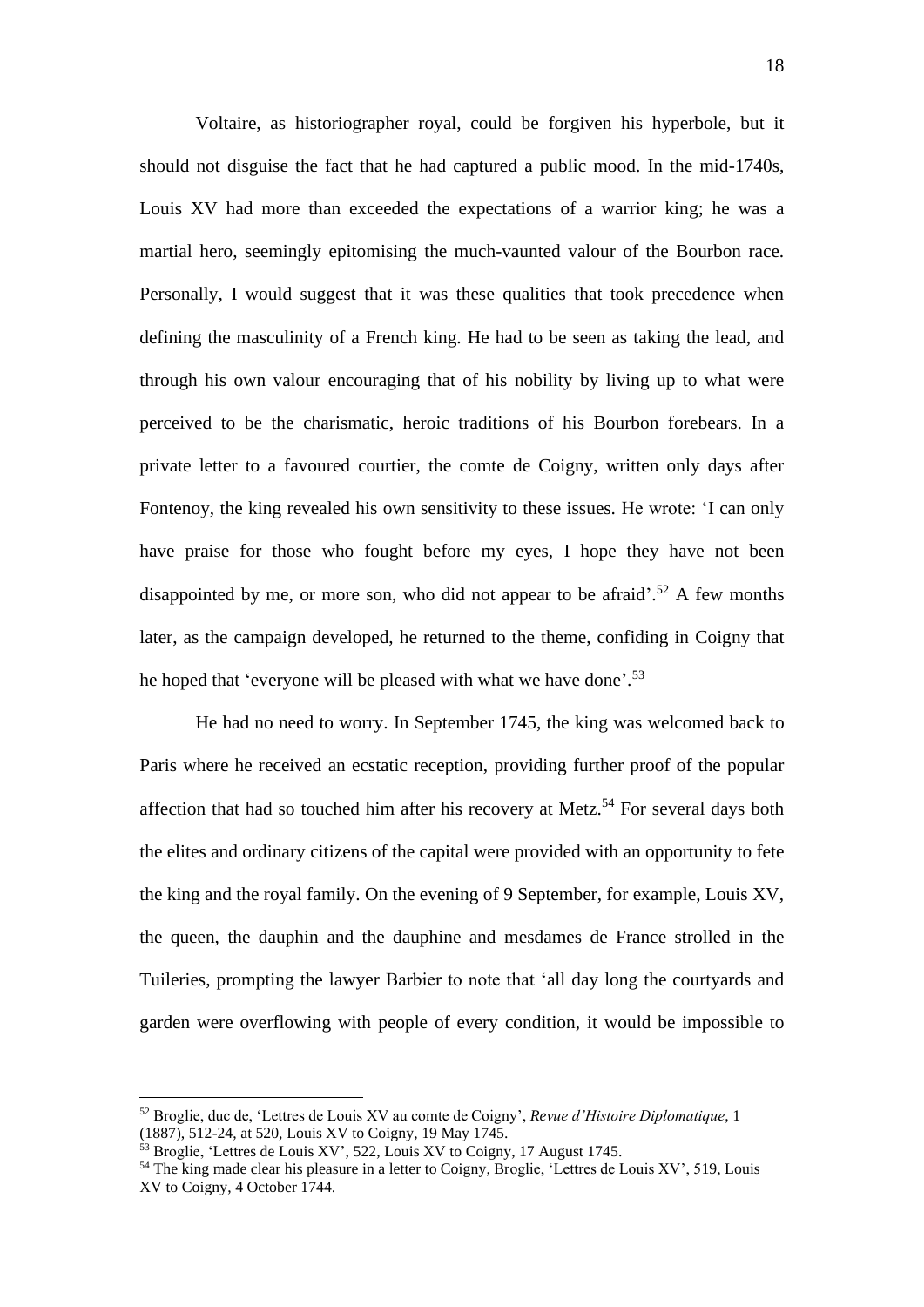show greater joy or eagerness to see the king and the court'.<sup>55</sup> He shared that enthusiasm, claiming that Notre Dame was short of space to hold the captured enemy standards, adding 'everyone agrees that the king's campaign was the most remarkable of any king of France'.<sup>56</sup>

In addition, while camped in Lille, the king received official deputations from the great corps of the realm, whose spokesmen spared no superlative in a bid to lavish praise on their sovereign.<sup>57</sup> The first president of the Grand Conseil captured the spirit of these occasions in his peroration: 'Cherished monarch, happy father, victorious hero! Rejoice, Sire, in these titles which make the happiness of people and the grandeur of kings'.<sup>58</sup> The celebratory mood was infectious, and Louis XV ordered numerous *Te Deums* to be held throughout the kingdom which gave a national dimension to the festivities that marked his victories. As Michèle Fogel has demonstrated news of the war spread across France through a range of official media. Following his victory at Fribourg in November 1744, Louis XV sent a circular letter to the episcopate ordering *Te Deums* in their respective dioceses, declaring that it had pleased God to bless his cause and to permit 'me to triumph at the head of my armies; he has deigned to reward my love for my subjects… and my desire to uphold their security and glory'.<sup>59</sup> These words encapsulate Cornette's definition of a *roi de guerre* who was 'paternal, protective and victorious', and they were reinforced by the bishops who, in preparing the resulting *Te Deums,* published both their sovereign's letters and their own interpretations of his actions. $60$ 

<sup>55</sup> Barbier, *Chronique*, IV, 82.

<sup>56</sup> Ibid., 83, 131.

<sup>57</sup> Ibid., 43, 47-9.

<sup>58</sup> Ibid., 49.

<sup>59</sup> Fogel, *Cérémonies*, 332. The excerpt is from a letter addressed to the archbishop of Besançon. Ewing, *Rumor*, 157-60, at 157, writes 'news of his triumph becomes one of the century's most powerful changes in public communications.

<sup>60</sup> Cornette, *Roi de guerre*, 336.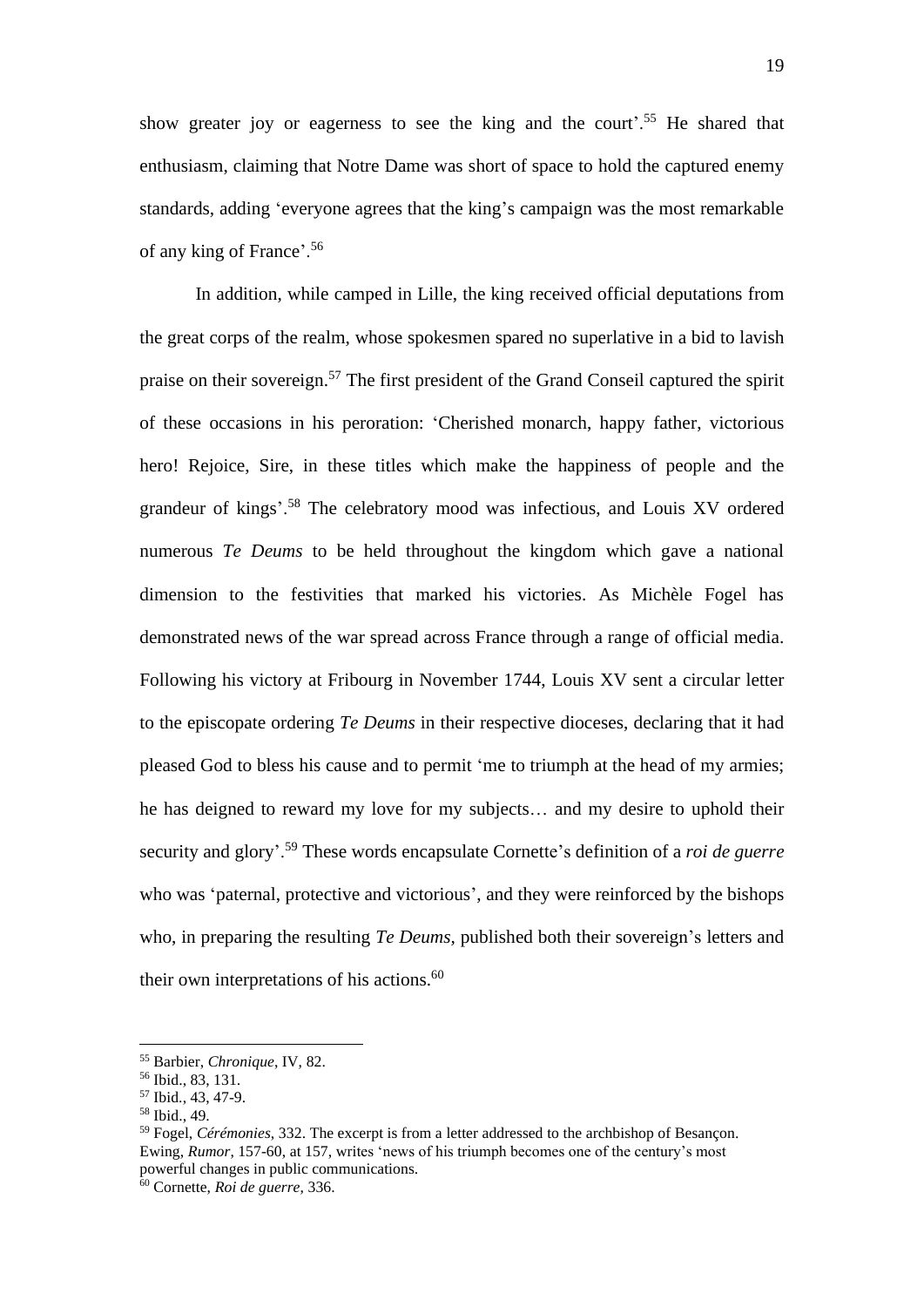In the aftermath of Fontenoy these were particularly glowing, offering a stock account of a battle that had for several hours been evenly poised, before invoking the role of the king as the decisive factor in the victory. That composed by the bishop of Limoges can serve as an exemplar, when he wrote:

Louis appears and his presence will be decisive. With the sangfroid of great commanders, with the confidence worthy of the most Christian king, he declares that his bodyguard will join the fray: he announces, sword in hand, that he will lead that faithful troop; his valorous example sweeps through every quarter; everywhere we rally, attack, push forward and overturn, nothing can resist, the [enemy] melts away, abandoning in haste, [their] cannons, dead and wounded on the battlefield.<sup>61</sup>

For the eighteenth-century population, the masculine image of the king, 'sword in hand', conjured up folk memories of Henri IV as well as more recent monarchical heroes such as Charles XII of Sweden and Frederick II of Prussia. <sup>62</sup> These tales of Fontenoy included copious references to the impetuous dauphin (also brandishing his sword), imploring his father to be allowed to charge at the head of the guards. At the other extreme it is possible to cite a genre of comic rhymes published in the weeks following the battle with titles such as the *Requête du curé de Fontenoy au roy*, *Le Barbier de Fontenoy* or *Regrets des filles de Fontenoy sur les conquêtes du roy*. <sup>63</sup> It is not the content of these mediocre publications that is significant, but the wave of popular support that the monarchy enjoyed on the back of the king's presence and good fortune on the battlefield. Whatever their style or veracity, these accounts of the great battle were a source of pride and no doubt provoked a frisson of fear for a

<sup>61</sup> Fogel, *Cérémonies*, 404.

<sup>62</sup> A. Storring, '"The age of Louis XIV": Frederick the Great and French ways of war', *German Hist* (2019), 1-23.

<sup>63</sup> Charles de Brosses, *Correspondance du président de Brosses et de l'abbé marquis Niccolini*, eds J. Rogister and M. Gille (Oxford, 2016), 92-8, at 96, de Brosses to Niccolini, 28 March 1745.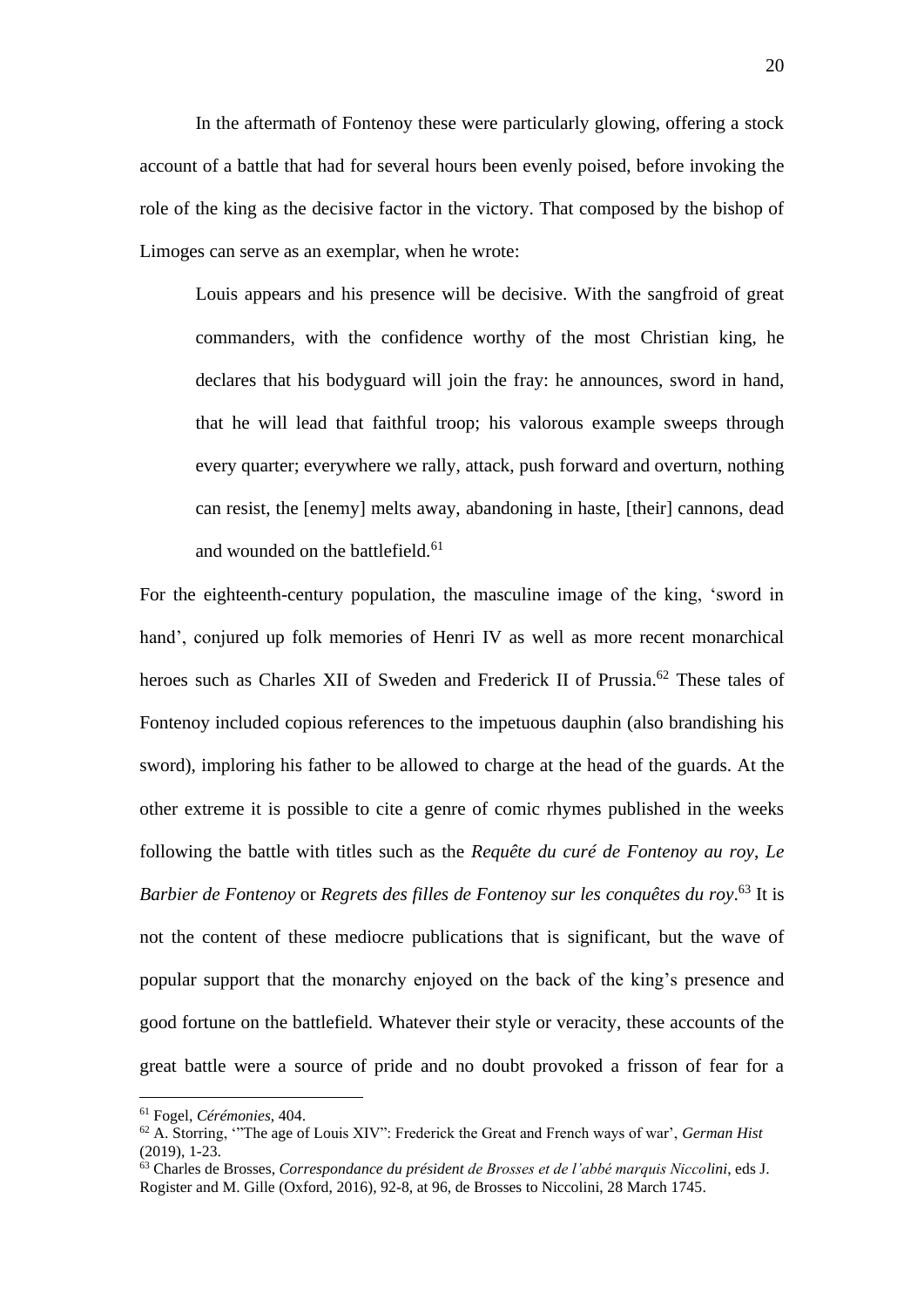patriotic French public conscious that one ill-directed enemy salvo could plunge the kingdom into darkness.

The War of the Austrian Succession had seen the king seeking with genuine success to fulfil the role of a warrior prince, a model which continued to exercise a real emotional hold over popular and elite conceptions of monarchy. Historians have tended to dismiss the outpouring of love and enthusiasm for Louis XV as no more than fleeting. Instead they have preferred to highlight popular grumbling about the presence of his mistresses or to concentrate on the king's later unpopularity resulting, in part, from the impact of the poisoned quills of angry Jansenists or Jacobites.<sup>64</sup> Louis XV's reputation certainly suffered some unpleasant blows between 1748 and 1756, but their significance has been exaggerated in the enthusiastic pursuit of evidence to sustain the tenuous thesis of desacralisation.<sup>65</sup> What the experience of the 1740s suggests is a very different pattern of constant fluctuations in the public mood, and had the king continued to lead his armies after 1756 (or allowed his son to do so) there was a deep patriotic well of support for him to draw upon.<sup>66</sup>

## **IV**

After Fontenoy the military tide in the various European and colonial theatres ebbed and flowed, but in the Low Countries French armies, led by the maréchal de Saxe, won a series of stunning victories. Following the capture of Brussels in February 1746, the rest of the Austrian Netherlands was soon in French hands, and, by 1748,

<sup>64</sup> T. E. Kaiser, 'The drama of Charles Edward Stuart, Jacobite propaganda, and French political protest, 1745-1750', *Eighteenth-Century Studies,* 30 (1997), 365-81, and R. Darnton, *Poetry and the police: communication networks in eighteenth-century Paris* (London, 2010), 45-65, 118-28, demonstrate the damaging impact of Jacobite invective. On Jansenism, Van Kley, *Damiens*, and his 'Religious origins'.

<sup>65</sup> Doyle, 'Desacralising Desacralisation'.

<sup>66</sup> As E. Dziembowski, *Un nouveau patriotisme français, 1750-1770. La France face à la puissance anglaise à l'époque de la guerre de sept ans* (Oxford, 1998), demonstrates.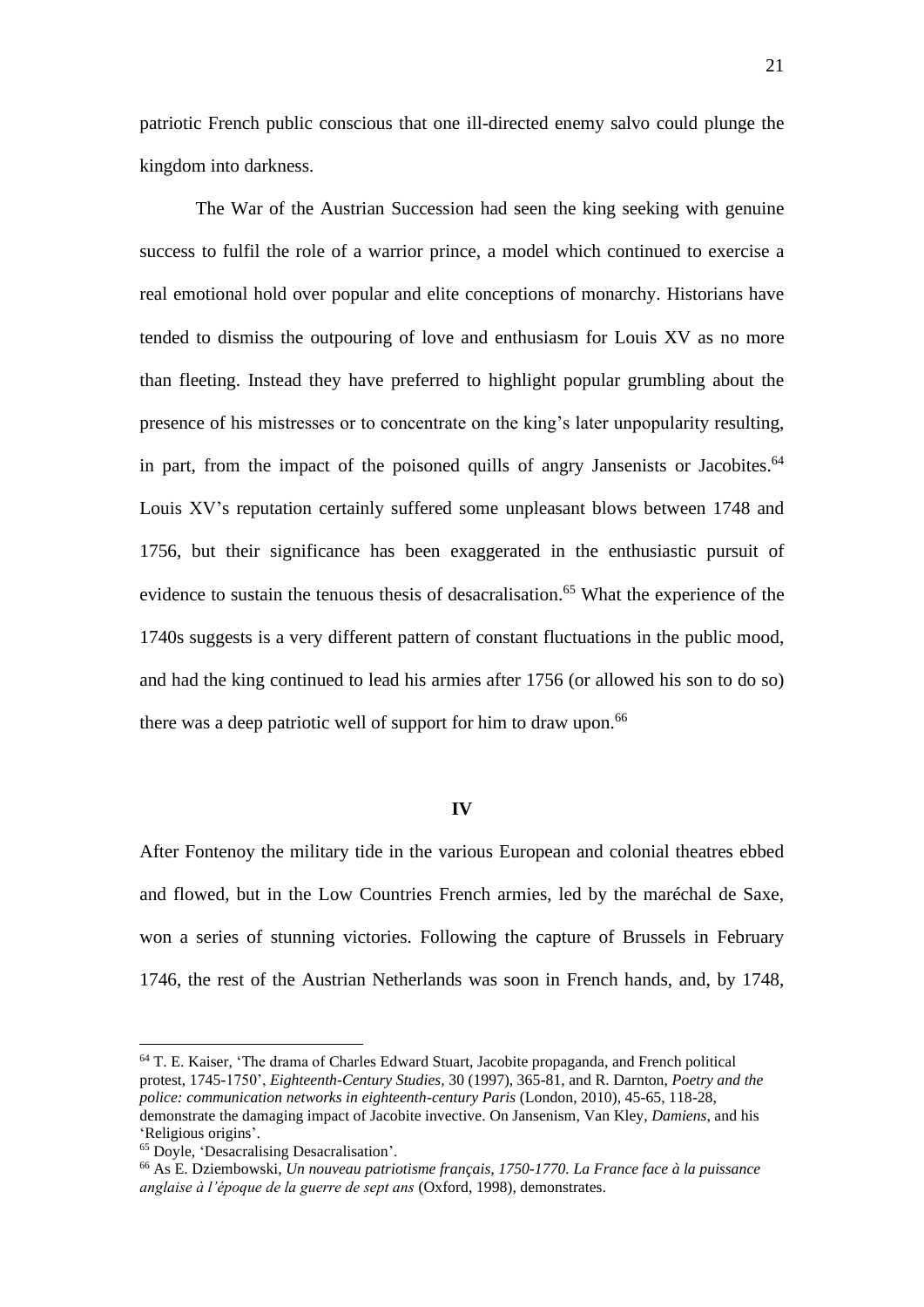after the fall of Maestricht, the Dutch Republic was threatened.<sup>67</sup> As the French advanced, there was briefly hope of an even more dramatic upheaval when Charles Edward, the Bonny Prince, launched his audacious, if ultimately doomed, Jacobite uprising to press Stuart claims to the British throne. The disaster of Culloden put paid to such ambitions, and when the prince returned to Paris he posed a serious diplomatic problem for the French king.<sup>68</sup> Nevertheless, in 1748, Louis XV, like Frederick II in Silesia, seemed poised to make territorial gains that would more than match anything achieved by his predecessor. However, success in the Low Countries was, to some extent, offset by losses in North America, most notably the fortress of Louisbourg in June 1745, which was crucial to the future defence of Canada.<sup>69</sup> Fighting had also been intense in the Carnatic between the British and the French and their local allies, with Madras falling to Louis XV's forces in 1746. The War of the Austrian Succession was therefore part of the broader global struggle for colonial ascendancy that would continue in one form or another until the nineteenth century.

For the French public, however, the victories in the Low Countries were the most striking tangible return on the blood and money invested in the war. Understandably after nearly a decade of fighting, initial reactions to the news of peace in October 1748 were favourable, but any euphoria soon turned to dismay when the actual terms of Aix-la-Chapelle were published. Put simply, the French king agreed to return all of his conquests in the Low Countries, receiving in return the restitution of Louisbourg and the acquisition of Parma, Piacenza and Guastalla for his son-in-law, Don Philip, in Italy. These remarkably generous terms were accompanied by an

<sup>67</sup> Browning, *Austrian Succession*, 341-4, 352-4.

<sup>68</sup> Kaiser, 'Charles Edward Stuart', and Darnton, *Poetry*, 45-65, 118-28.

<sup>69</sup> Anderson, *Austrian Succession*,180-4, and Browning, *Austrian Succession*, 221-4.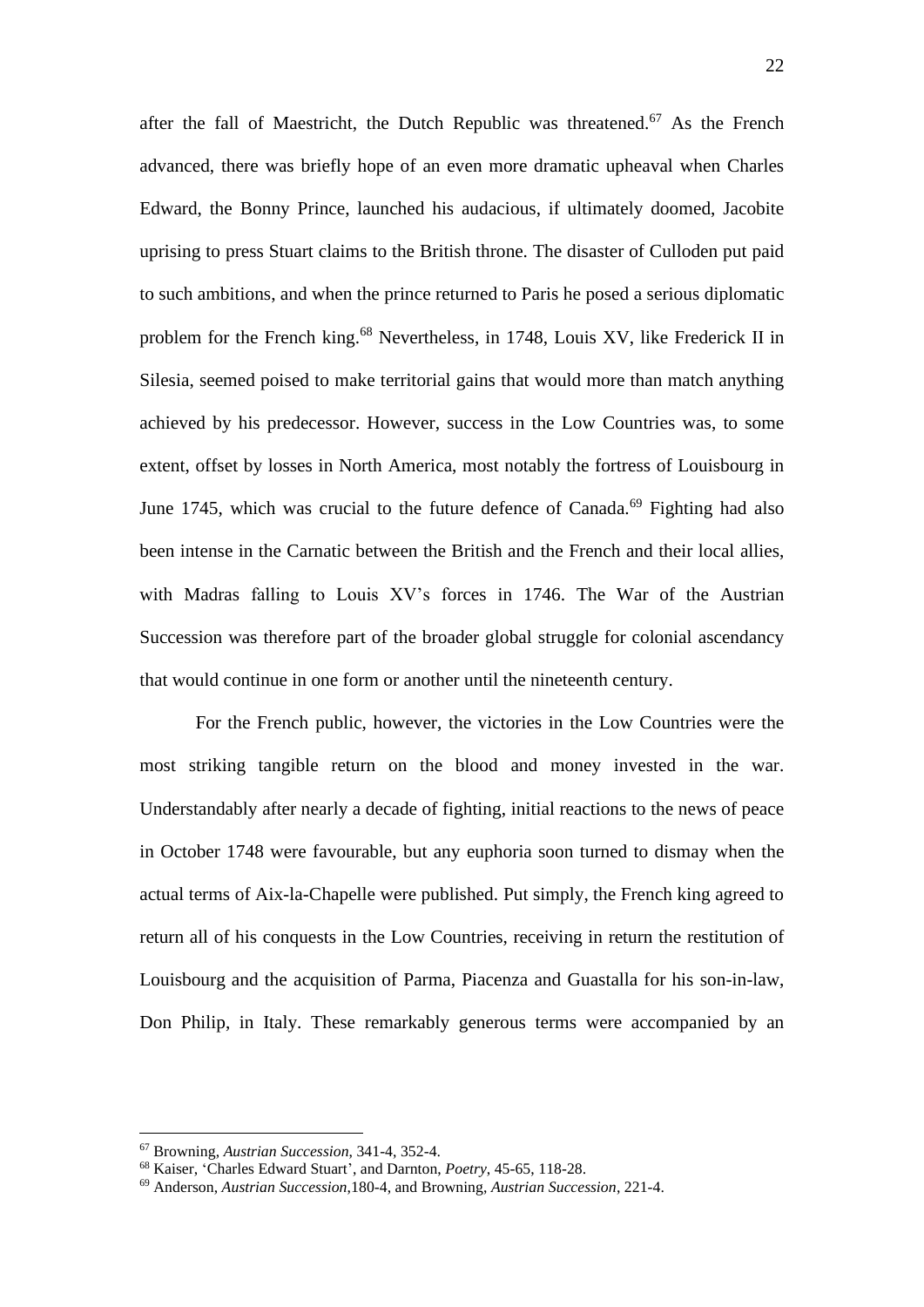agreement to expel the popular Stuart pretender from Paris.<sup>70</sup> The resulting public uproar was immortalised by the phrase 'bête comme la paix', an insult attributed to Parisian fishwives, which captured a mood of anger and frustration that the financial and human sacrifices of the war had been thrown away at the peace table.<sup>71</sup> Gently mocked in the private bourgeois salon of Charles-Germain de Saint-Aubin, who drew a caricature of a 'prince who was too handsome not to be a fool', the king was also subject to a public campaign of vicious character assassination orchestrated by frustrated Jacobites, who mocked attempts to portray him as the 'arbiter' of Europe.<sup>72</sup> Not surprisingly many scholars have, therefore, seen Aix-la-Chapelle as a dividing line, ending the era of Louis le Bien-Aimé and pointing towards the long years of religious, financial and *parlementaire* crises as well as the diplomatic and military setbacks of the Seven Years War.Disenchantment with the peace was not confined to the streets of Paris. The chief architect of victory in the Low Countries, maréchal de Saxe, wrote that his conquests were secure, adding 'it troubles me to give it back, for in truth it is a tasty morsel, and we will regret it'.<sup>73</sup> He added: the king of Prussia has taken Silesia and he has kept it, and I would have liked us to do the same'. He was not alone, and the comparison with the acquisitive Prussian king is instructive. By 1748, like his contemporary, Frederick II, Louis XV had achieved substantial territorial gains which many believed were his to hold. The Habsburgs were in no fit state to recover their lost possessions in Belgium, and they were, in any case, far more exercised by the loss of Silesia. The Dutch Republic was fearful of invasion and the

<sup>70</sup> Anderson, *Austrian Succession*, 189-90, 199-14; Browning, *Austrian Succession*, 358-64; and H. M. Scott, *The birth of a great power system, 1740-1815* (London, 2006), 62-71.

<sup>71</sup> Luynes, *Mémoires*, X, 97, noted that 'the king returned all of his conquests; one began to regret the men and the money they had cost'.

<sup>72</sup> <https://waddesdon.org.uk/the-collection/item/?id=17016> (Accessed 20 June 2018). This important collection is analyzed in C. Jones, J. Carey, and E. Richardson, eds., *The Saint-Aubin* Livre de caricatures*: Drawing satire in eighteenth-century Paris* (Oxford, 2012). On the wider public campaign, Kaiser, 'Charles Edward Stuart', and his 'Louis le *Bien-Aimé* and the rhetoric of the royal body', 131-61, and Darnton, *Poetry*, 122-3.

<sup>73</sup> Petitfils, *Louis XV*, 444.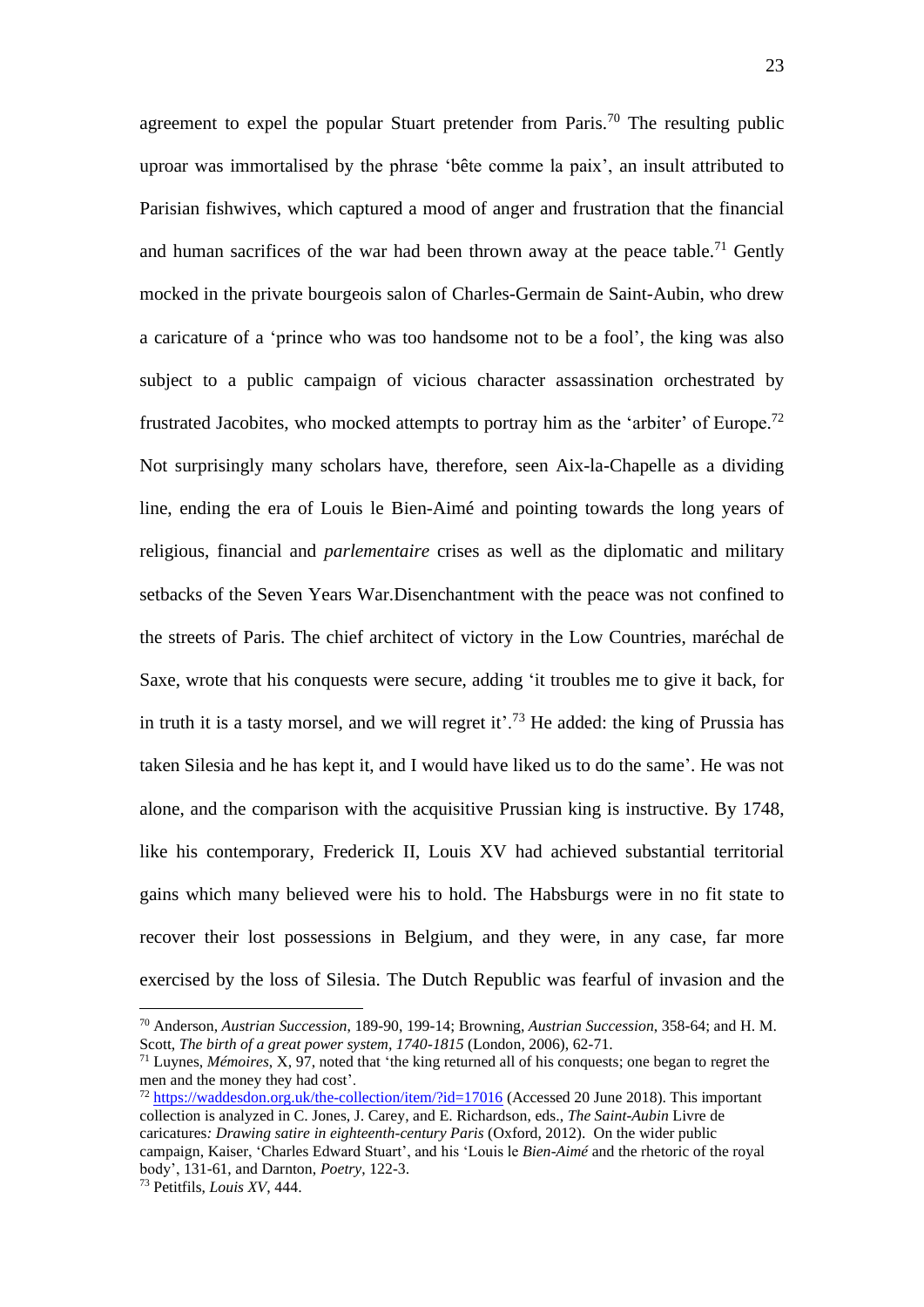British, as Saxe was well aware, had no hope of challenging the firmly entrenched French occupation. It is true that in the spring of 1748 an army of 37,000 auxiliary Russian troops was marching west to assist the allies, although their glacial progress does raise doubts about their likely effectiveness had they ever reached their destination. <sup>74</sup> Had Louis XV so wished, the coveted Austrian Netherlands were his.

Clearly the historical reputations of Louis XIV, Frederick II and Napoleon, to name just a few, suggest that he would have been wise to cling to his conquests. When he chose not to contemporaries were astounded. Frederick II wrote cuttingly that 'France is governed by idiots… since they know so badly how to take advantage of their strong position', while Pitt, Bedford and other British politicians could hardly believe their country's good fortune.<sup>75</sup> George Lytelton spoke for many on hearing of the signing of the preliminaries when he wrote 'it has drawn us out of greater distresses and difficulties than can be conceived by those who do not know the interior of our affairs… *it is the Lord's doing, and it is marvellous in our eyes*'.<sup>76</sup>

In order to understand why Louis XV refused to imitate the rapacity of his fellow sovereigns it is necessary to consider a range of issues. French naval weakness was one crucial factor highlighted by those sympathetic to the ministry, and it is clear that there had been a dramatic shift in the military balance at sea in favour of the British.<sup>77</sup> More astute use of numerical, tactical and strategic advantages had led to a decisive victory at the battle of Cap Finisterre (Cap Ortégal) in May 1747, and that had been accompanied by costly seizures of French mercantile vessels and their

<sup>74</sup> Browning, *Austrian Succession*, 334-5, and Scott, *Great power system*, 70-1.

<sup>75</sup> Anderson, *Austrian Succession*, 205-6.

<sup>76</sup> In a letter to his father written in April 1748 and quoted by Wilson, *French foreign policy*, 89.

<sup>77</sup> Luynes, *Mémoires*, IX, 215.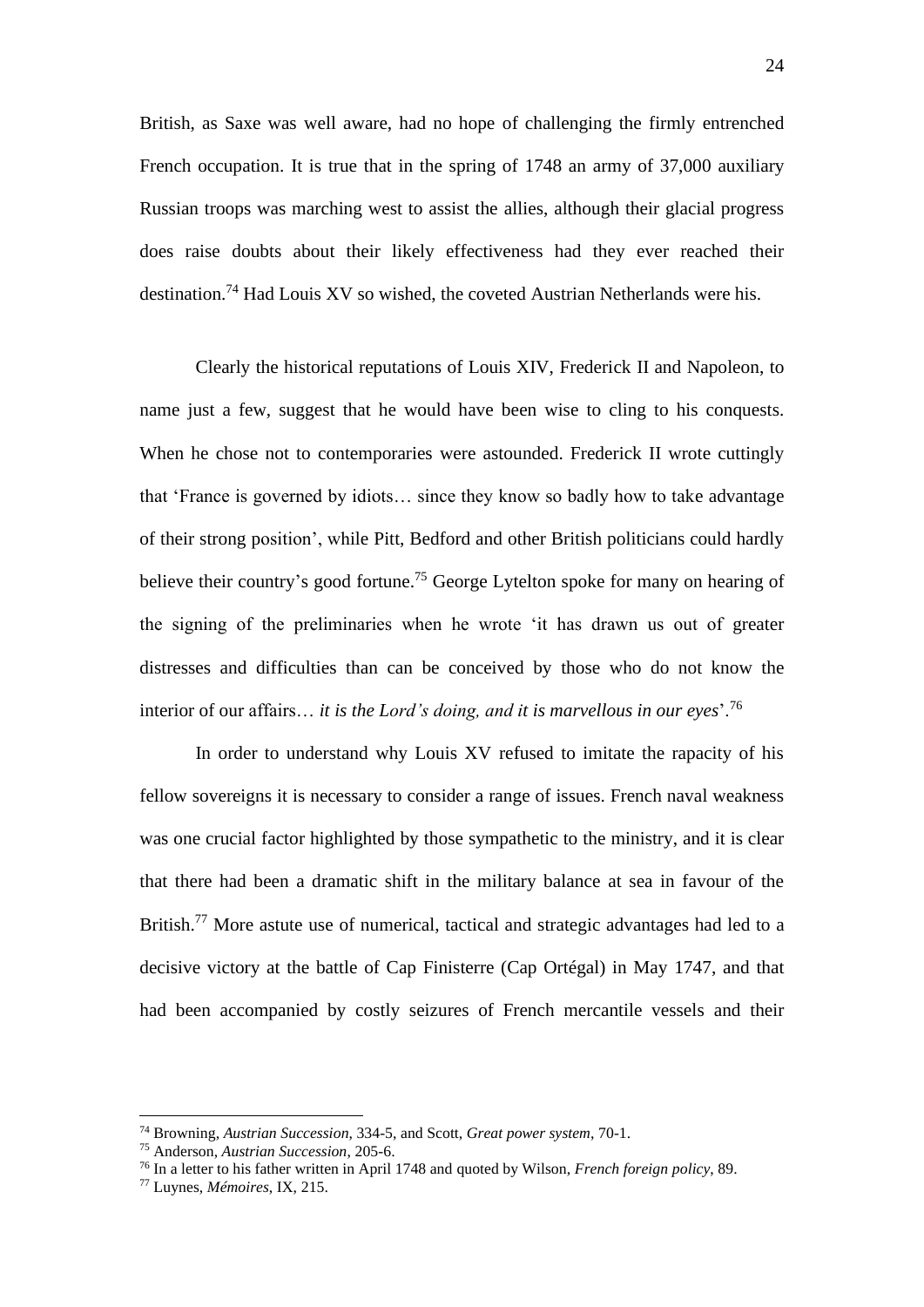crews.<sup>78</sup> These setbacks were intimately connected to the need to recoup Louisbourg, deemed essential to the future of Canada. As Britain was unlikely to accept French possession of Belgium it could be seen as a pragmatic, if generous gesture. The Habsburgs thus fortuitously recovered lost territory which may have made them more amenable to ceding ground to France's ally, Spain, in Italy, agreeing a settlement that ended a long cycle of wars for more than a generation.

That diplomatic, naval and financial pressures helped to shape French government policy is clear, but the personality of the king was arguably even more important. Much has been made of Louis XV's shortcomings as a ruler, largely because after 1743 he all too often appeared to preserve Louis XIV's model of personal rule without giving it substance. Yet the sun king's rule was considerably less personal than is sometimes assumed in the sense that Louis XIV, like both his successors, tended to follow the majority in council rather than act independently, and he also consulted widely amongst favoured courtiers and the royal family. Bourbon monarchs rarely acted in the manner of Frederick II invading Silesia in 1740 or Saxony in 1756, but they did need to give the royal council direction, and, ultimately, if the king wished to make war or peace, he had the right to do so. Louis XV periodically demonstrated his ability to impose his own preferences against ministerial opposition, most strikingly through his enthusiastic support for the Austrian alliance after 1756 or in opposing war over the Falklands in 1770.<sup>80</sup>

The peace of 1748 was an early example of the king shaping policy in his own image. Yet such apparent decisiveness sat uneasily alongside his simultaneous pursuit of a clandestine diplomatic system, the 'Secret du roi', which first took shape

<sup>78</sup> Browning, *Austrian Succession*, 307-9, and Scott, *Great power system*, 64-7.

<sup>80</sup> The king described the conclusion of the Austrian alliance as 'his fondest wish', *Mémoires et lettres de François-Joachim de Pierre, cardinal de Bernis, 1715-1758* ed. F. Masson, 2 vols (Paris, 1878), I, 272. His determination to avoid war in 1770 over the Falklands was no less decisive, J. Flammermont, *Le chancelier Maupeou et les parlements* (Paris, 1883), 155-96.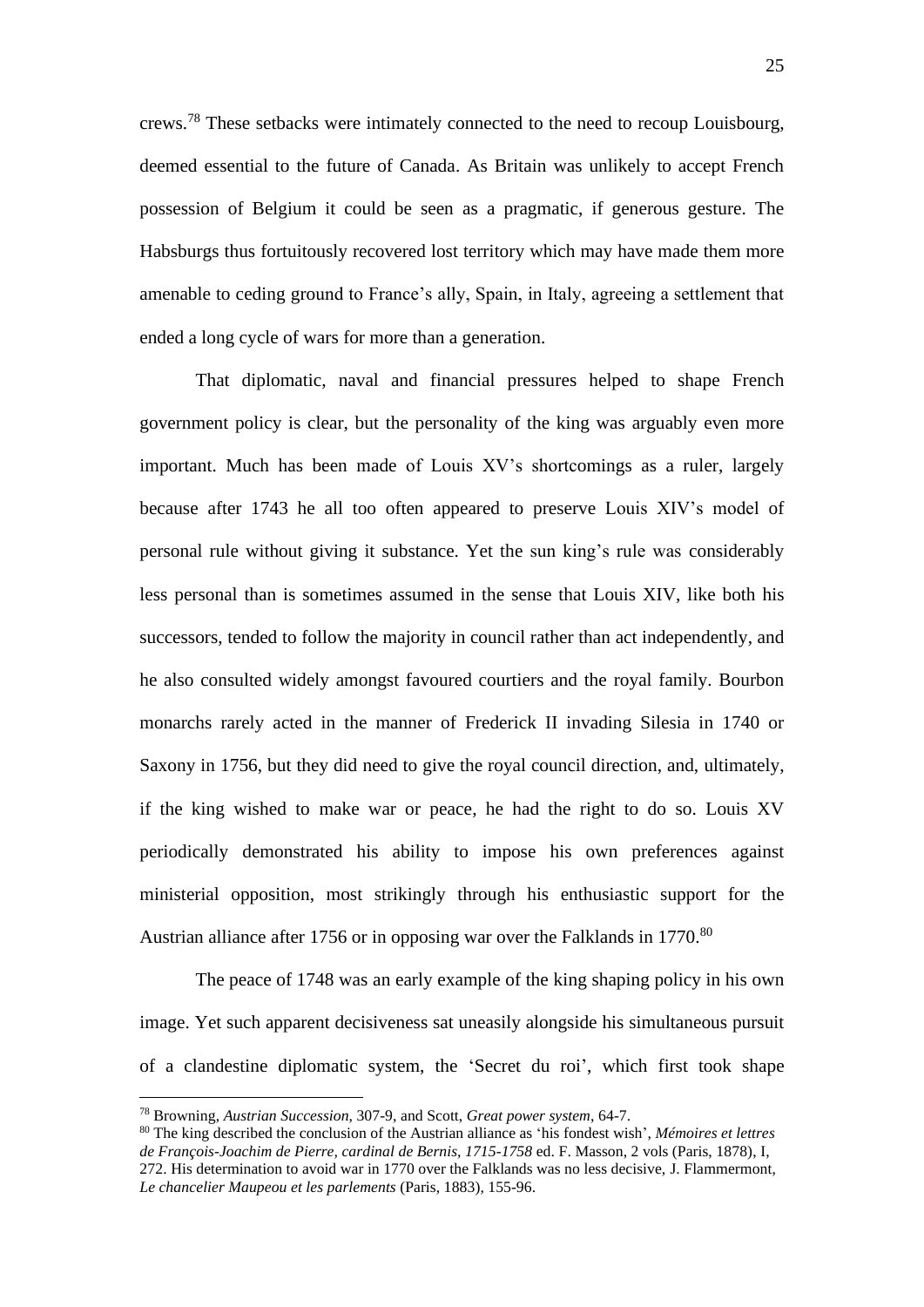following the death of Fleury and was initially intended to secure the election of the prince de Conti to the Polish throne.<sup>81</sup> The secret has been described as a 'vain fantasy' and a 'royal sottise', and it is true that at times it ran almost completely in the opposite direction to official policy.<sup>82</sup> Yet it also contained within it two of the principal and most enduring diplomatic passions of Louis XV, namely a desire to defend the independence and integrity of Poland and to prevent the westward expansion of Russia. Long after his relationship with Conti had soured, the king could still inform the baron de Breteuil that 'the aim of my diplomacy with Russia is to remove it as far as possible from the affairs of Europe', and he referred repeatedly to his desire to uphold 'Polish liberty'.<sup>83</sup> It was indicative of an almost Quixotic element to his character that can be detected in other aspects of his diplomacy. In 1743, for example, Louis XV had given his blessing to the Treaty of Fontainebleau, signed with his uncle, Philip V of Spain, in which French interests took second place to those of his Bourbon relatives.<sup>84</sup> When the Gallispan forces later suffered a severe reverse in Northern Italy, largely due to the diplomatic blunders of the French secretary of state for foreign affairs, the marquis d'Argenson, the king again sought to smooth ruffled

<sup>81</sup> Duc de Broglie, *Le secret du roi: correspondance secrète de Louis XV avec ses agents diplomatiques, 1752-1774*, 2nd edn, 2 vols (Paris, 1878), and D. Ozanam and M. Antoine, eds.,

*Correspondance Secrète du Comte de Broglie avec Louis XV (1756-1774)*, 2 vols (Paris, 1956-61). <sup>82</sup> The views of H. M. Scott, 'France and Polish throne, 1763-1764', *The Slavonic and East European Review* 53 (1975), 370-88, at 381, and F. Monnier, 'Le Secret du roi ou l'histoire d'une sottise', *La Revue Administrative* 333 (2003), 235-40, respectively. For the broader diplomatic picture, see H. M. Scott, *The emergence of the Eastern powers*, *1756-1775* (Cambridge, 2001), and Lukowski, *Liberty's folly*, 157-80.

<sup>83</sup> Louis XV to Breteuil, 10 Sept.1762, and to Tercier, 17 Mar. 1763, in E. Boutaric, *Correspondance secrète inédite de Louis XV, sur la politique étrangère, avec le Cte de Broglie, Tercier, etc., et autres documents relatifs au ministère secret, publiés d'après les originaux conservés aux archives de l'empire et précédés d'une étude sur le caractère et la politique personnelle de Louis XV*, 2 vols (Paris, 1866), i. 283 and 290.

<sup>84</sup> A. Baudrillart, *Philip V et la cour de France d'après des documents inédits tirés des archives espagnoles de Simancaset d'Acala de Hénarès et des archives du ministère des affaires étrangères de Paris,* 5 vols (Paris, 1890-1901), v., 155-73, and Browning, *Austrian Succession*, 149-50.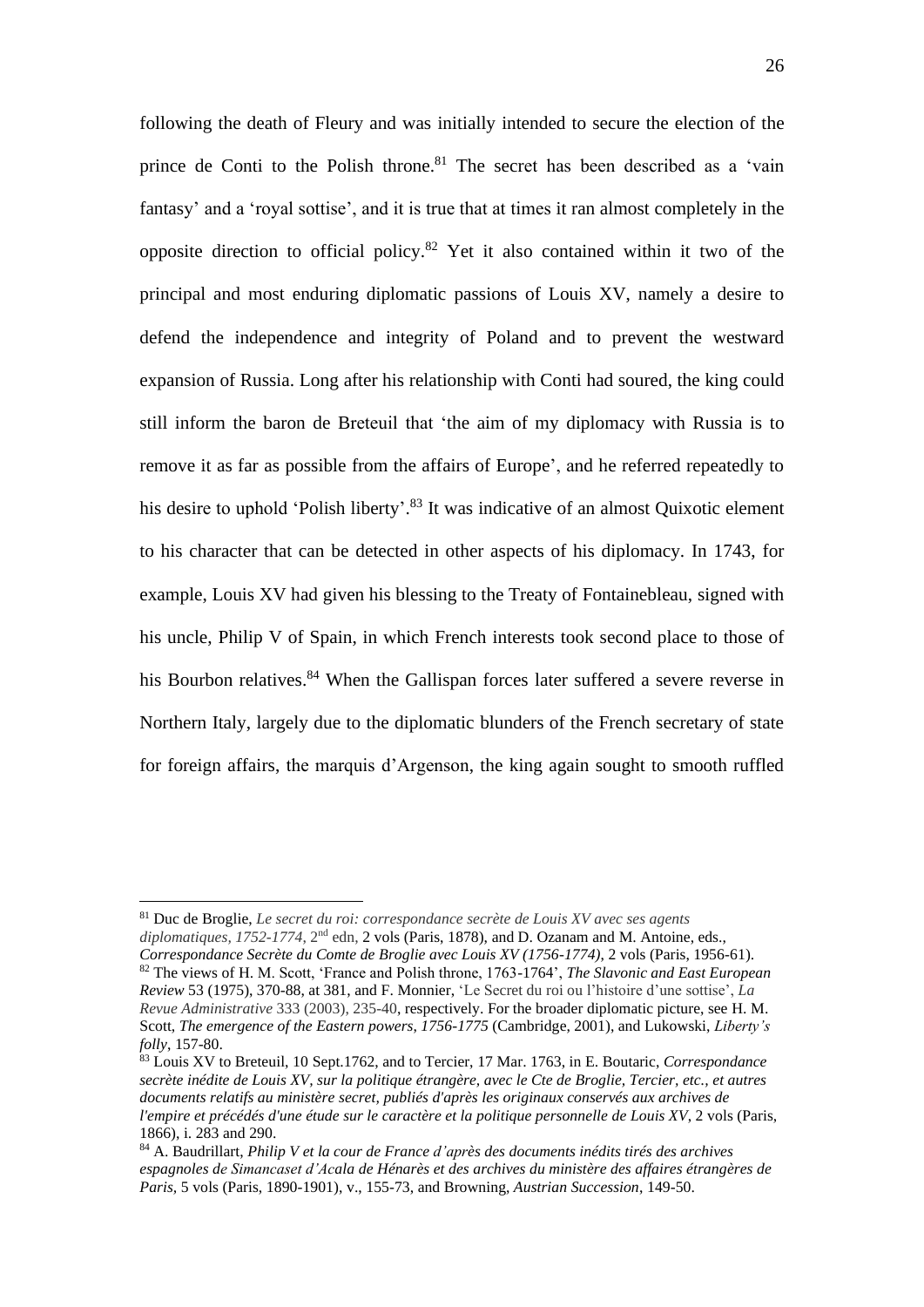feathers in Madrid by subordinating command of his own army to that of Spain.<sup>85</sup> His earlier willingness to honour his obligations to Charles VII, particularly once the military tide had turned in the Empire, also contrasts sharply with the ruthless realpolitik of Frederick II and even that of Maria Theresa.

While perhaps naïve in such a diplomatic climate, Louis XV sought to pose as a magnanimous, honourable ruler and he gave a revealing insight into his own thinking in 1748 when he informed Alphonse-Marie-Louis, comte de Saint-Séverin, one of his principal envoys at Aix-la-Chapelle, that 'he wished to make peace as a king, not a merchant'.<sup>86</sup> In a letter to his ally and cousin, Ferdinand VI of Spain, the king explained his position in greater detail declaring that 'the restitutions I have made and the few advantages I have gained by this peace will make it clear to Your Majesty that pity for my people and religion have weighed more heavily on this occasion than the desire of aggrandisement'.<sup>87</sup> Whatever one might think of the king's geo-political sense, peace on the terms afforded at Aix-la-Chapelle was his own decision. When he looked for gain it was for the wider House of Bourbon, thinking in dynastic rather than national terms, and he was unusually sensitive to the interests of his allies. Perhaps one of the most notable, if often overlooked, aspects to his personality was his sense of chivalry. He consciously sought to act as a model monarch, demonstrating generosity to allies and enemies alike, and it was a trait that reasserted itself on numerous occasions in his later dealings with Maria-Theresa during the Seven Years War. His actions in 1748 can, therefore, be seen as an expression of his own conception of kingship.

<sup>85</sup> D'Argenson was a notorious hispanophobe, E. Zevort, *Le marquis d'Argenson et le ministère des affaires étrangères* (Paris, 1880), 19-65, and Baudrillart, *Philip V et la cour de France*, v. 257-67, 337- 92.

<sup>86</sup> Voltaire, *Oeuvres complètes de Voltaire: avec des notes et une notice historique sur la vie de Voltaire* (Paris, 1846), iv. 389-90.

<sup>87</sup> Petitfils, *Louis XV*, 443. The analysis of Antoine, *Louis XV*, 400-3, is also highly pertinent.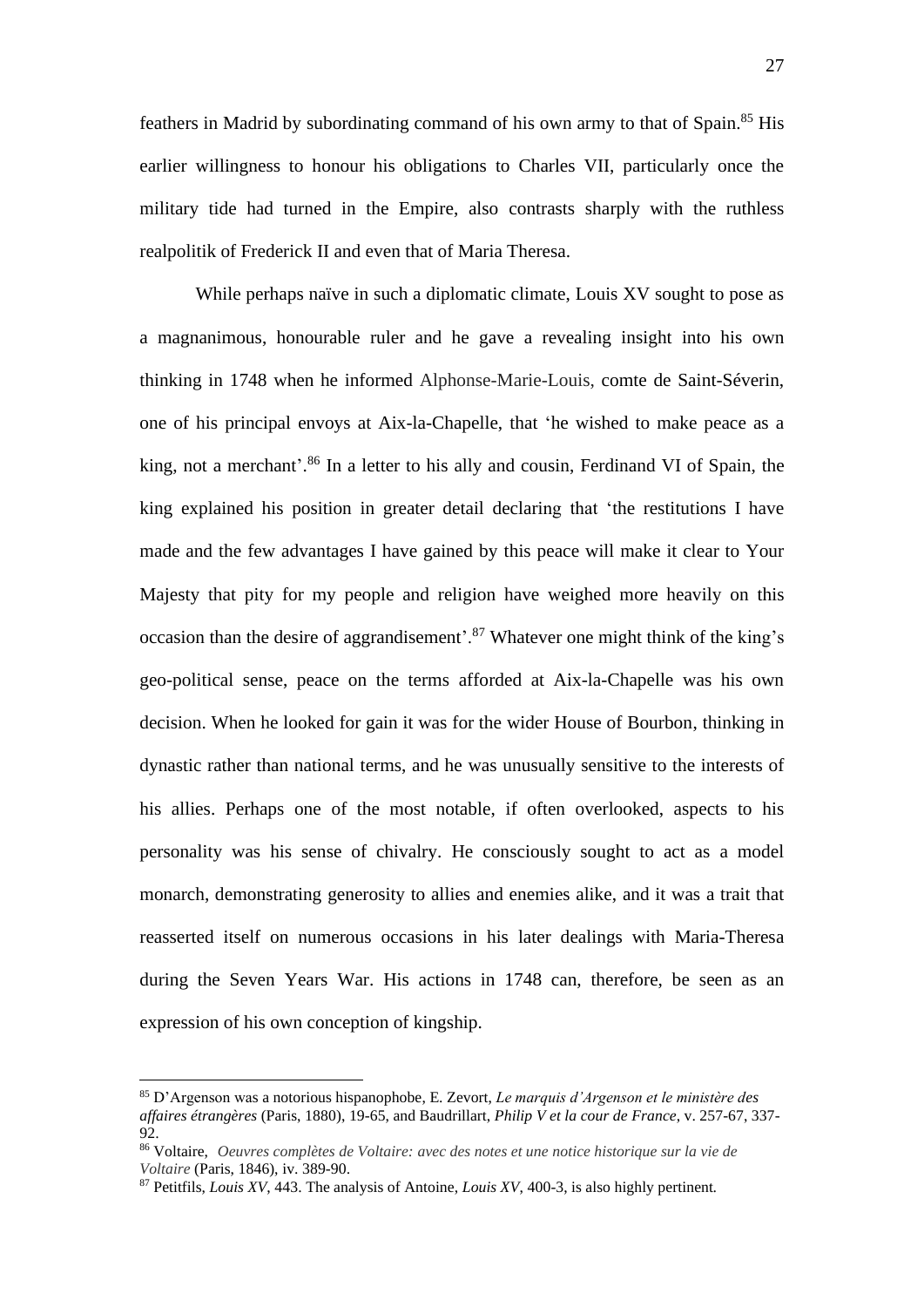**V**

In 1748, Louis XV been influenced by a broad range of military, financial and economic factors when making peace and they in turn had been moulded by his own personality and his understanding of his role. Throughout the conflict he had sought to balance the image of a conquering *roi de guerre* with the beneficent profile of a just ruler who would act as the arbiter of Europe. To understand that apparent contradiction we need to remember that the first half of the reign was shaped by memories of Louis XIV's belligerence and his alleged pursuit of hegemony. Although Louis XV had performed his military duties with a certain aplomb and genuine physical courage, he was not driven by a desire for personal *gloire* in the manner of his predecessor or rulers such as Charles XII of Sweden or Frederick II. While he should not be described as a pacifist, war in Louis XV's eyes was, at best, a necessary evil and his acquisition of both Lorraine and later Corsica involved careful diplomacy and not just brute force.<sup>88</sup> His stance reflected his own equable temperament as well as a deeper set of beliefs derived from his upbringing and education. The king cherished the memory of his father, the duc de Bourgogne, and he was familiar with Fénelon's teachings whose ideas circulated extensively amongst French elites in the first half of the eighteenth-century.

Archbishop Fénelon was the tutor to Bourgogne, and he had sought almost literally to indoctrinate him. It was as part of the young prince's education that Fénelon wrote his masterpiece, *Télemaque*, which, somewhat paradoxically given its

<sup>88</sup> O. Ranum, 'Louis XV and the price of pacific inclination', *Int. Hist* R, 13 (1991), 331-8. The reversion of Lorraine was seen as compensation for Stanislas Leszcynski's loss of the Polish throne, whereas the acquisition of Corsica did involve conquest but also very delicate diplomacy with Great Britain in order to avoid war, H. M. Scott, 'Religion and Realpolitik: the duc de Choiseul, the Bourbon family compact, and the attack on the Society of Jesus, 1758-1775', *The International History Review* xxv (2003), 37-62, and G. W. Rice, 'Deceit and distraction: Britain, France, and the Corsican crisis of 1768', *Int. Hist* R, xxviii (2006), 287-315.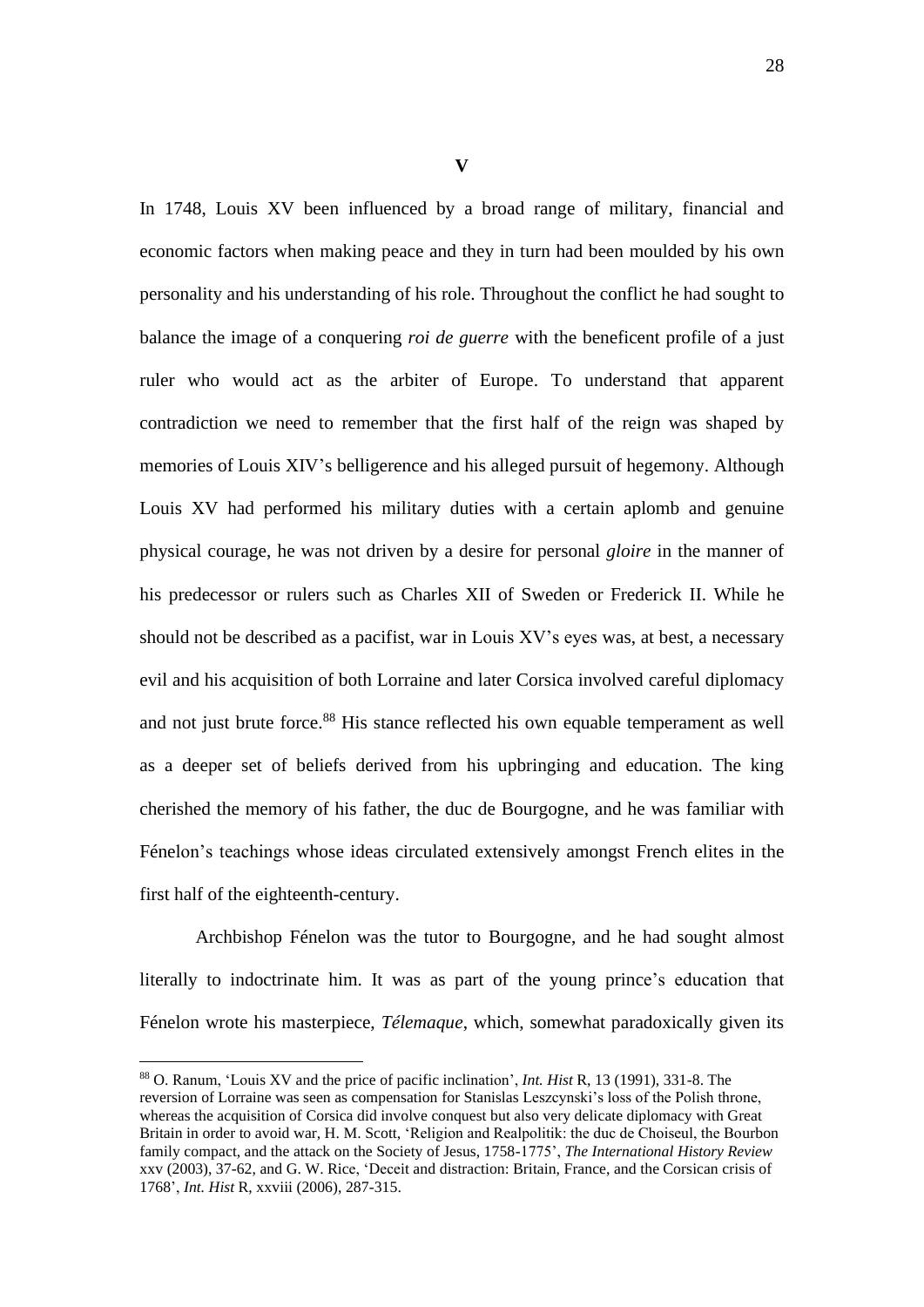content, was the bestselling French work of the eighteenth century.<sup>89</sup> In it, Fénelon delivered a damning critique of wars of conquest:

Thus one man, given to the world by the angry gods, barbarously sacrifices so many others to his vanity. Everything must perish, be bathed in blood, devoured by the flames, those who escape fire and sword cannot escape from an even crueller famine, in order that one man, who treats the human race as his plaything, finds in this destruction his pleasure and glory! What monstrous glory! Can men who have forgotten all humanity be sufficiently despised and detested? No, no. $90$ 

These themes had been hammered into Bourgogne, and they were also fed without much success to Louis XIV via the marquise de Maintenon. In 1693, Fénelon had addressed a letter to the king in which he had thrown caution and courtly obsequiousness aside, declaring:

Your name and that of the whole French nation has been rendered odious to our neighbours. We have kept none of our old allies because we wanted only slaves. For more than twenty years we have caused bloody wars… It is true, Sire, that the subsequent peace treaties appear to hide or repair this injustice, for they have brought you conquests: but an unjust war is no less unjust for being successful. 91

Fénelon's hopes of seeing Bourgogne reign not as a conqueror, but as a model Christian prince were dashed by the dauphin's premature death. However, in the

<sup>89</sup> First published in 1699, it has been republished repeatedly ever since. Fénelon, François de Salignac de La Mothe, *Les Aventures de Télémaque, édition présentée, établie et annotée par Jacques le Brun* (Paris, 1995).

<sup>90</sup> Fénelon, *Télémaque*, 293.

<sup>91</sup> Fénelon to Louis XIV, Dec. 1693, in J. Orcibal ed., *Correspondance de Fénelon, Lettres antérieures à l'épiscopat, 1670-1695* (Paris, 1972), ii. 274-80, at 275.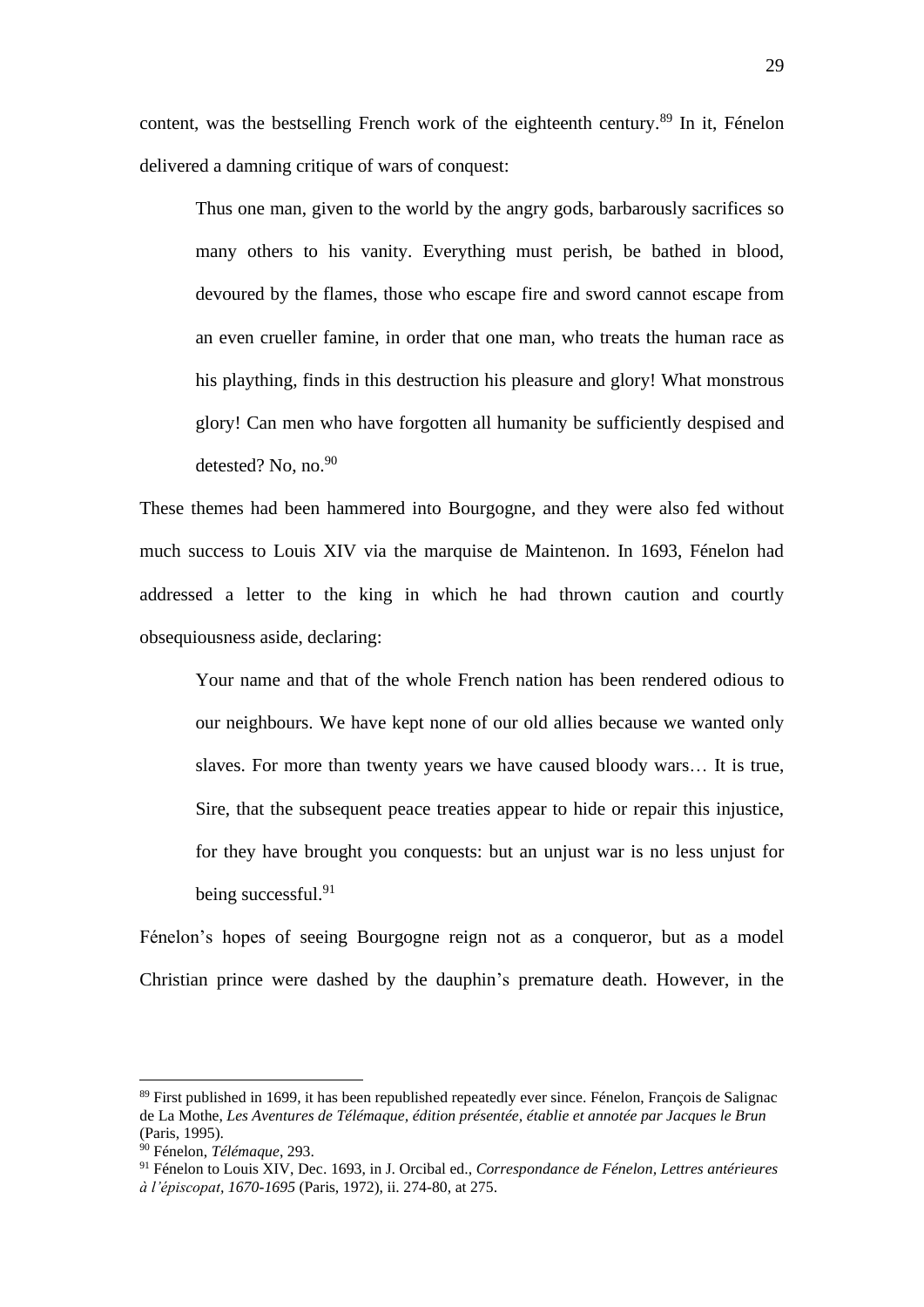aftermath of Louis XIV's wars, the archbishop's message struck a powerful chord, and inspired some to think of an alternative to monarchical militarism.

In addition to the well-known Utopianism of Fénelon or the abbé Charles Irénée Castel de de Saint-Pierre, it is possible to point to a more general spirit of reflection on the dying words of Louis XIV that were explored by both lay and clerical thinkers.<sup>92</sup> That movement was actively encouraged by the Regency government itself, and one of its first acts was to publish an officially sanctioned version of the final exchange between Louis XIV and his heir.<sup>93</sup> A few years later, in 1718, for example, the young king had listened intently to the powerful oratory of Jean-Baptiste Massillon, bishop of Clermont, who had thundered from the pulpit: 'Sire, always see war as the greatest scourge with which God can afflict an empire'. 94 Warming to his theme he had recalled Louis XIV's dying words, imploring his young sovereign to:

never erase from your memory the wise words that this great prince left you in his final moments as a legacy more precious than his crown! He exhorted you to relieve your people… he inspired you with a horror of war and encouraged you not to follow his example; be a pacific prince; the most glorious conquests are those which capture hearts.<sup>95</sup>

According to some accounts, the young monarch was so struck by Massillon's sermon that he asked to be given a copy.<sup>96</sup> Whatever the truth of the matter, we know that his

<sup>92</sup> Saint-Pierre, abbé Charles Irénée Castel de, *Project pour rendre la paix perpétuelle en Europe* (Utrecht, 1713).

<sup>&</sup>lt;sup>93</sup> T. Kaiser, 'Louis le *Bien-Aimé*', 133-8, has also noted the emergence of a pastoral critique of the bellicose model of a *roi de guerre*.

<sup>94</sup> Petitfils, *Louis XV*, 51.

 $95$  Ibid.

<sup>96</sup> Antoine, *Louis XV*, 78.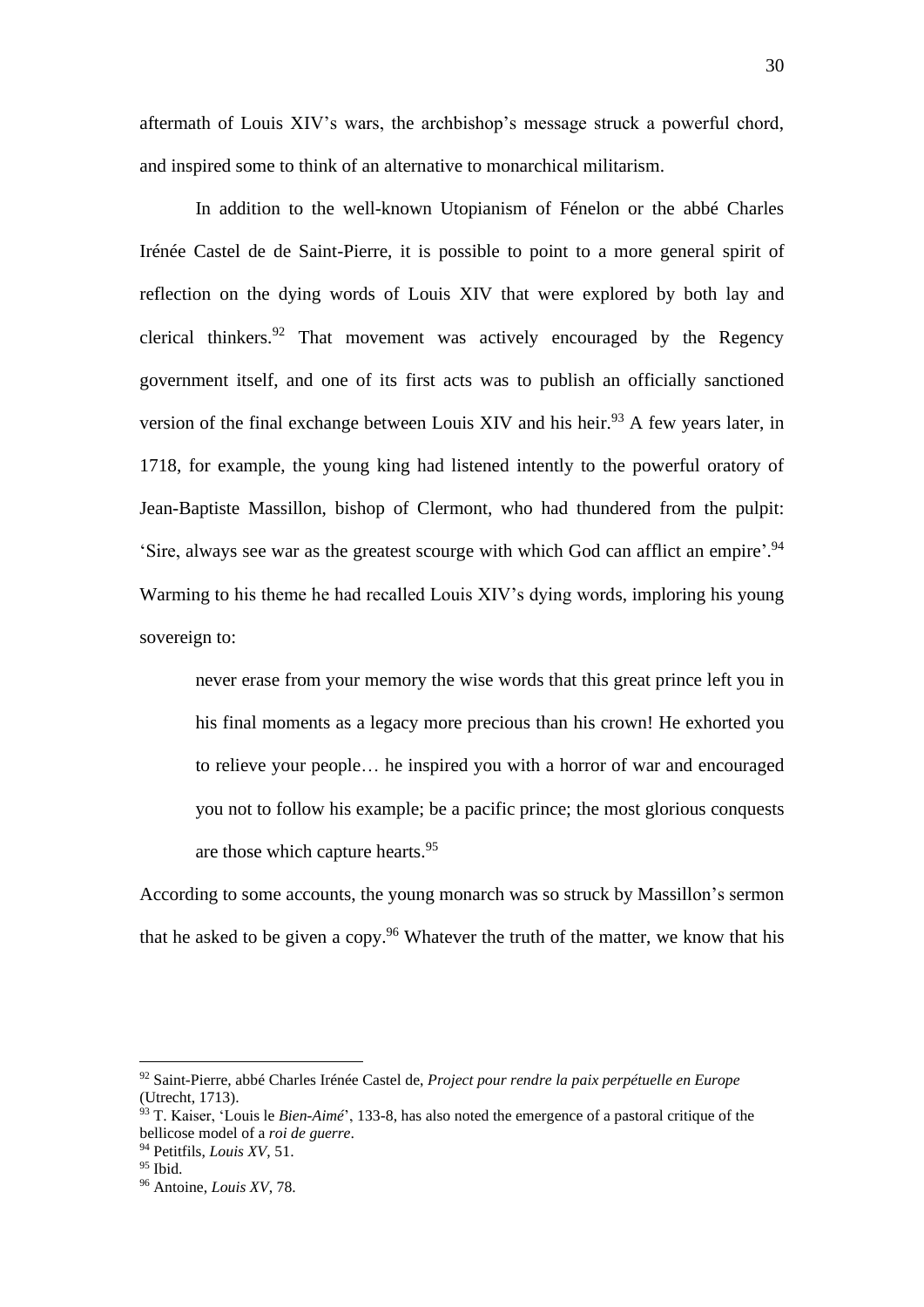calligrapher carefully copied out the text, framed it and had placed above the king's prie-Dieu.<sup>97</sup>

If panegyrists of Louis XIV invoked a disciple of Mars, the early propagandists of his successor sought to present their young charge as a new Solomon. <sup>98</sup> In an address to the *Académie Française* in 1721 one august rhetorician declared 'the pacific Solomon has succeeded the bellicose David', and echoes of those words can be detected throughout the 1720s and 1730s. During the war of the Polish Succession, for example, Étienne Lauréault de Foncemagne returned to these themes in his inaugural address to the *Académie*. <sup>99</sup> He informed his fellow immortals that 'the last words of Louis XIV on his deathbed are the fundamental laws of the happy government under which we live'. His words anticipated the signing of the peace treaty ending the war, and while platitudinous in themselves were typical of a more general mood. The orphaned Louis XV was raised in a society that had been scarred by the final years of Louis XIV, and he was educated by men who had known his father or Fénelon. Amongst his tutors were the abbé de Fleury, who had once been *sous-précepteur* to the duc de Bourgogne, and the young king was also provided with the historical works composed under the orders of Fénelon for the instruction of the dauphin and his brothers.<sup>100</sup> Throughout his life Louis XV was a self-confessed bibliophile, and his own collection had been founded upon that of his father, preserved by Louis XIV under the care of abbé Perot.<sup>101</sup> Furthermore we know that when Louis XV reached adulthood he was given some of his father's papers as well as copies of the correspondence between Louis XIV and the young Philip V of

<sup>97</sup> Petitfils, *Louis XV*, 51.

<sup>98</sup> Kaiser, 'Louis le *Bien-Aimé*', 138.

<sup>99</sup> *Discours prononcez dans l'Académie Françoise, le Jeudy 10 Janvier MDCCXXXVII à la réception de M. de Foncemange* (Paris, 1737), 9.

<sup>100</sup> Antoine, *Louis XV*, 68, 73.

<sup>101</sup> Ibid., 412-13.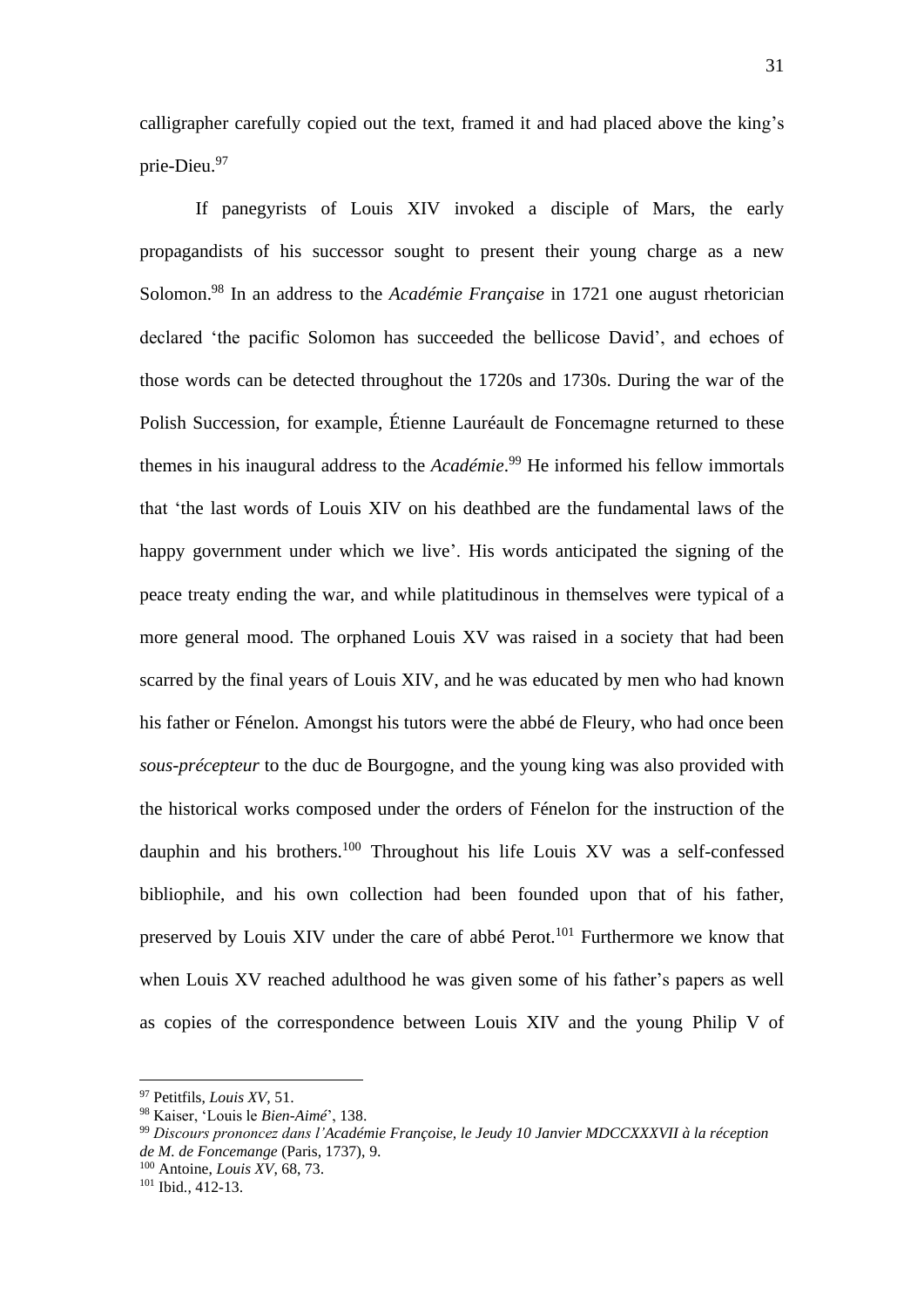Spain.<sup>102</sup> Occasional poignant references in the king's adult correspondence give a hint of the loss he felt at having never known his parents, whose memory he venerated.<sup>103</sup> Nor was the continuity between father and son confined to the schoolroom or the library. When the regent began the military instruction of the king, he called upon the services of the marquis de Puységur who had performed the same role for Bourgogne. 104

These continuities in personnel help to illustrate how Louis XV was raised in a complex intellectual environment where reverence for the model of the Sun King coexisted alongside the vestiges of the ideas of his fiercest critics. In addition to these relatively distant factors it is necessary to add the more tangible influence of the many formative years he had spent under the tutelage of his own mentor, Fleury. Although the cardinal was friendly with Fénelon, he shared neither his political idealism nor his theological mysticism.<sup>105</sup> Instead, his diplomacy was shaped by an acute awareness of how close the kingdom had come to collapse at the end of Louis XIV's reign and a realisation that it needed time to recover.<sup>106</sup> While prepared to risk, or even fight, wars, the cardinal always did so with modest objectives designed to prevent the renaissance of the great coalitions that had almost brought France to its knees. For much of his long ministry he succeeded admirably. The Peace of Vienna, signed in November 1738, which ended the War of the Polish Succession, secured the longcoveted province of Lorraine for Louis XV, and marked the crowning glory of his ministry. By 1740, many believed that France had never been more powerful, and in

<sup>102</sup> Noailles to Louis XV, Jan. 1743, in Rousset, *Correspondance*, i. 11-33.

<sup>103</sup> Louis XV to Noailles, July 1748, in ibid., ii. 283-4,. On the death of the *maréchal*'s mother, the king wrote: 'I was unlucky enough never to have known what it is to lose a mother, but having felt the loss of friends, I share very truly your sad loss'.

<sup>104</sup> Antoine, *Louis XV*, 121.

<sup>&</sup>lt;sup>105</sup> Fénelon was condemned for his Quietist beliefs, whereas Fleury was never anything but orthodox, Campbell, *Power and politics*, 42-44, 277-8.

<sup>&</sup>lt;sup>106</sup> Studies of Fleury's diplomatic policies show a general consensus that he was measured in his actions, see: Wilson, *French foreign policy*, passim; J. Black, 'French foreign policy in the age of Fleury reassessed', *Eng Hist R,* 103 (1988), esp. 378-84.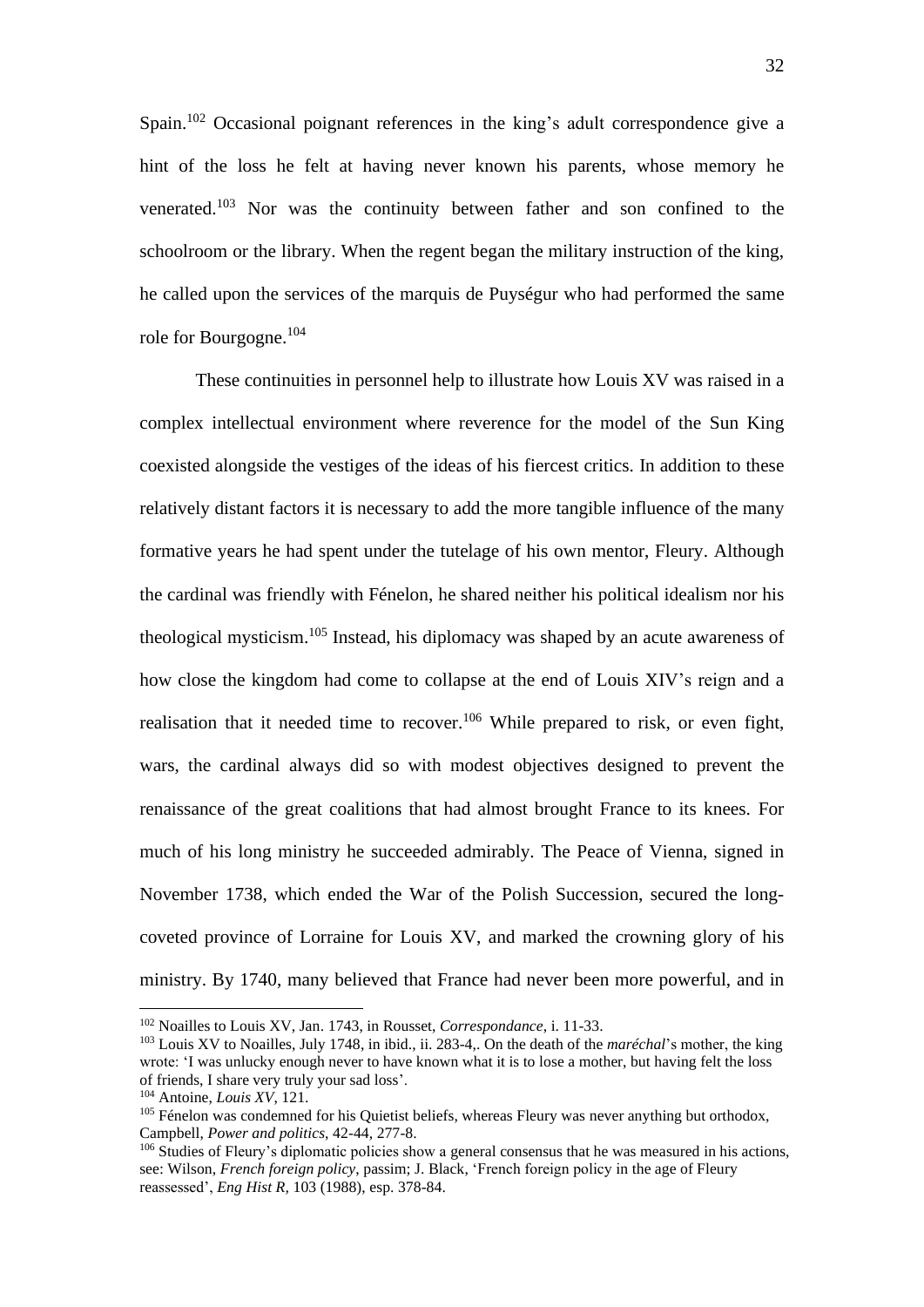the immediate aftermath of Charles VI's death some even thought that Louis XV could be elected Holy Roman Emperor or Fleury Pope.<sup>107</sup> If such flights of fancy were unrealistic, France nevertheless appeared militarily powerful, and the king and his ministers could dream of dominating the continent more effectively through the projection of power than Louis XIV had achieved by force.

Frederick II's unexpected invasion of Silesia transformed the situation. Fleury, whose powers were ebbing with age, was circumvented by the war party at the French court headed by the charismatic Charles Louis Auguste Fouquet, duc de Belle-Isle.<sup>108</sup> Yet if Louis XV was prepared to back the mercurial Belle-Isle and his grand strategy designed to destroy Habsburg influence in the Empire, his subsequent actions show the imprint of Fleury and the deeper cultural and emotional legacy of his formative years. Ultimately the king was fighting for what he believed were legitimate and limited objectives, principally those of his Spanish and Bavarian allies, rather than to satisfy any personal ambitions for *gloire* or conquest.

Humane by nature, the king famously toured the battlefield after the carnage of Fontenoy in the company of the teenage dauphin. According to several witnesses, the king was said to have declared: 'See what such a victory costs. The blood of our enemies is always the blood of men. The true *gloire* is to spare it.<sup>'109</sup> Contemporaries were struck by his words and by his practical response after Fontenoy of ordering his military intendants to take the same care of the English wounded as they did of the French. He also surprised his diplomats by trying to use his triumph as a platform to

<sup>107</sup> El Hage, *Guerre de Succession*, 32-3, and Marquis d'Argenson, *Journal et mémoires du marquis d'Argenson*, ed. E. J. B. Rathéry, 9 vols (Paris, 1857-67), iii. 4, 82, 124.

<sup>&</sup>lt;sup>108</sup> E. Cruikshanks, 'The factions at the court of Louis XV and the succession to Cardinal Fleury, 1737-1745: with a critical catalogue of eighteenth century memoirs**'** (PhD, University of London, 1956); M. Sautai, *Les préliminaires de la guerre de la succession d'Autriche* (Paris, 1907), 131-267; and Wilson, *French foreign policy*, 329-39.

<sup>&</sup>lt;sup>109</sup> Antoine, *Louis XV*, 387. There are many references to these scenes, and while the precise words vary the sentiments expressed are consistent. Even after the king's death, his critics still felt compelled to recognise his humanity, B.-F.-Joseph M. d'Angerville, *Vie privée de Louis XV ou principaux événemens, particularités et anecdotes de son règne* (London, 1785).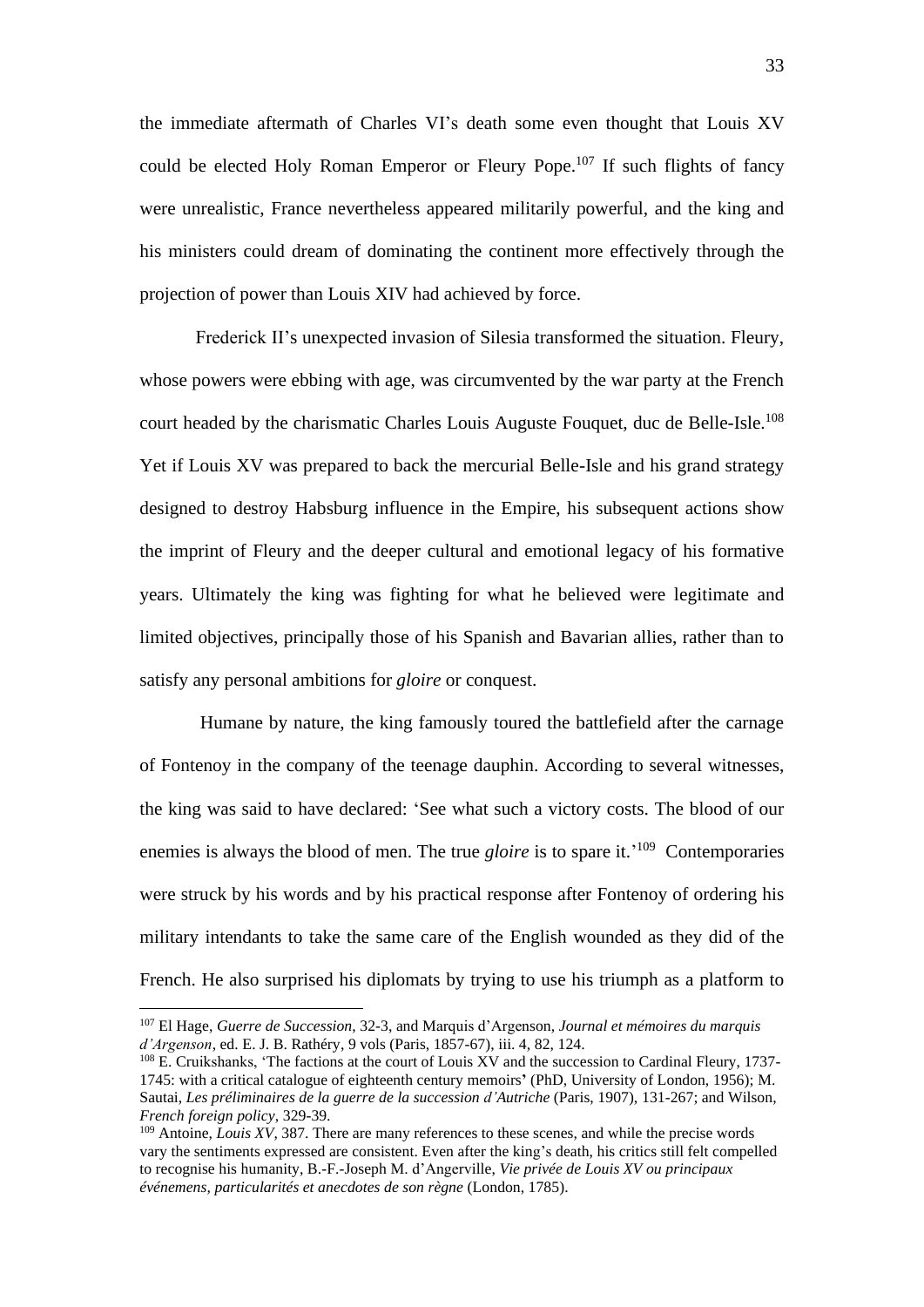sue for peace. It was typical of the king, and after standing alongside Saxe at another French victory at Lawfeldt the captured British general, Sir John Ligonier, incidentally a Huguenot, was brought before him. Louis XV characteristically treated the prisoner with great courtesy, enquiring 'would it not be better… to think seriously of peace rather than to sacrifice so many brave men?'.<sup>110</sup>

His pursuit of peace was not as idiosyncratic as it might at first appear because there is much to be said for the argument that had he held on to his conquests in 1748 he risked provoking the kind of backlash experienced by Louis XIV after 1688.<sup>111</sup> Had Belgium followed the recent acquisition of Lorraine, which, de facto at least, was French from 1739, fears of French aggrandisement were almost certain to resurface and rekindle fresh conflict. The king was frequently reminded of the dangers of repeating past errors, not least by his eccentric secretary of state for foreign affairs, René Louis de Voyer de Paulmy, marquis d'Argenson. Appointed in November 1744, he was known to his contemporaries as 'd'Argenson la bête', less on account of his formidable intellect than his genuinely idealistic vision of international relations.<sup>112</sup> D'Argenson's projects included establishing an independent, federal Italy, and, like his old friend from the *Club de L'Entresol*, the abbé de Saint Pierre, he thought seriously about projects for universal peace.<sup>113</sup> While in office, he wrote confidently that: 'the king's reputation for honour, good faith and justice is recognised throughout Europe. This opinion of the good intentions and moderation of His Majesty will be so

<sup>110</sup> Barbier, *Chronique*, iv. 251, n. 1. The quote is attributed to Voltaire.

<sup>111</sup> C. J. Ekberg, *The failure of Louis XIV's Dutch war* (Chapel Hill, 1979); John B. Wolf, *Louis XIV*, 213-65, 426-63; A. Lossky, *Louis XIV and the French monarchy*, 169-81, 228-46; and G. Symcox, 'Louis XIV and the outbreak of the Nine Years War', in Hatton, *Louis XIV and Europe*, 179-212.

 $112$  D'Argenson's publications are a key source for the reign of Louis XV, but studies of his life are limited and dated, see: Albert de Broglie, *Maurice de Saxe et le marquis d'Argenson* 2 vols (Paris, 1893); Zevort, *Le marquis d'Argenson*; and Adrienne Hytier, 'An eighteenth-century experiment in historical realism: the marquis d'Argenson and Bonnie Prince Charlie', *Eighteenth-Century Studies,* 3 (1969), 200-41.

<sup>113</sup> J.-P. Bois**,** *L'Abbé de Saint-Pierre, entre classicisme et Lumières* (Ceyzérieu, 2017), and N. Childs, *A political academy in Paris, 1723-1731: the Entresol and its members* (Oxford, 2000).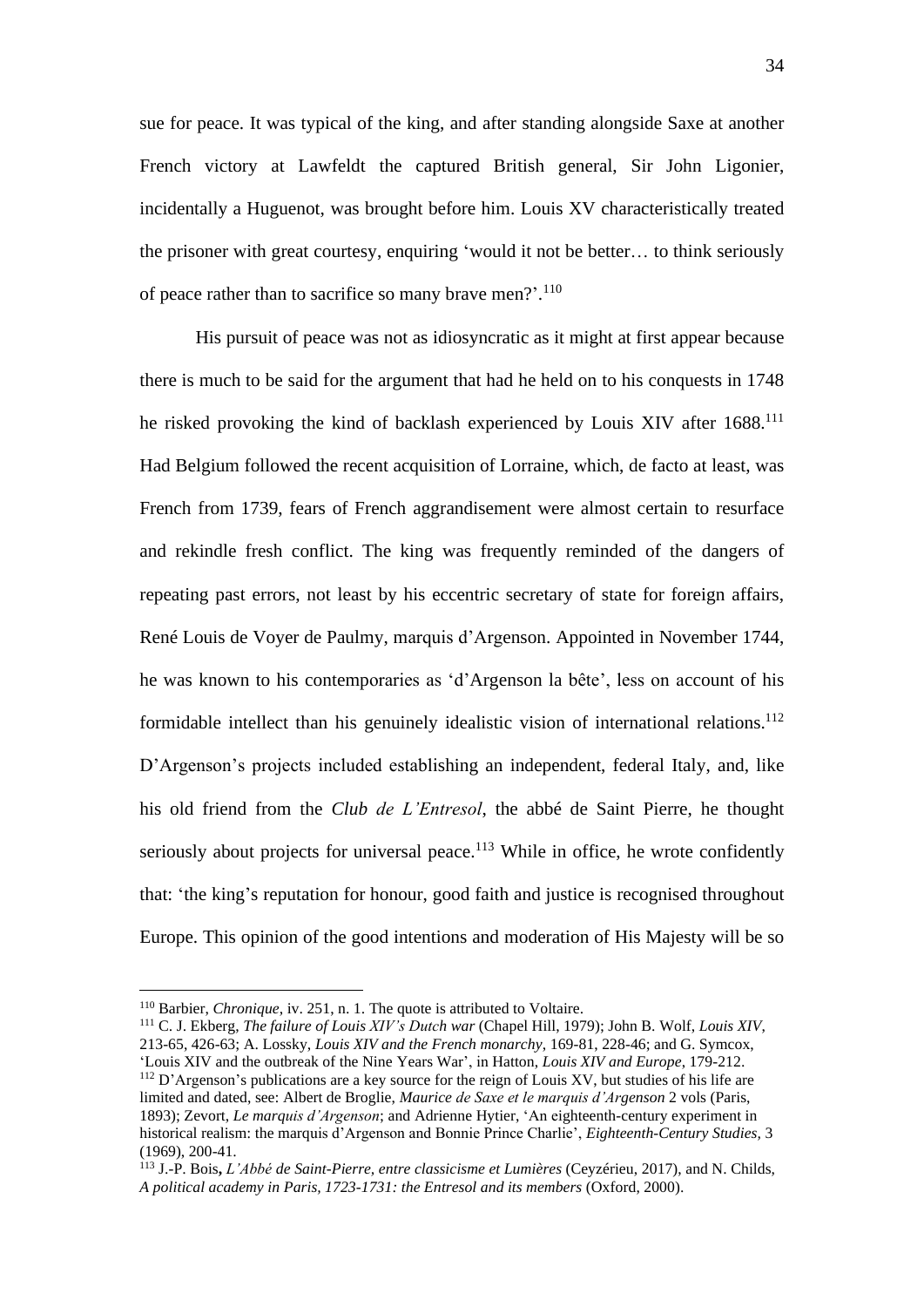firmly established that the other powers will look to him to settle their own affairs and those of all'.<sup>114</sup> More significantly perhaps, despite occasionally reflecting on the possibility of modest territorial gains in the Low Countries, the marquis was largely convinced that France was a satisfied power whose borders were now fixed and secure.<sup>115</sup> In a memorandum composed after his disgrace, he had concluded that 'reputation alone is worth armies: it can vanquish without combat, it is acquired by virtuous actions and constancy'.<sup>116</sup> His language was worthy of Fénelon, although it was unlikely to cut much ice in the cabinets of Europe. D'Argenson proved to be a political *ingénue*, and he was disgraced in January 1747. Yet before his fall, he had been well placed to expound his views and to reinforce Louis XV's own preference for France to act as the arbiter of conflict rather than as a conquering power.

Nor was d'Argenson an isolated voice. One of his most vociferous critics and bitter rivals was the maréchal de Noailles, who in December 1746 denounced him to the king as 'a minister who has made himself the laughing stock of your kingdom and the whole of Europe'.<sup>117</sup> Yet despite the personal venom that passed between them, they shared the view that France was a satisfied power. The elderly Noailles, who had first-hand experience of the dark days of the War of the Spanish Succession, had been to the fore in pressing for a campaign in the Low Countries, but not with a view to conquest. In February 1744, he had presented Louis XV with a strategic plan warning of the dangers of 'the spirit of conquest', which would:

Raise all of Europe against the ambition of France. One would see the resurrection of all the heinous reproaches so often made [against her] of

<sup>114</sup> Zevort, *Le marquis d'Argenson*, 406. He was writing in February 1745.

<sup>115</sup> Ibid., 105.

<sup>116</sup> Ibid., 405.

<sup>&</sup>lt;sup>117</sup> 'Mémoire présenté au Roi par le maréchal de Noailles, le 15 décembre 1746', in Rousset,

*Correspondance*, ii. 252-78, at 271. D'Argenson was no less contemptuous of Noailles and caricatured him mercilessly in a play, *La prison du Prince Charles Edouard Stuardt*, written after his fall from the ministry, Hytier, 'The marquis d'Argenson and Bonnie Prince Charlie', 220-1.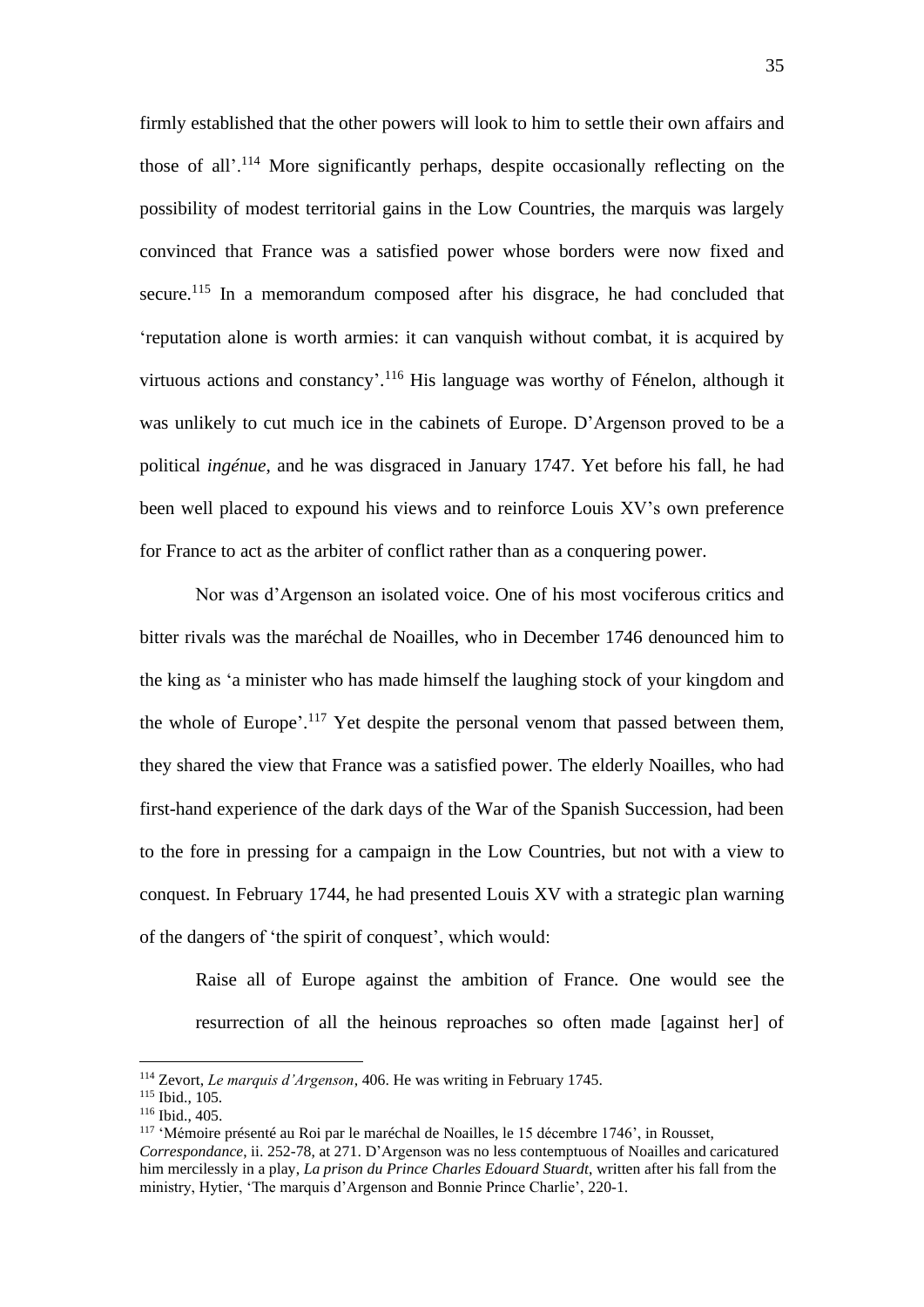wishing to sacrifice everything to her aggrandisement, and it would make it easy for our enemies to acquire new allies and to unite all of Europe against us. 118

Such arguments fell on fertile ground, and throughout the war Louis XV repeatedly referred to his ambition to use military strength not for aggrandisement, but to secure a just and honourable peace. When, for example, he ordered a *Te Deum* to celebrate the capture of Tournai shortly after Fontenoy, he declared that the siege was 'the most effective means of obliging the Queen of Hungary and her allies to accept the just and pacific views that have always been my only object'.<sup>119</sup>

During the final years of the war, Louis XV had been pursuing what might be described as a policy of conquest in the Low Countries, 'malgré lui'. In other words, gradually tightening his hold on the Austrian Netherlands and knocking at the frontiers of the Dutch republic, but always with the intention of forcing his enemies to come to the peace table. More remarkably, despite substantial and defensible territorial gains, he consistently offered generous terms. After the triumph of Fontenoy, the almost immediate French proposal of a peace conference can be attributed to the idealism of d'Argenson, but that should not be allowed to disguise the fact that very similar terms were agreed in  $1748$ <sup>120</sup> The explanation for that continuity lies with the king, who for reasons of character, temperament and personal conviction shied away from repeating what he believed were the errors of his greatgrandfather and his actions were in tune with a wider intellectual current amongst a significant section of the French military and governing elites.

<sup>118</sup> 'Mémoire présenté au Roi par le maréchal de Noailles, le 10 Février 1744', in Rousset, *Correspondance*, ii. 75-123, at 90.

<sup>&</sup>lt;sup>119</sup> The phrase is from a letter written to the duc de Boufflers quoted by Bois, *Fontenoy*, 119, and is echoed by D'Argenson, *Journal*, iv. 137.

<sup>&</sup>lt;sup>120</sup> After 1745, French war aims were confused with no clear objective beyond advancing the interests of the House of Bourbon in Italy.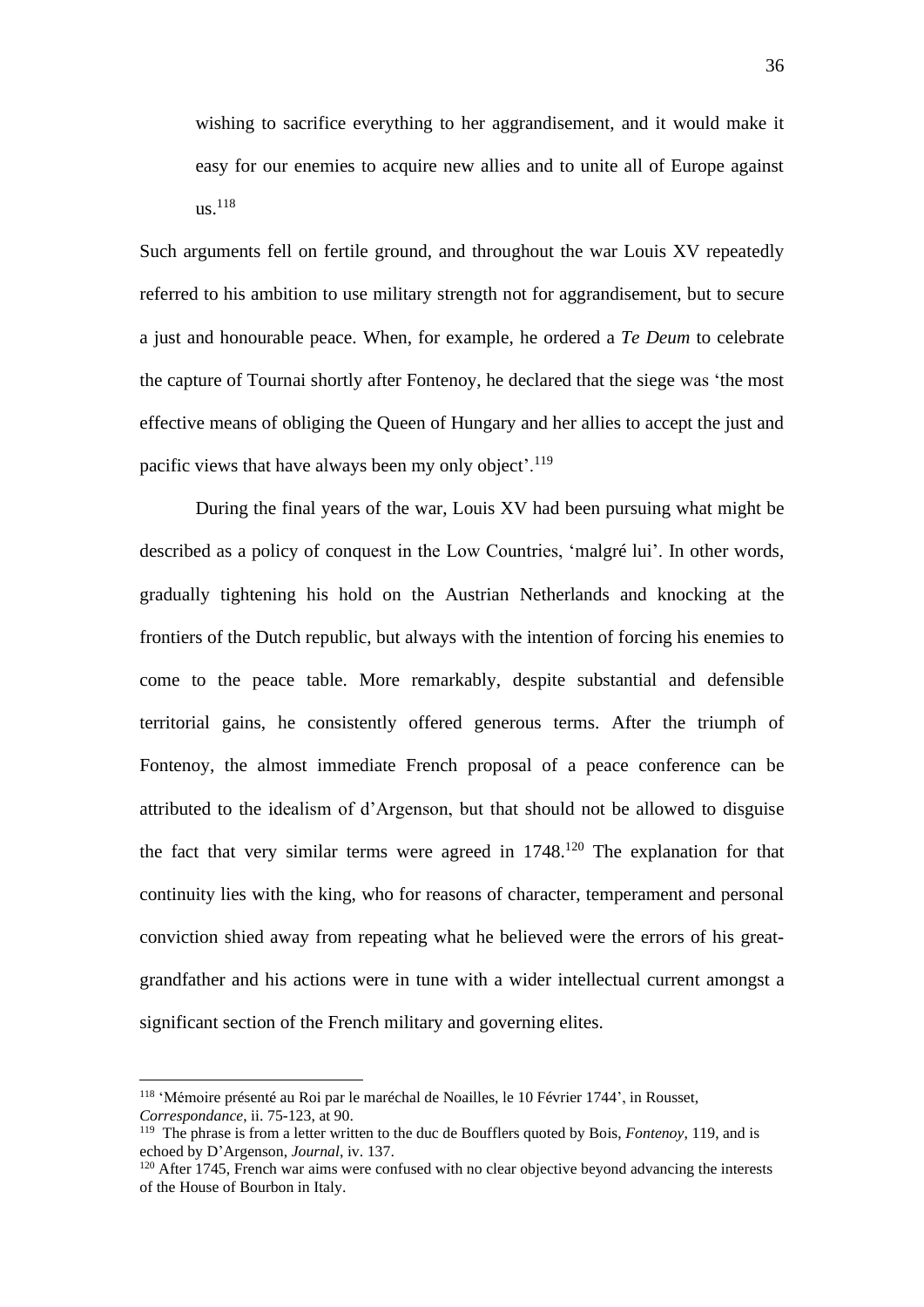Tensions between the representation of Louis XV as a conquering hero, epitomising the masculine virtues of a 'roi de guerre' or as a just and beneficent 'roi de paix' were to surface regularly in the works of official and unofficial propagandists as well as in public discourse throughout the war. In an Ode entitled *La France Consolée* of 1744, inspired by the 'miracle' of Metz, abbé Simon-Joseph Pellegrin offered a madrigal, which, after alluding to the recent triumphs in Flanders, proclaimed:

Take Louis the Great for model; By thunder… where will too much zeal take me? Is there not a new road, Which leads to immortal *gloire*? If I dare read it in your heart Your choice to my eyes is unveiled You wish, what title is more flattering ? You wish that Europe calls you Louis le Pacificateur.<sup>121</sup>

These lines were published before Fontenoy and the series of victories that followed it, and they illustrate the on-going attempt to present the monarchy and actions of Louis XV in a positive light, free of the association with the bellicosity and acquisitiveness of Louis XIV. When in 1748, the king seemingly adopted a stance worthy of Télemaque, royal propagandists had to present their sovereign in very different ways to the classic warrior prince, styling him as a virtuous, benevolent and pacific monarch, or what might be termed a *roi de paix*.

<sup>121</sup> S.-J. Pellegrin, *La France Consolée* (1744), 426.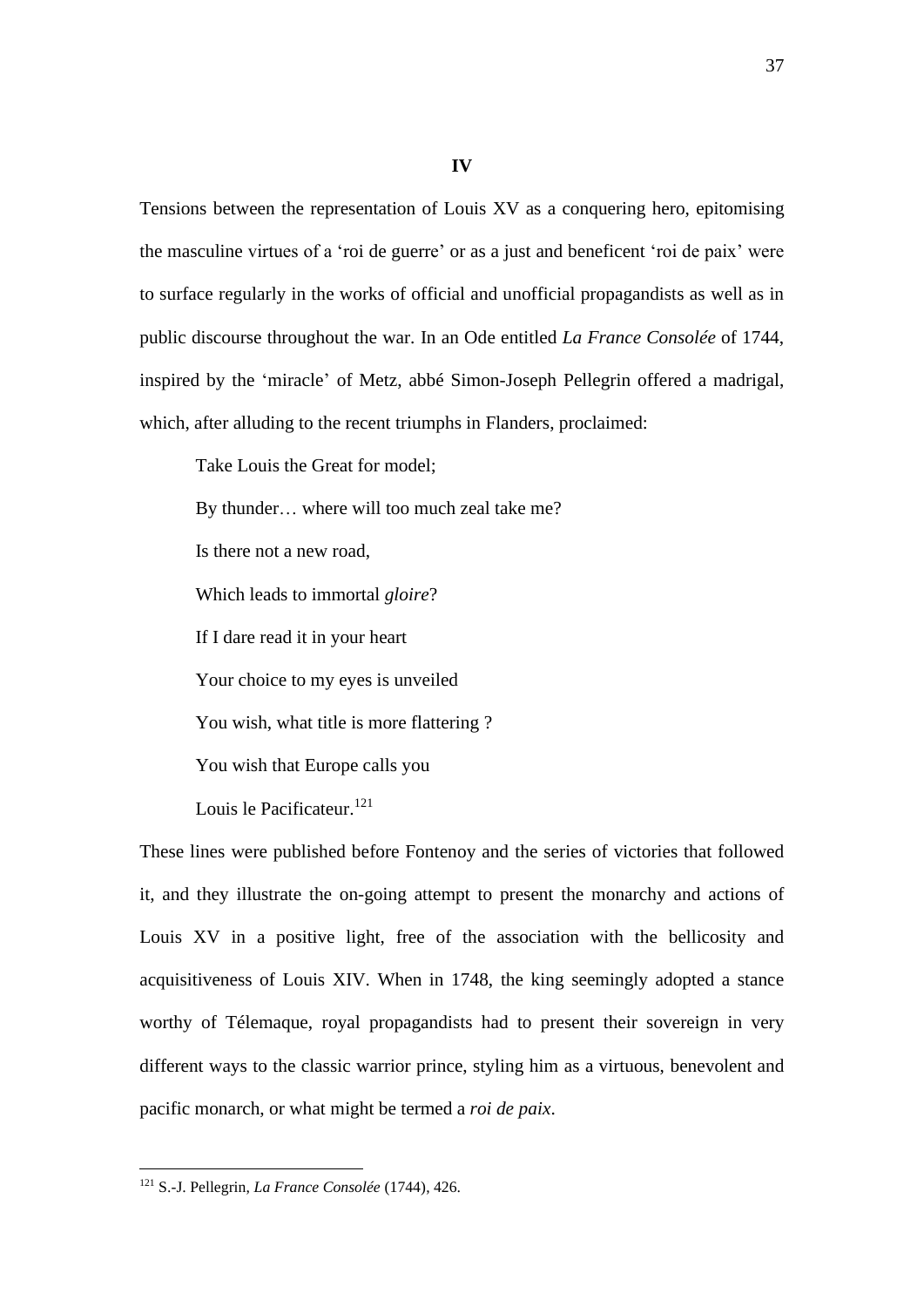Voltaire's panegyric of Louis XV, published in 1748, was arguably the most compelling example of the genre. He recounted the now familiar tale of the king's sangfroid during the battle of Fontenoy and his humanitarian response to his triumph, declaring confidently 'thus a prince, one man alone, can, by his example, make his subjects and even his enemies better'.<sup>122</sup> Louis XV's actions were interpreted as part of a broader vision of a monarch motivated by the desire to promote peace and prosperity not only for France, but also for Europe as a whole. According to Voltaire, the war had been forced on the king because his claims were 'so modest, so equitable, so disinterested, so pure, that no one could believe it. Such virtue is too rare among men, and when it first appears, one takes it for falsehood or for weakness'.<sup>123</sup> Suspicion of the king's sincerity was attributable to the legacy of Louis XIV, and it was only when the victorious Louis XV offered terms in 1748, which were largely unaltered from those of 1745, that it became clear that 'the father of France is also the father of Europe'.<sup>124</sup> As for critics of the peace, who argued that Louis XV should have held on to his conquests, they failed to see that such actions would leave in the 'heart of his enemies the seeds of eternal discord and hatred'.<sup>125</sup> The French king had a loftier ambition, it was to heal ancient wounds and to become the arbiter of nations, and Voltaire concluded that never before had a monarch made a more generous peace:

Louis XV teaches men that the greatest diplomacy (politique) is to be virtuous. What is left for us to hope for, if not that he remains true to himself and that future kings resemble him.<sup>126</sup>

These sentiments were echoed by a string of lesser authors, by whom the king was praised for his moderation as in the *Ode sur la paix au roy*:

<sup>122</sup> Voltaire, *Panégyrique de Louis XV*, 15-23, at 21.

<sup>123</sup> Ibid., 14.

<sup>124</sup> Ibid., 47.

<sup>125</sup> Ibid., 48.

<sup>126</sup> Ibid., 49.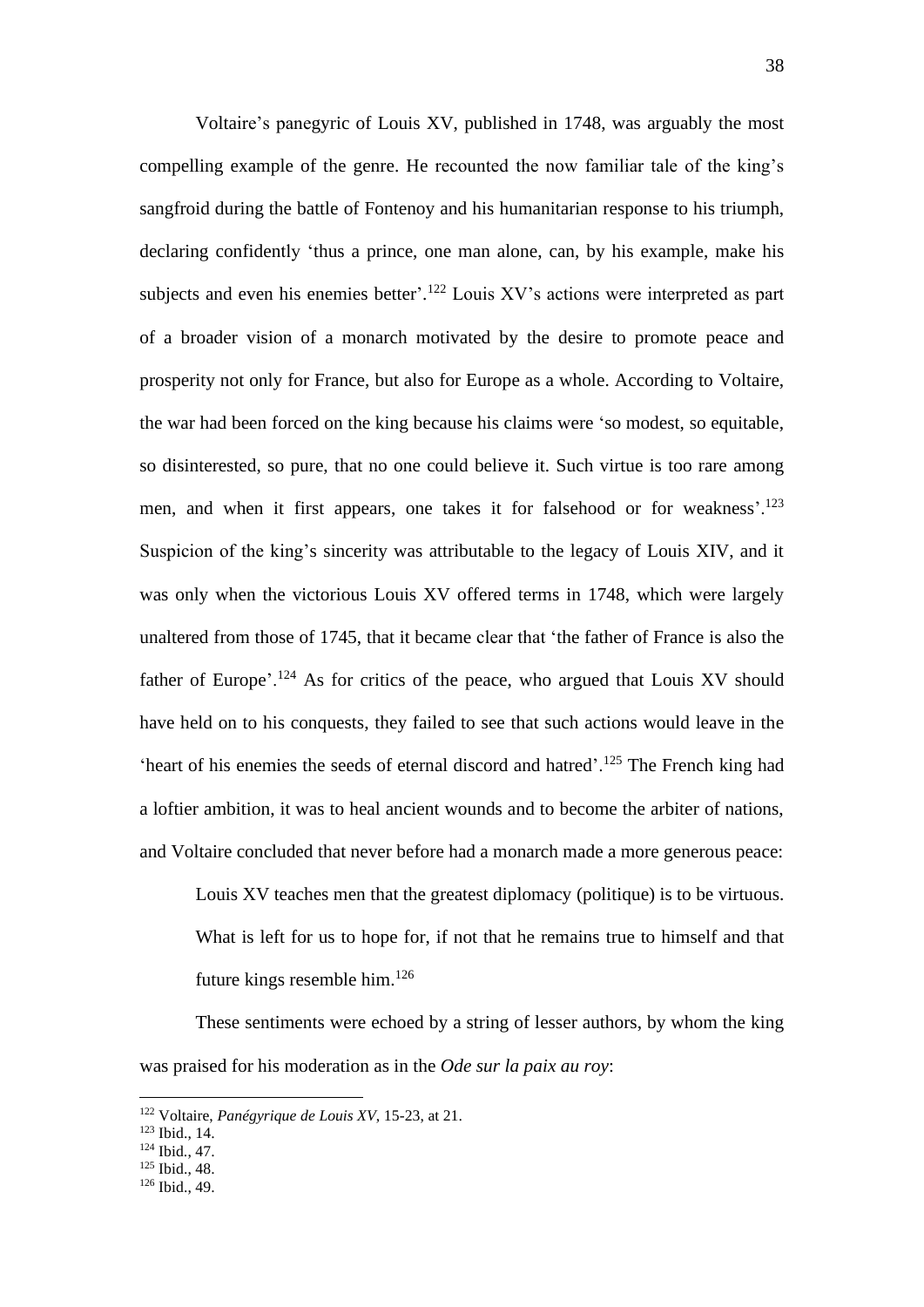Already Victory… knows only his laws All Europe divided entrusts him with all its rights; He will become its arbiter The Universe beholds his heart; And will name him with justice

L O U IS le Pacificateur.<sup>128</sup>

These sentiments were also given physical expression through a variety of artistic forms. At the end of the Dutch War in 1679, Louis XIV and his ministers promoted an extensive programme of propaganda, persuading the great cities of the realm to commission imposing equestrian statues of the warrior king.<sup>129</sup> That precedent proved compelling and somewhat prematurely the city of Bordeaux had commissioned Jean-Baptiste Lemoyne's classical equestrian statue of Louis XV in martial pose as early as 1743. The city of Paris, on the other hand, waited until the end of the conflict before commissioning Edmé Bouchardon to produce its own representation of the king, a masterpiece that would provide the centrepiece for the new Place Louis XV.<sup>130</sup> Significantly, the king took a close personal interest in Bouchardon's commission, which explicitly stated that he should represent the monarch as a 'pacifier rather than a conqueror' with bronze bas reliefs presenting him on one side in a triumphal chariot crowned by victory and on the other 'refusing the fruits of victory other than the benefit of procuring peace for Europe'.<sup>131</sup> That pacific theme was apparent elsewhere and the Place Royale of Reims, commenced in 1757, featured a statue by Jean-Baptiste Pigalle of the king in Roman costume, crowned by laurels, holding out his

<sup>128</sup> *Ode sur la paix au Roy* (Paris, 1748), 4.

<sup>129</sup> Burke, *Fabrication of Louis XIV*, 91-7, 113-22.

<sup>130</sup> R. L. Cleary, *The* Place Royal *and urban design in the ancien régime* (Cambridge, 1999), 37-8, 53, 62-3, and S. Rombouts, 'Art as propaganda in eighteenth-century France: The paradox of Edme Bouchardon's Louis XV', *Eighteenth-Century Studies* 27 (1993-4), 255-82.

<sup>131</sup> Rombouts, 'Art as propaganda', 257, and Cleary, *The* Place Royal, 33.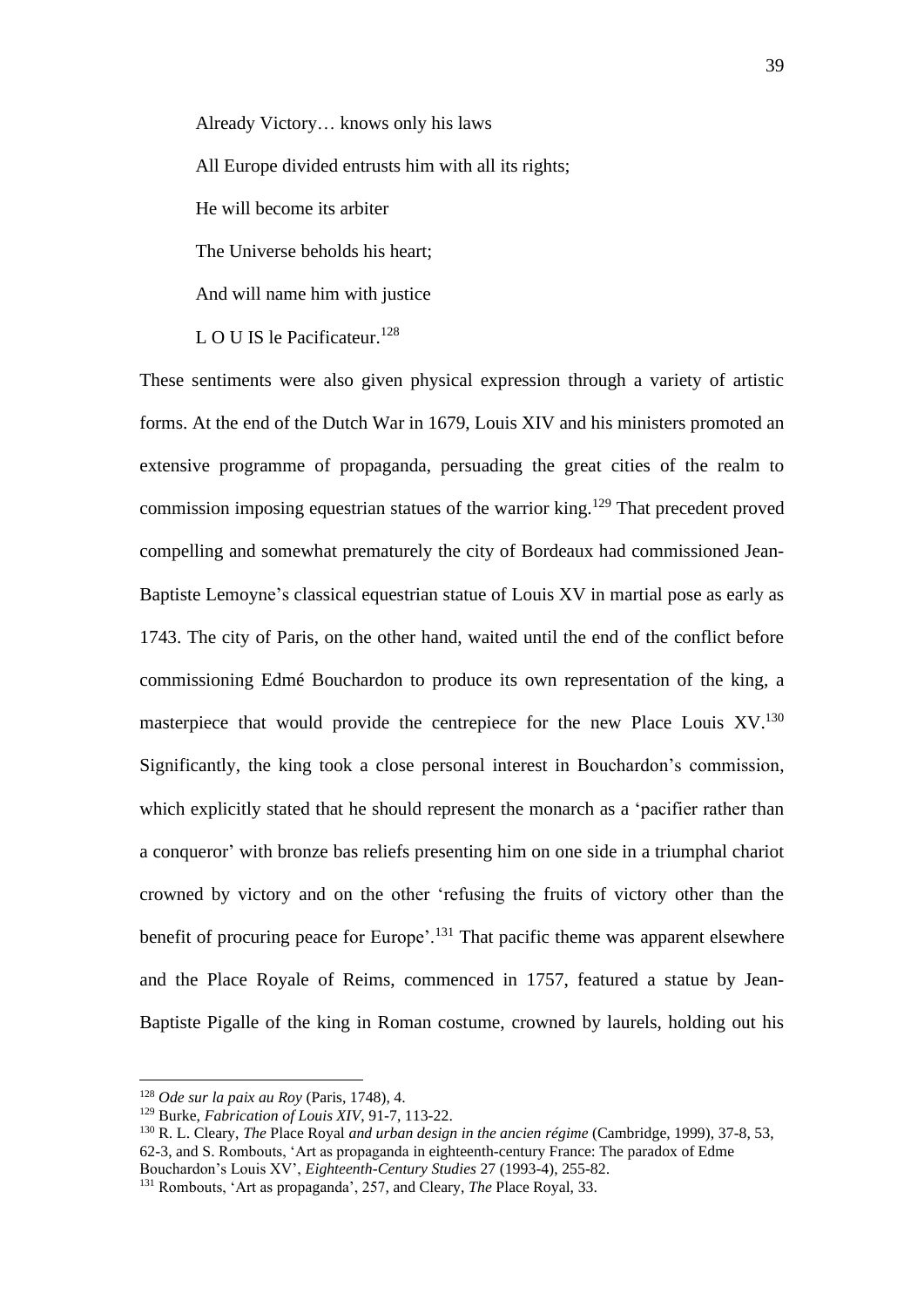arm 'to take the people under his protection'.<sup>132</sup> Significantly Pigalle and his patrons had avoided the classic martial equestrian pose, and very similar statues were erected in Valenciennes, Rennes and Nancy.<sup>133</sup>

While there was still much in common between sculptures of Louis XV and his predecessor that peaceful, benevolent theme did mark a break from the classic model of conquerer so evident in representations of Louis XIV. The ideal of 'Louis le Pacificateur', which abbé de Saint-Pierre had imagined as early as 1725, was also visible in a variety of other artistic genres.<sup>134</sup> There were numerous types of coins, jewellery, ceramics and other material representations of the monarch, including the king as Hercules standing between allegories of victory and peace.<sup>135</sup> Many more could be added to this list, and the presentation of Louis XV as a pacific, virtuous monarch – the father of Europe and the arbiter of nations was an integral part of French government propaganda as it sought to benefit from the king's generosity at Aix-la-Chapelle. As late as 1761, it was still possible to see public representations of the theme. At the Parisian Salon of 1761, Jacques Dumont le Romain exposed a striking canvas, the Peace of Aix-la-Chapelle, which according to the official *Livret*, presented 'peace descending from heaven to crown him with laurels, she [peace] holds the hand of the monarch who cherishes her. The king presents the laurels to the city of Paris, which receives it with respect, joy and gratitude'. <sup>136</sup> The canvas attracted sharp criticism from Diderot, among others, for attempting to fuse allegorical and contemporary themes, but what is perhaps most revealing is the date of its display. By

<sup>132</sup> Cleary, *The* Place Royal, 2-3, 66, and

[https://upload.wikimedia.org/wikipedia/commons/thumb/8/8b/Povillon\\_statue\\_place\\_royale\\_reims.JP](https://upload.wikimedia.org/wikipedia/commons/thumb/8/8b/Povillon_statue_place_royale_reims.JPG/220px-Povillon_statue_place_royale_reims.JPG)  $G/220px$ -Povillon statue place royale reims.JPG (Accessed 20 June 2018).

<sup>&</sup>lt;sup>133</sup> Ibid., 7, 74-84.

<sup>134</sup> Charles Irénée Castel de Saint-Pierre, *Mémoire pour diminuer le nombre de procès* (Paris, 1725), 8. 135 <https://gallica.bnf.fr/ark:/12148/btv1b7700161m.r=Louis%20XV%20et%20la%20paix?rk=64378;0> (accessed 20 June 2018), and [https://www.saivenumismatique.fr/upload/photos/vignettes/-non-signee](https://www.saivenumismatique.fr/upload/photos/vignettes/-non-signee-preliminaires-de-la-paix-d-aix-la-chapelle-bronze-41-5mm-sup_23004a.jpg)[preliminaires-de-la-paix-d-aix-la-chapelle-bronze-41-5mm-sup\\_23004a.jpg](https://www.saivenumismatique.fr/upload/photos/vignettes/-non-signee-preliminaires-de-la-paix-d-aix-la-chapelle-bronze-41-5mm-sup_23004a.jpg) (Accessed 20 June 2018). <sup>136</sup> [http://utpictura18.univ-montp3.fr/GenerateurNotice.php?numnotice=A0693.](https://owa.bbk.ac.uk/owa/redir.aspx?C=0upHprg3VH8A2Fnxu62urs9aWMBniTLA7IpTUIS97xspN9eTxnrVCA..&URL=http%3a%2f%2futpictura18.univ-montp3.fr%2fGenerateurNotice.php%3fnumnotice%3dA0693)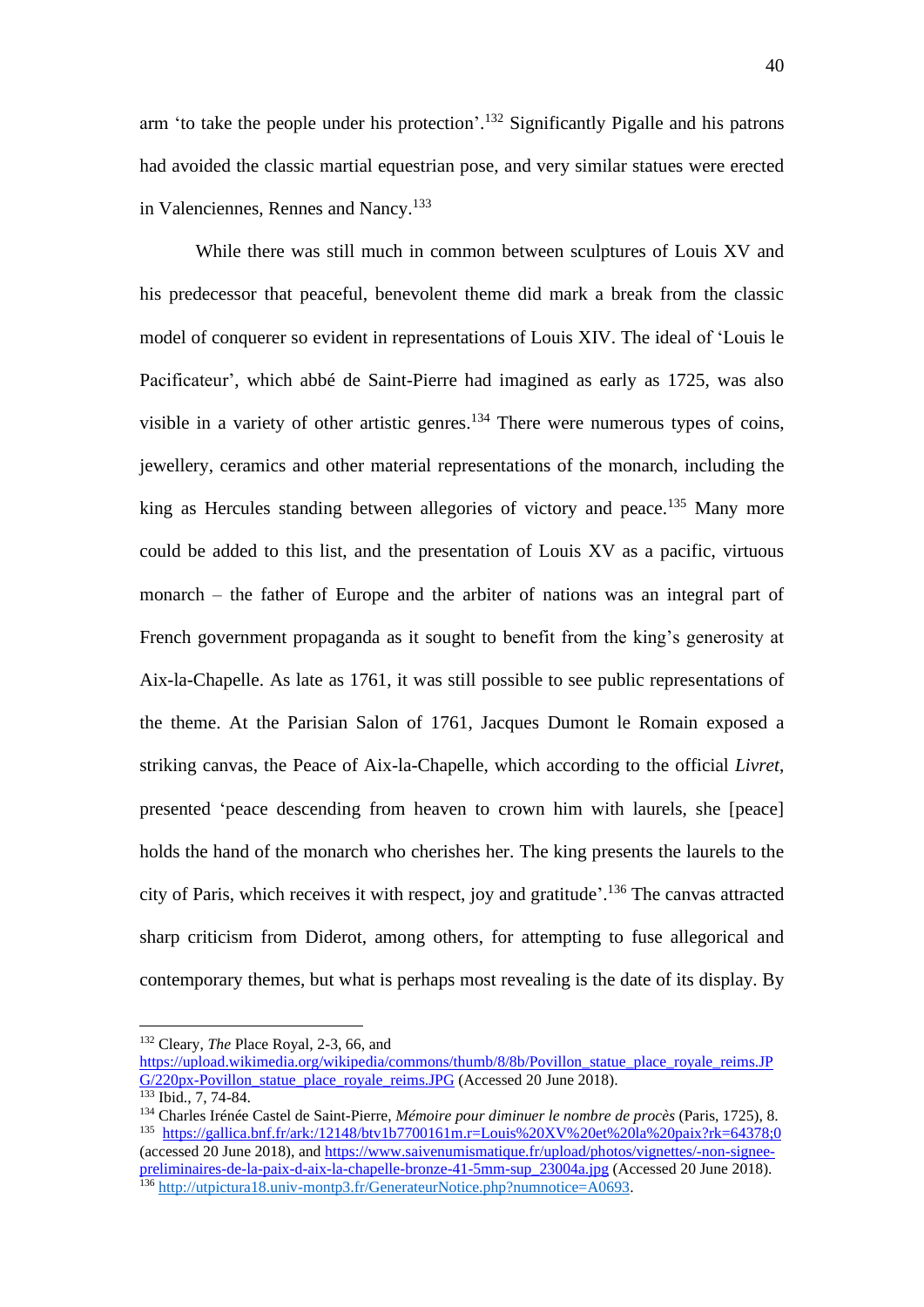1761, the Seven Years War was already lost and with it any potency of the image of Louis XV as a peacemaker.<sup>137</sup>

In 1748, as the ink dried on the peace treaty of Aix-la-Chapelle, Louis XV clearly hoped to present himself as a benign ruler, who rather than exploit French military power for selfish ends offered peace and security to his neighbours, thus laying the ghost of his predecessor's supposedly hegemonic ambitions. Employing Voltaire and other talented quills, the genius of Bouchardon and artists such as Dumont, the monarchy sought to gain maximum advantage from the generous peace. Unfortunately for Louis XV, the eighteenth-century state system was red in tooth and claw, and if France was content to act as a satiated power others were not. Within a few years, unresolved conflicts in North America and Central Europe would lead to the ruinous Seven Years War. As neither the king nor the dauphin took an active part in any of the campaigns, it was Frederick II not Louis XV who epitomised the *roi de*  guerre and his victories secured for him the admiration of the citizens of Paris.<sup>138</sup> By the late 1750s, time had added a rosy tinge to memories of Louis XIV, and it was the popular image of a France that had set the tone for Europe that was contrasted with the humiliated power that sued for peace in 1763. It was with excruciatingly bad timing that the Place Louis XV and Bouchardon's masterpiece were inaugurated only a few months later.<sup>139</sup> More damagingly perhaps, the lamentable performance of French arms rendered any attempts to pursue the model of 'Louis le Pacificateur', the *roi de paix*, redundant. It was surely not a coincidence that the ensuing vacuum was filled by what Edmond Dziembowski has termed 'a new French patriotism', which

<sup>137</sup> [http://www2.culture.gouv.fr/Wave/image/joconde/0421/m110400\\_34712-11\\_p.jpg](http://www2.culture.gouv.fr/Wave/image/joconde/0421/m110400_34712-11_p.jpg) (Accessed 20 June 2018).

<sup>138</sup> T.C.W. Blanning, *The culture of power and the power of culture. Old regime Europe, 1660-1789* (Oxford, 2002), 393-4.

<sup>&</sup>lt;sup>139</sup> Monuments were frequently the target for public abuse, J. W. Merrick, 'Politics on pedestals: royal monuments in eighteenth-century France', *Fr Hist,* 5 (1991), 234-64.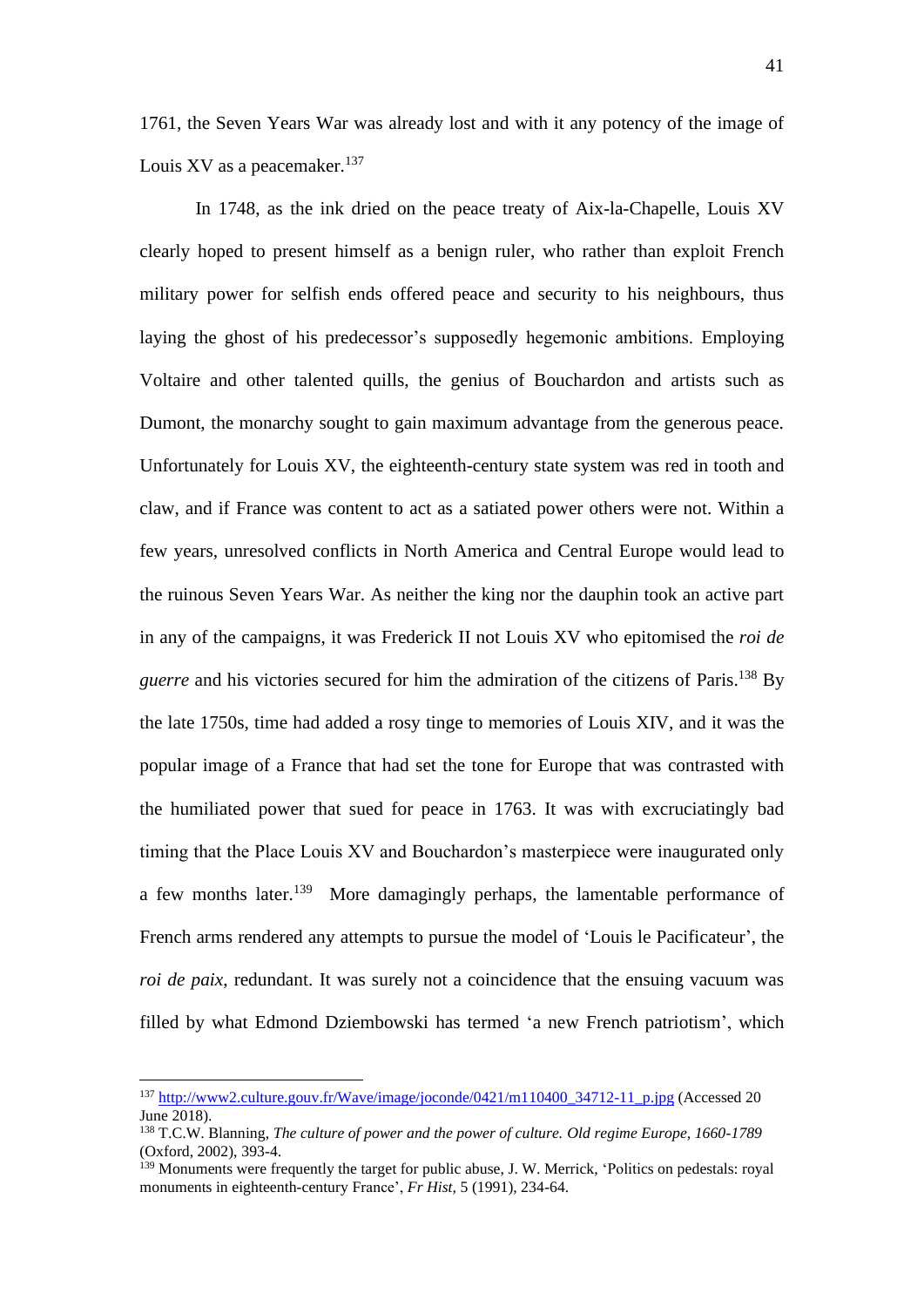contained within it the seeds of an aggressive nationalism that was no longer synonymous with the crown. $140$ 

### **VI**

Historical interpretations of the reign of Louis XV are almost inevitably written from the perspective of 1774, if not 1789, and emphasise the military failures of the Seven Years War and the domestic quarrels with the parlements as well as the king's perceived moral failings in order to present a damning assessment of his rule. Without seeking to downplay the importance of the years of defeat and disappointment after 1750, there is a danger that their legacy can distort our understanding of a long reign which started in far more auspicious circumstances. As we have seen, the young king had spent many years in the shadow of Fleury, whose final years coincided with the outbreak of the War of the Austrian Succession. The king had quickly come under intense pressure to emulate his forefathers by leading his armies in person, revealing the weight of traditional expectations imposed upon eighteenth-century French rulers whose masculinity and authority were defined, in part, by their ability to display aristocratic virtues of physical courage and leadership. When Louis XV had performed what most perceived to be his martial duty his victories had caught the public imagination. Bellicose, and in most senses disastrous, rulers such as Louis XIV, Frederick II and Napoleon all continue to bask in a certain adulation both amongst professional scholars and the public partly on account of their conquests. By declining to hold fast to Belgium Louis XV spurned an opportunity to join their ranks.

His action reflected his own personality and concept of kingship as well as a keen understanding of France's international position in 1748. Given the suspicions of

<sup>140</sup> Dziembowski, *Nouveau patriotisme*. See also Blanning, *Culture of power*, and D. A. Bell, *The cult of the nation in France: inventing nationalism, 1680-1800* (London, 2001).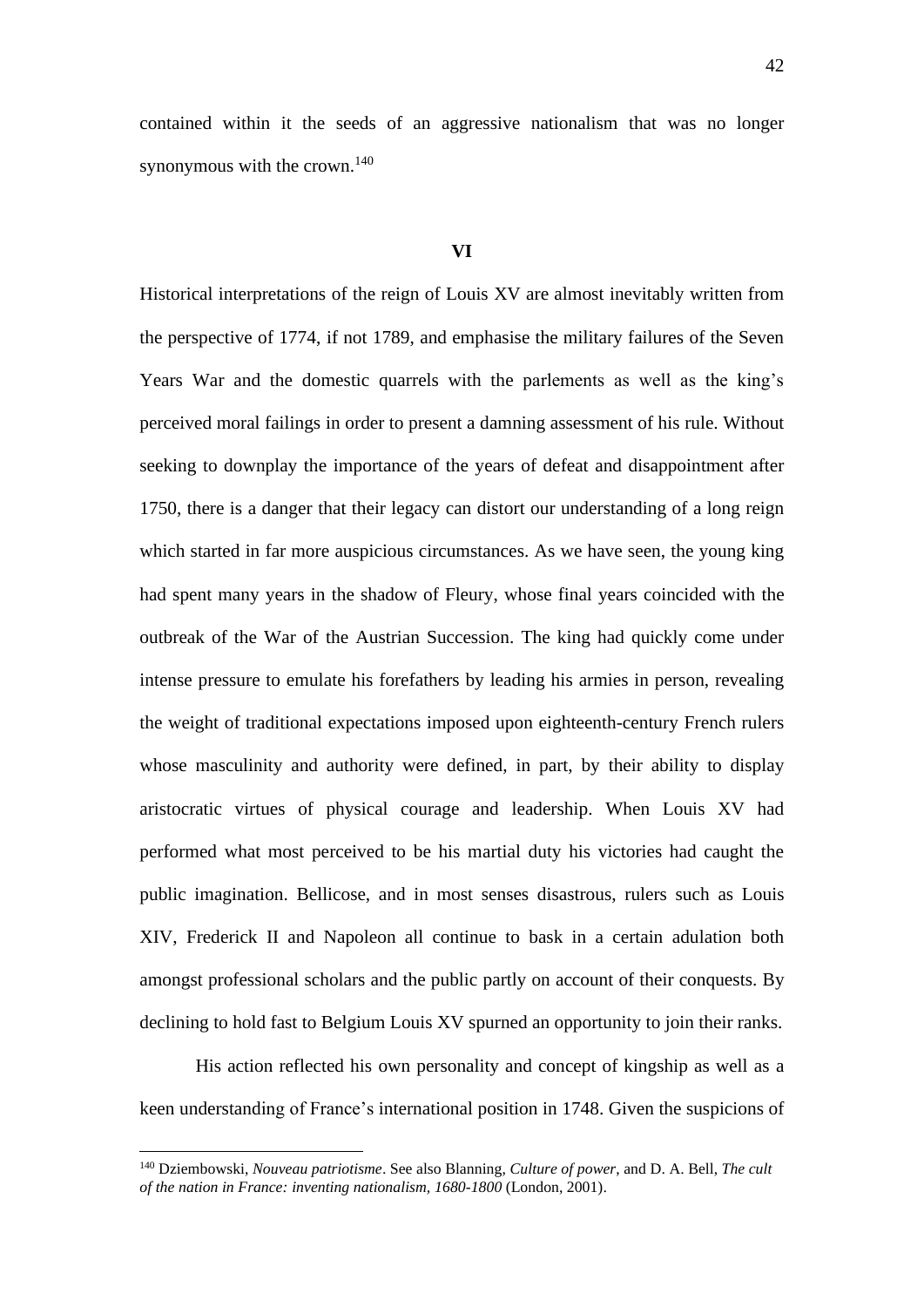French hegemonic ambitions bequeathed by Louis XIV, French acquisition of the strategically vital Austrian Netherlands so soon after that of of Lorraine would have been almost certain to conjure up a coalition against it. Yet, as we have seen, Louis XV's diplomatic policy had a deeper cultural, even ideological underpinning. Louis XIV's wars and their terrible human costs had scarred a generation, and men like Fleury, Noailles, d'Argenson, Voltaire and others who had lived through them or been raised in their shadow sought to construct alternative models to war and conquest. If France was a satisfied power, confident in its own strength and borders, it could use that authority to act as Europe's arbiter. Government propaganda tried hard to promote this positive image of both the French monarch and the peace, and, while Voltaire was hardly likely to admit it, his efforts to present Louis XV as 'un roi de paix' were inspired, in part, by Fénelon, and these Fénelonian ideals open a window into the complex personality of Louis XV and eighteenth-century French culture more generally. 141

Louis XV was a pragmatic ruler, who thought in traditional dynastic terms. In a personal monarchy, he could shape diplomatic policy as he saw fit, but his generosity was neither understood nor appreciated by his subjects.<sup>142</sup> For the king to act as Europe's peacemaker, crafting a *Pax Francia*, required more than moral authority, he needed a near monopoly of force. By 1748, French military strength was in relative decline and he was confronted by a rapidly changing international diplomatic constellation as the burgeoning power of Great Britain, Prussia and Russia upset old calculations. Faced by new challenges from mid-century, the Bourbons

<sup>141</sup> Voltaire was critical of Fénelon's alleged stylistic shortcomings, K. Pagani, 'And if Voltaire ceased to be Voltaire? The influence of Quietism on Voltaire's later works', in C. [Schmitt-Maass,](https://www.amazon.co.uk/s/ref=dp_byline_sr_book_1?ie=UTF8&text=Christoph+Schmitt-Maass&search-alias=books-uk&field-author=Christoph+Schmitt-Maass&sort=relevancerank) [S.](https://www.amazon.co.uk/s/ref=dp_byline_sr_book_2?ie=UTF8&text=Stefanie+Stockhorst&search-alias=books-uk&field-author=Stefanie+Stockhorst&sort=relevancerank) [Stockhorst,](https://www.amazon.co.uk/s/ref=dp_byline_sr_book_2?ie=UTF8&text=Stefanie+Stockhorst&search-alias=books-uk&field-author=Stefanie+Stockhorst&sort=relevancerank) D. [Ahn,](https://www.amazon.co.uk/s/ref=dp_byline_sr_book_3?ie=UTF8&text=Doohwan+Ahn&search-alias=books-uk&field-author=Doohwan+Ahn&sort=relevancerank) eds, *Fénelon in the Enlightenment: Traditions, Adaptations, and Variations: with a preface by Jacques le Brun* (Amsterdam, 2014), 25-46, at, 36-7.

<sup>142</sup> The majority of historians have seen the peace as flawed, Anderson, *Austrian Succession*, 210-12; R. Waddington, *Louis XV et le renversement des alliances. Préliminaires de la Guerre de Sept Ans, 1754-1756* (Paris, 1896), 1-55; and Scott, *Great power system*, 62-71.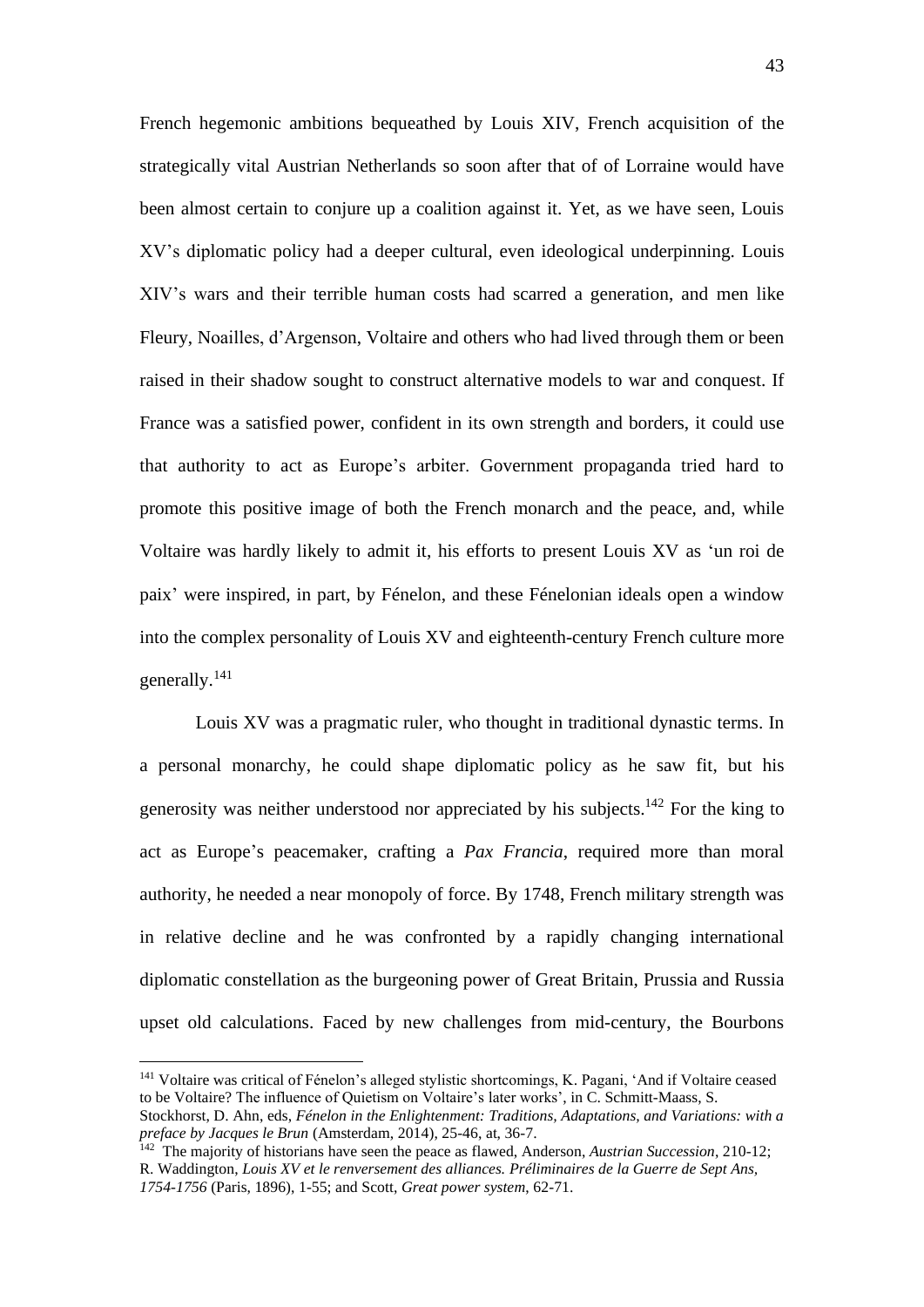turned their backs upon their military traditions. Louis XV was absent from the battlefield during the Seven Years War, and, despite repeated appeals to his father, so too was the dauphin.<sup>143</sup> Their absence was the result of geography rather than pusillanimity. As the war was waged deep in the Holy Roman Empire, there were almost insuperable obstacles to a royal campaign comparable to those of the 1740s. Such complications were lost on a fiercely patriotic French public steeped in a culture that set such store by personal monarchy and invested the Bourbons with an almost providential role as military leaders. That abandonment of the symbiotic relationship between the dynasty and military service did far more damage to the monarchy than the supposed 'desacralisation' resulting from Louis XV's promiscuity.

Louis XVI, on the other hand, was a model of domestic propriety, but peace in Europe meant that he was the only Bourbon monarch without first-hand experience of war. More damagingly, perhaps, he showed no aptitude for military service or understanding of its customs, even agreeing to disband fiercely loyal musketeer regiments in the interests of economy.<sup>144</sup> Until at least 1918, European monarchy continued to be highly militarised, and, on the eve of Revolution, the Bourbons had become dangerously detached from their ancient military calling. In July 1789, it was noble officers refusing to obey orders, not libellous pamphlets, that permitted the storming of the Bastille.<sup>145</sup> It is true that throughout the period there was a constant tension between the idea of the monarchy, or later the nation, as a pacific or an aggressive entity. On 22 May 1790, for example, the revolutionary National Assembly issued its Declaration of Peace to the World, which provided a belated

<sup>143</sup> Antoine, *Louis XV*, 838. As the dauphin had four young sons by 1757, the king's decision is harder to explain.

<sup>144</sup> G. Rowlands, 'The *Maison militaire du roi* and the disintegration of the old regime', in J. Swann and J. Félix, eds., *The crisis of the absolute monarchy. France from old regime to revolution* (Oxford, 2013), 258-60.

<sup>145</sup> As S. F. Scott, *The response of the royal army to the French Revolution: the role and development of the line army, 1787-1793* (Oxford, 1978), demonstrated.